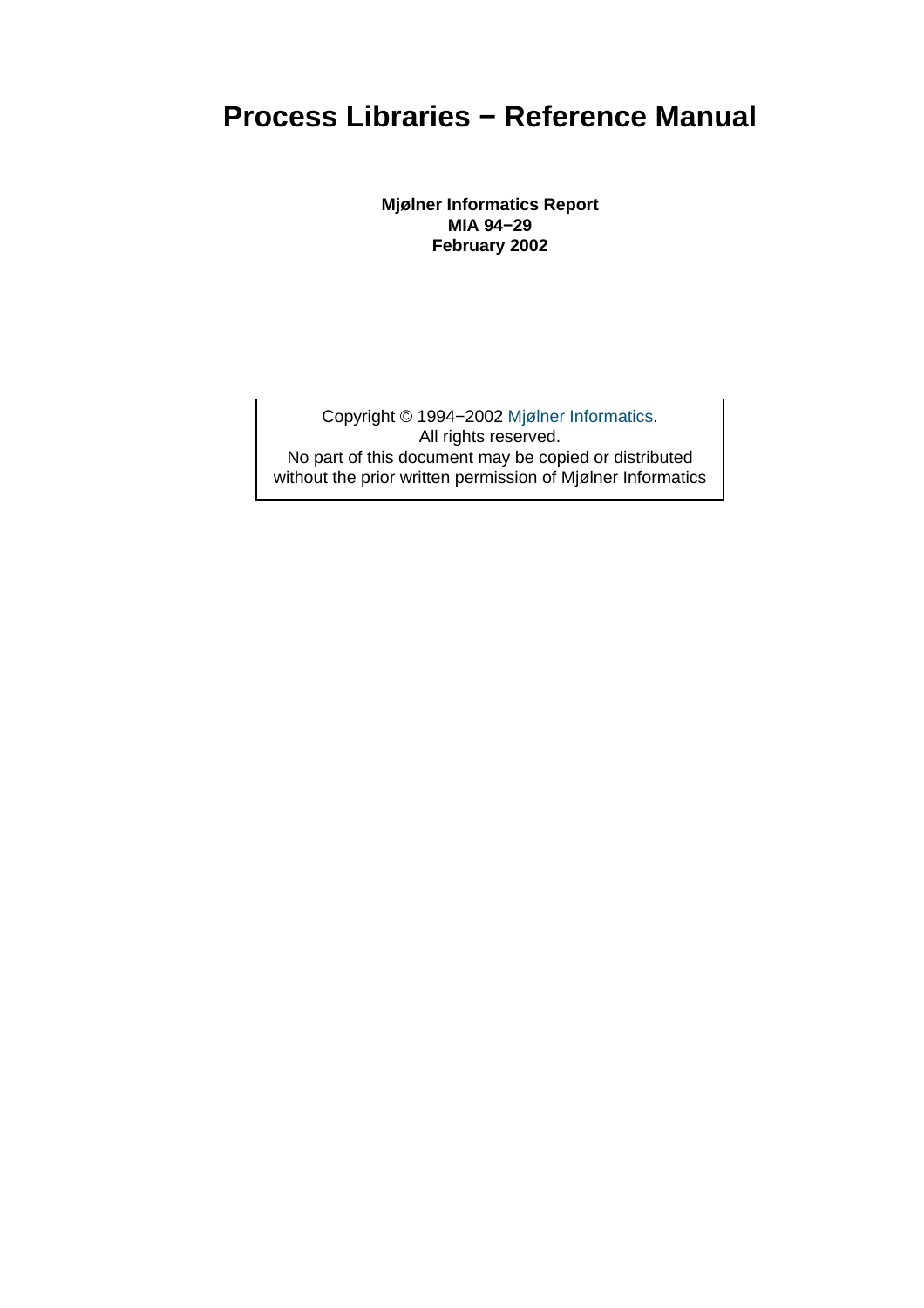## **Table of Contents**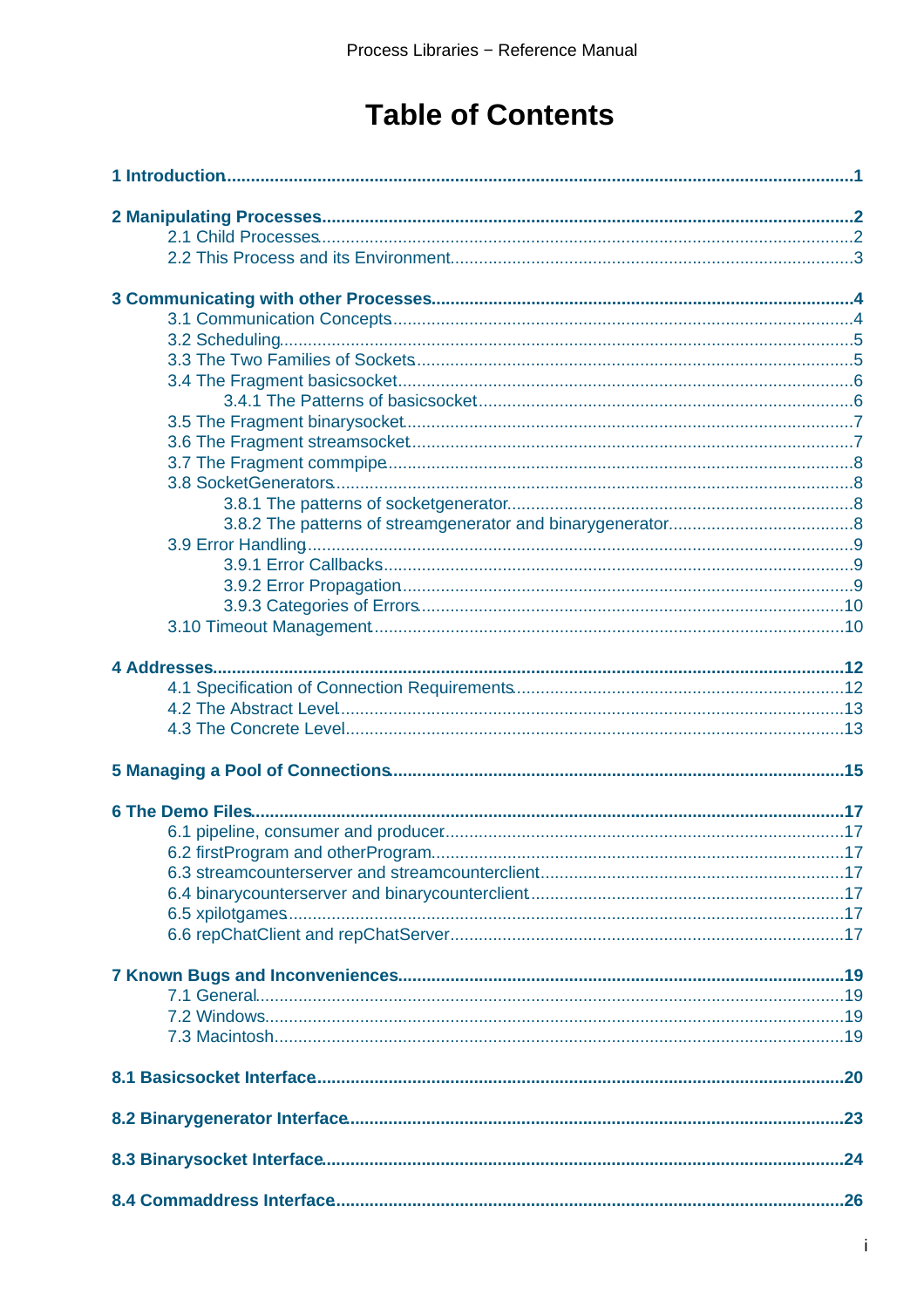## **Table of Contents**

| .32 |
|-----|
|     |
|     |
|     |
|     |
|     |
|     |
|     |
|     |
|     |
|     |
|     |
|     |
|     |
|     |
|     |
|     |
|     |
|     |
|     |
|     |
|     |
|     |
|     |
| .51 |
| .51 |
|     |
|     |
|     |
|     |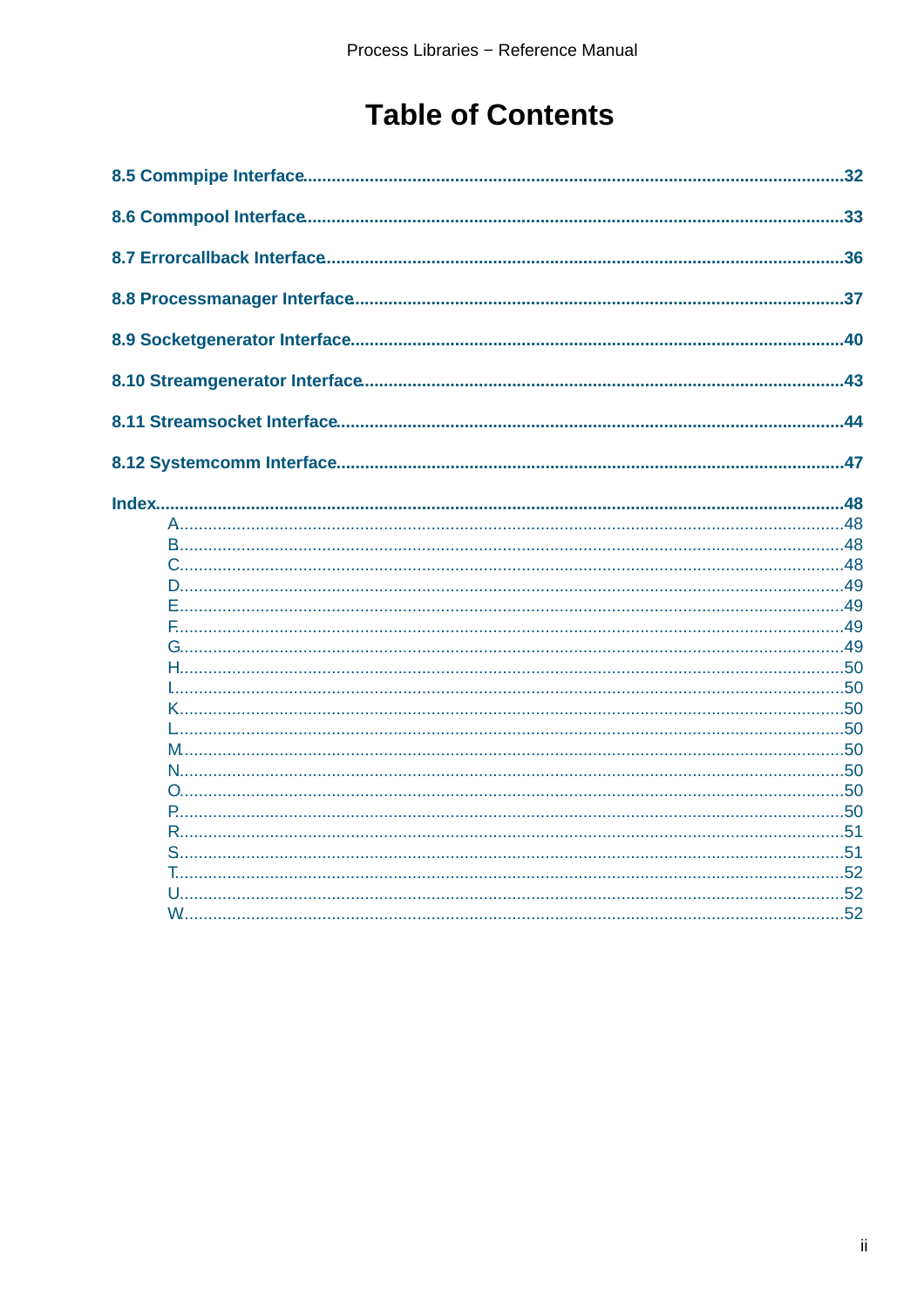# <span id="page-3-0"></span>**1 Introduction**

 This document describes the version 1.6 of the process library in the Mjølner System. This library implements support for manipulating operating system processes and for communicating with them. All fragments in the process library demand that the program uses the BETA simulated concurrency, i.e. the slot program:descriptor must be a specialization of systemenv. In return, one does not have to explicitly transfer the thread of control by suspending when an operation is about to block − the systemenv scheduler and the process library cooperate to make it look like implicit scheduling. This ensures that co−routines which can proceed with their work will never be prevented from this because of a blocking communication operation in some other co−routine.

The fragment dealing with the manipulation of processes is processmanager. Processmanager supports starting a child process, stopping it, and similar things.

The fragments dealing with communication between processes are basicsocket, streamsocket, socketgenerator and a few variations hereof.

Some aspects of support for the communication between processes have been separated into the fragments commaddress and errorcallback. commaddress defines a hierarchy of patterns, which model addresses (destinations for communications) in a platform independent way. errorcallback defines a few patterns used for error handling in this library.

On top of the support for single communication connections, commpool implements support for holding a set of connections, and providing concurrency−secure access to these connections by means of platform independent addresses, i.e. instances of patterns in commaddress. This abstracts away the need to open and close these connections: if connections to the required destination is available, one of them will be used, otherwise a new connection will automatically be opened. If the process hits a maximum limit for the number of open connections, a least recently used (and currently unused) connection will be closed.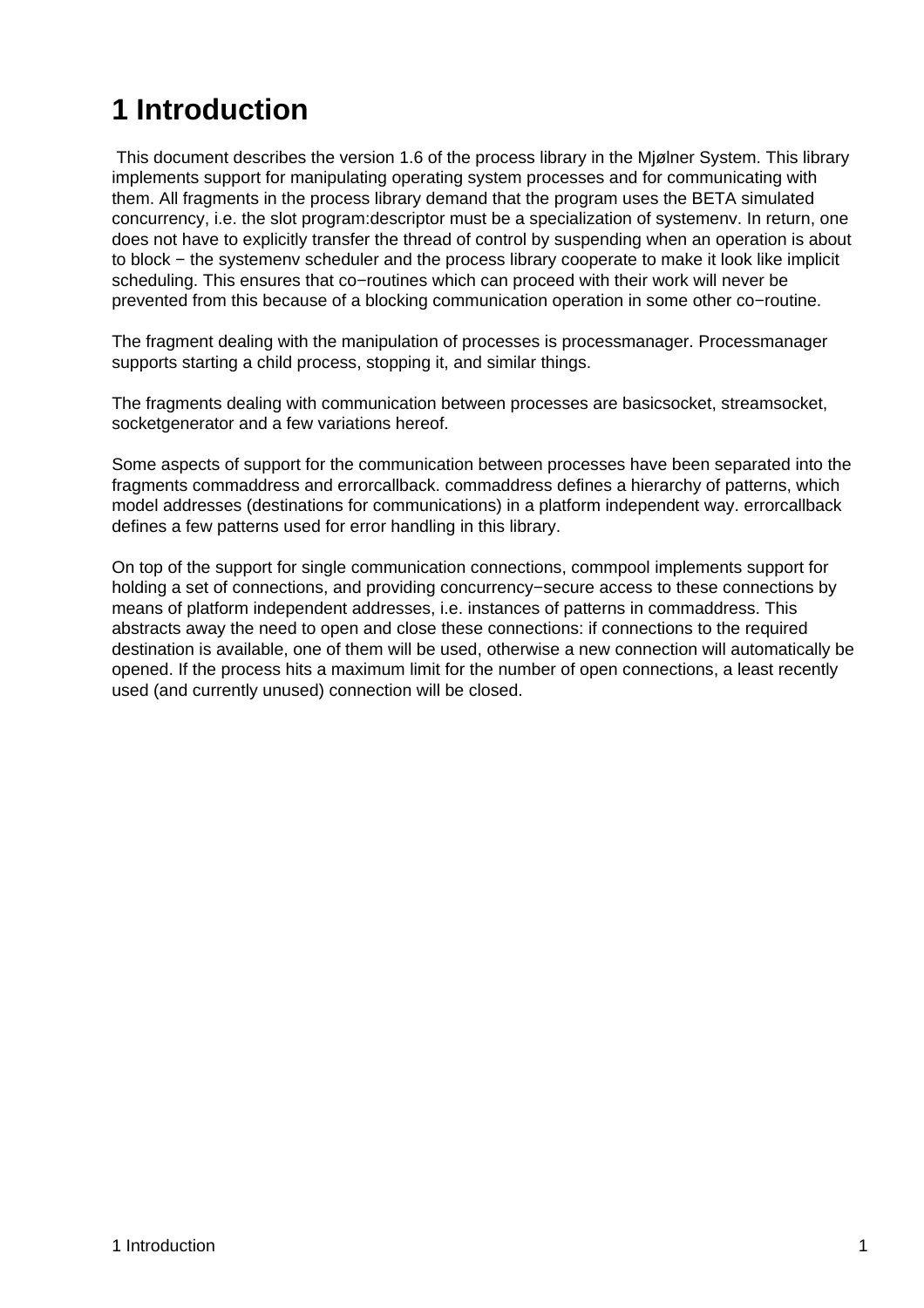# <span id="page-4-0"></span>**2 Manipulating Processes**

First, a bit of terminology. A binary file is a diskfile, from which the operating system is able to create a process, which is then called an instance of the binary. A process is a dynamic entity within a computer which has an internal state and may interact with other processes. So there may be more than one process which is instantiated from any given binary file, and these processes are by no means the same thing. Here, each BETA object which is an instance of the pattern process, models one process. If you want to manipulate more than one instantiation of a given binary, use more than one process object.

### **2.1 Child Processes**

 The fragment processmanager is concerned with child processes. An instance of the process pattern in this fragment is attached to a binary file by initializing it with a file specification, like

```
'/bin/someApplication' −> aProcess.init;
```
In the following, aProcess denotes an instance of the pattern process, which has been attached to a binary file.

One has the option to set up arguments for an instantiation of the binary, using aProcess.argument.append, once for each argument. Afterwards, the process can be instantiated with aProcess.start. In the following, this instantiation is referred to as the child process. When it has been started, it is possible to change its life cycle and to adjust to it: aProcess.stop causes the child process to be killed, aProcess.awaitStopped causes this process to sleep until the child process terminates, and aProcess.stillRunning is a predicate which returns true if the child process has not yet terminated.

The onStart virtual is a hook, into which one can put code to be executed immediately after the child process has been started, and the onStop virtual is a hook which is executed when stop has stopped the process. Please notice that onStop will NOT be executed in the (typical) case when the child process terminates for any other reason, e.g. when it terminates normally.

The remaining pattern attributes of process are concerned with inter−process communication. The network of inter−process communication must be defined before the child processes are started. ConnectToProcess and connectInPipe enter a reference to another process object and connect the referred child processes in a pipeline. redirectFromFile arranges for the child process to take standard input from the specified file, and redirectToFile makes it redirect standard output to the given file.

 RedirectFromChannel enters the writeEnd of a pipe and makes the child process accept standard input from that pipe, and redirectToChannel enters the readEnd of a pipe and makes the child process send standard output to it. The entered parameter is declared to be a (specialization of a) stream. The reason for this is that a future release may accept a broader range of types of objects entered; it should, for instance, be possible to use sockets.

 ConnectErrToProcess, redirectErrToFile and redirectErrToChannel work like connectToProcess, redirectToFile and redirectToChannel with the exception that they use the standard error from the process, rather than the standard output. It is possible to connect both the standard output and the standard error to the same stream.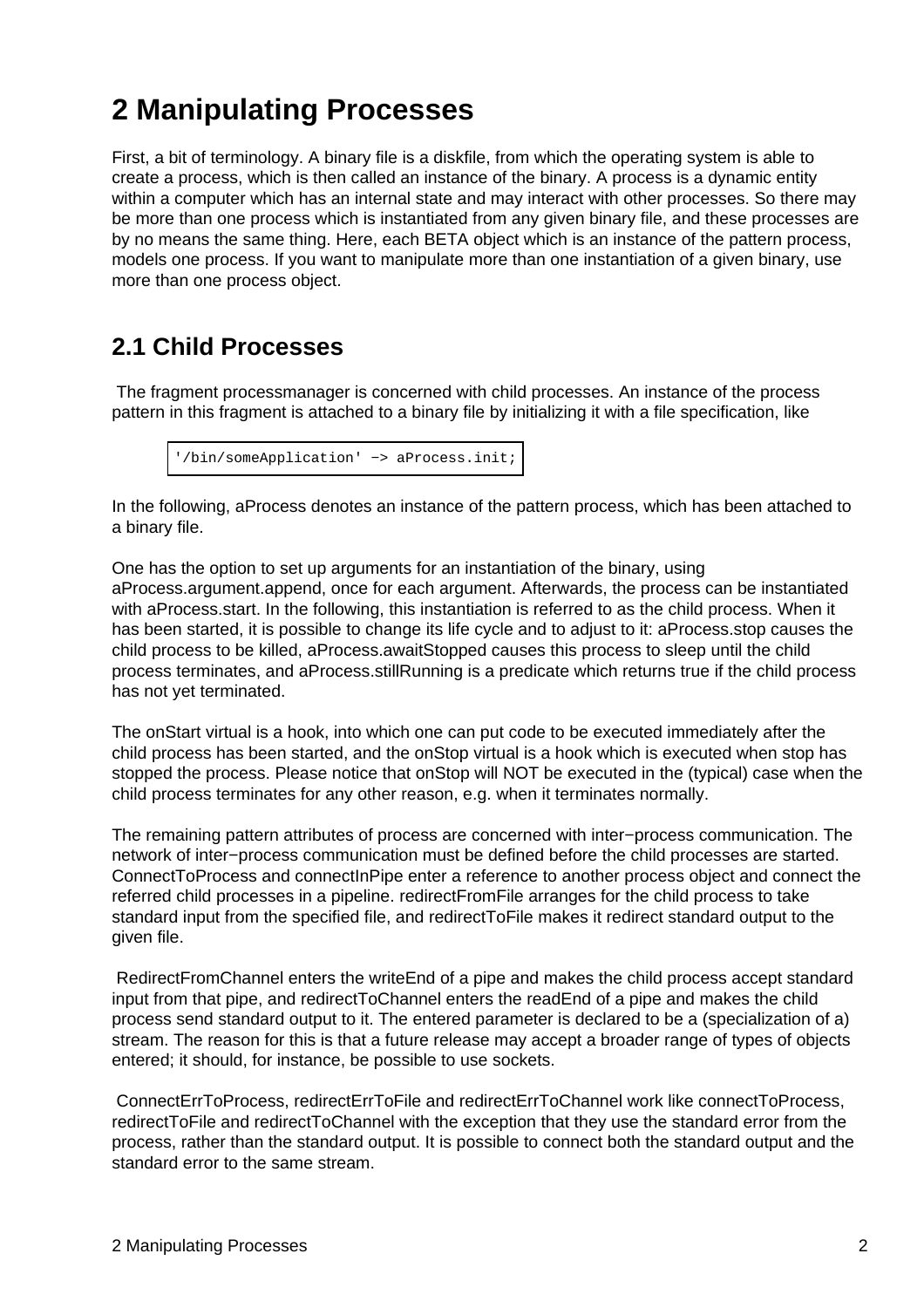### <span id="page-5-0"></span>**2.2 This Process and its Environment**

commaddress defines thisHost, that returns the name and IP address on the internet.

Scanning of the command line and other functions that used to be in the process library are now supported in betaenv.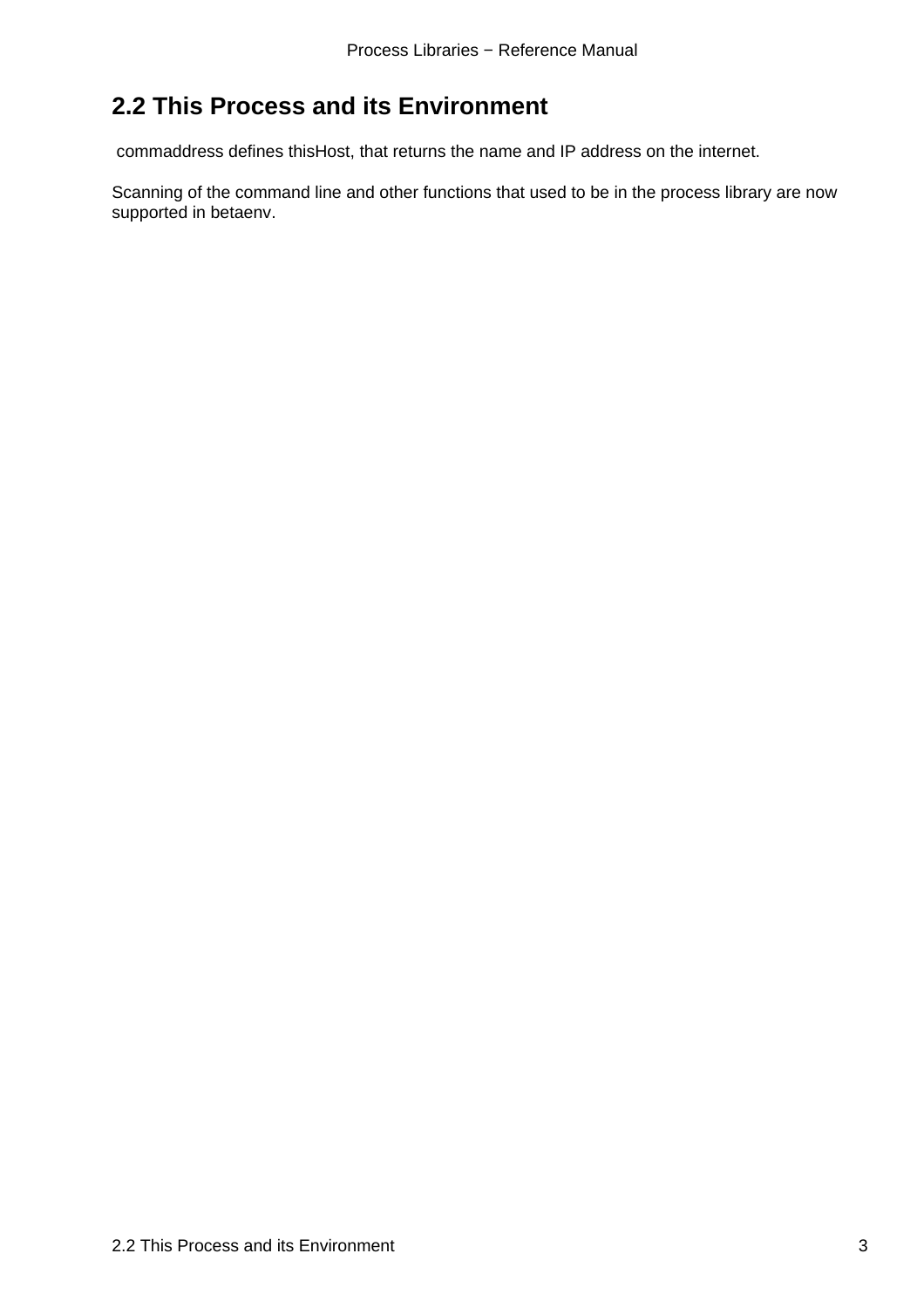## <span id="page-6-0"></span>**3 Communicating with other Processes**

#### **3.1 Communication Concepts**

 Inter−process communication is usually described as **message based** or as **connection based**. In both cases, any primitive communication act has a number of participants, playing roles as the receiving or the transmitting end. In this context, there will always be exactly one transmitting party and one receiving party. There is support for specifying a group address, but there is not currently any ready−made implementation of a group communication protocol.

For a message based communication, each message is sent to an explicitly specified receiver. For a connection based communication, at first a connection between two parties is established. From that point, messages can be transmitted via this connection without any explicit reference to their destination. Here, the model of communication is connection oriented.

For operating systems that support a notion of standard channels for receiving input and delivering output and possibly other things, it is possible for the communicating processes to be unaware (i.e. independent) of the fact that standard input comes from another process or that standard output goes to another process: It all looks the same as if the data came from a keyboard and went to a display or whatever. On the other hand, this level of abstraction implies that the connection lifetime will be the lifetime of the process and that there cannot be more connections than standard channels. Like standard output and standard input, each connection only supports sending data in one direction. Pipes establish this kind of connections. Use the pattern pipe.

To implement more elaborate patterns of communication, one must be able to create and destroy connections during the execution of a process, and to explicitly choose with whom to communicate. Sockets are used for this, and with sockets, every connection is two−way. Sockets come in two main variants: passive and active. A passive socket is used to define a name, which may be used by active sockets when establishing an actual connection. The interplay is like:

```
Passive: "Here I am! My name is Bob"
...
Active−1: "I want to speak with Bob"
Passive(Bob): "OK, here's a connection"
...
Active−2: "I want to speak with Bob"
Passive(Bob): "OK, here's a connection"
...
Active−3: "I want to speak with Cindy"
(Error: Here's no such thing as "Cindy")
...
```
I.e. active sockets connect by name, and more than one connection may be established by means of one passive socket. The **name** is actually a pair whose first part is an identification of the host (its IP address) and whose second part is an integer (the port number). This pair is unique for each passive socket, at least from the time where the operating system accepts registration of the name until the passive socket is closed. After that, the pair may be reused, that is: the port number may be reused on the given host, if the operating system wishes to do so.

In this library, sockets are also divided along another axis, namely into stream sockets and binary sockets. Stream sockets are specializations of the basic stream pattern, and support textual communication. Binary sockets support transfers of blocks of data with a well−known size.

The patterns related to these concepts are: StreamSocket, BinarySocket and SocketGenerator.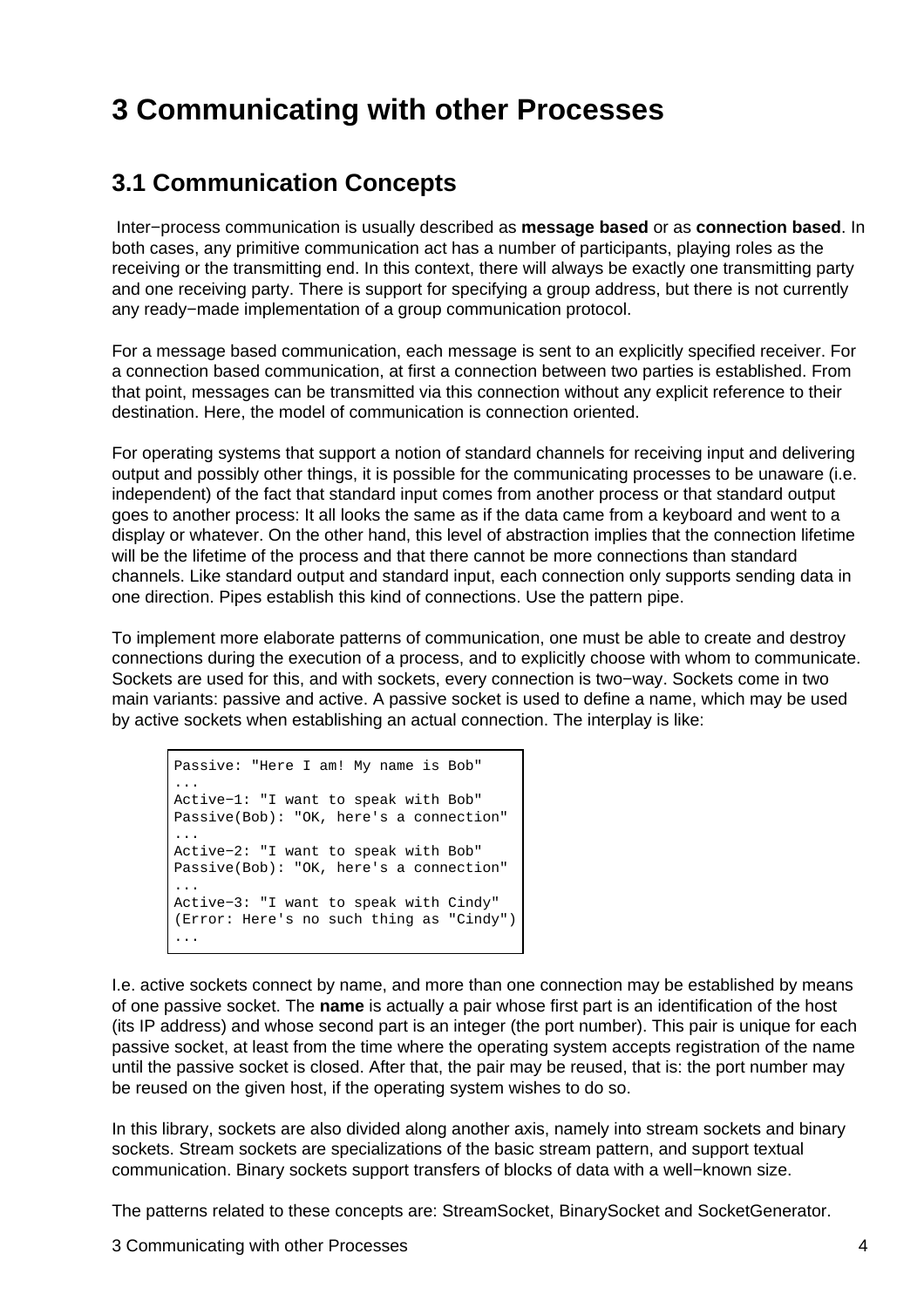<span id="page-7-0"></span>SocketGenerators are used to accept incoming connection requests. When a request arrives, a new socket of the specified type is created and connected to the requesting party.

### **3.2 Scheduling**

Any program using the process library must be a systemenv program, because the process library depends heavily on cooperation with the scheduler present in systemEnv programs.

Instances of the patterns of these fragments are expected to be executed from BETA co−routines, and such co−routines must tolerate being suspended (de−scheduled) and later re−scheduled as part of the execution of possibly lengthy operations. This means that concurrency control by means of semaphores, monitors, and the like must be established almost as rigourously as had the co−routines been fully concurrent threads of execution.

In return for this increase in complexity, a usually very important reduction in complexity arises from having implicit instead of explicit scheduling. Especially when fitting a new piece into an existing framework it is a great asset to be able to simply **spawn** the new piece as part of an initalization phase and then have it running along with the rest of the program without changing any of the other parts not directly interacting with this new piece.

In more concrete terms, it works like this: Whenever an operation is about to block, the current component will be suspended. It will be resumed some time later, when the requested IO is available. In the meantime, some other component which has requested IO available or is not waiting for IO will be resumed. In this way the following liveness property of the program is ensured: it will never be the case that a communication operation by blocking delays the continuation of the execution of all of those components which are either (1) not executing a communication operation or (2) executing a communication operation, but has IO of the requested kind available. Of course, any component can still block the whole system by, for example, entering an infinite loop that does nothing.

There are some operations, that may block the entire process for a while. These include gethostbyname, starting a process, and waiting for a process to stop

### **3.3 The Two Families of Sockets**

 Basically, the process library supports two families of sockets: stream sockets and binary sockets. Both are implemented using basicsocket.

A stream socket is suitable for transferring data which is readable for human beings, such as the data transferred in a UNIX **talk** session, or the more formal communication between a mail program and an SMTP mail server. A streamSocket is a stream, so you may **put**, **get** etc. However, it is also possible to use this kind of socket to transfer arbitrary binary data, as no conversion or translation is performed. This may be used to connect to existing services with a known binary protocol.

A binary socket is guaranteed to transfer any given block of arbitrary bytes unmodified, but you must always specify the length of the data block when sending. To enable cross−platform communication, the headers of the datablocks are modified internally. The current implementation make little−endian machines (e.g. machines running Linux or Windows NT) transmit their package headers in the format used by big−endian machines. It is your responsebility that the contents of the datablocks are in a format understood by the receiver.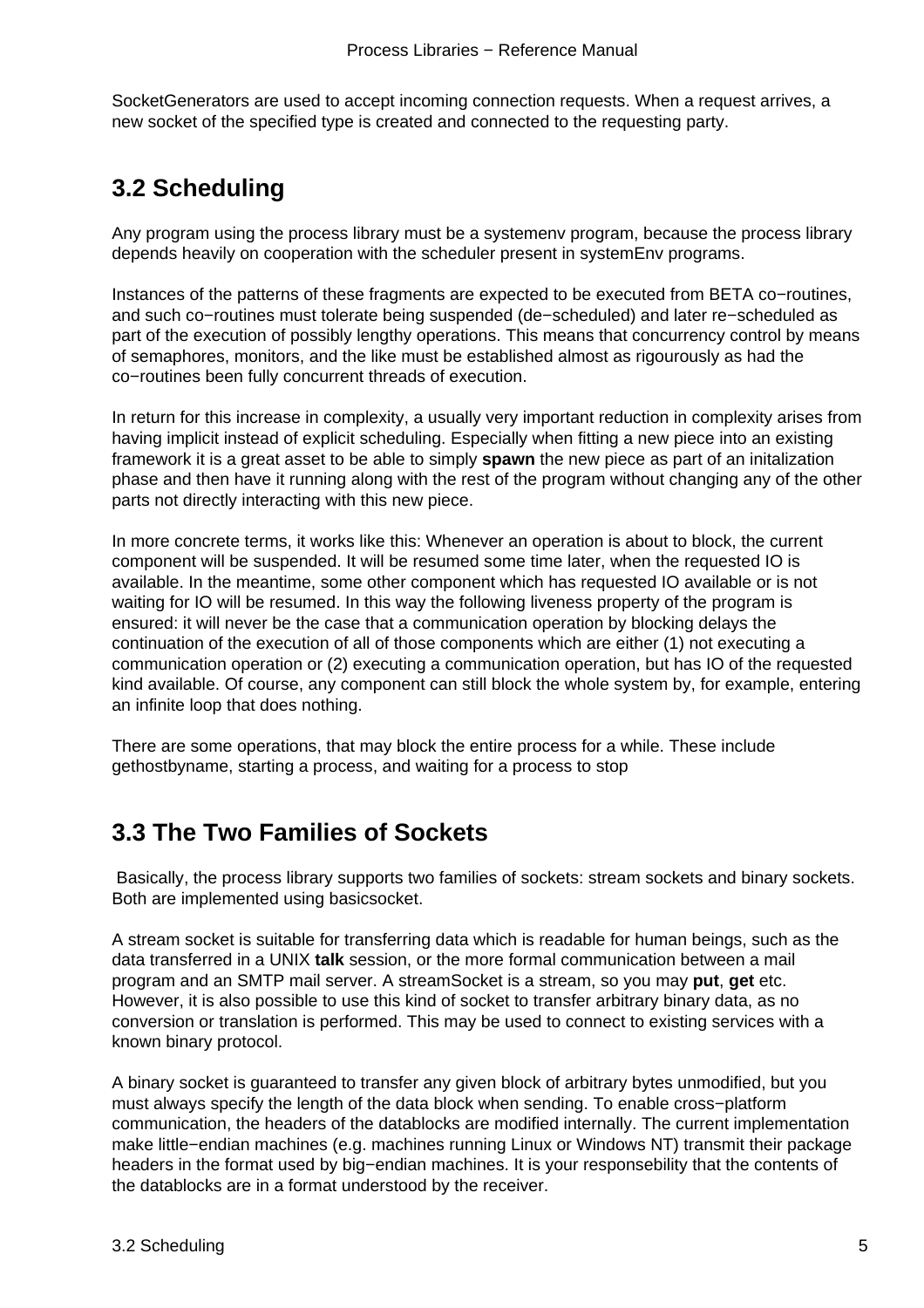<span id="page-8-0"></span>In general, you must have a way of choosing either a binary or a stream variant of a connection to be established, because it is not possible to change a streamSocket into a binarySocket on the same connection, or vice versa. And each socket object models one connection, so it is not possible to use the same socket object for several different connections – use a fresh object each time instead. For socketGenerators, of course, this one−shot−restriction does not apply. See below.

### **3.4 The Fragment basicsocket**

 The following section describes the top level patterns of basicsocket. After that, there is a section with a general discussion of error handling. Finally another section discusses the treatment of timeout.

#### **3.4.1 The Patterns of basicsocket**

WaitForever is a constant used to specify an infinite timeout.

 AssignGuard is used to detect wrong usage of other patterns, and localHost\_IP\_number is the number used by convention to indicate the 'this host'. None of them are important for the understanding of the fragment.

sameConnection answers the question of whether this and other wraps the same OS level connection. getPortableAddress returns a portable address for the connection.

Use connect to connect to a passive socket, like those generated by socketgenerator. connect establishes a connection to a (host,port) pair given either as arguments, or stored in the attributes port, host or inetAddr. You should set only one of host and inetAddr, as inetAddr is set to the internet address of host if inetAddr is not set. host is ignored when inetAddr is set.

Host must be given in a format like **quercus.daimi.aau.dk** or **130.225.16.15**. Depending on the network topologi and the whereabouts of this process, some prefixes of the first format may also suffice, notably a format like **quercus**. The port must be an integer. By convention, port numbers below 5000 are reserved for system administration purposes and for special, well−known services like e−mail and ftp. On the other hand, do not expect to be able to use more than a 16−bit unsigned value (0 through 65535). The value to use when assigning inetAddr must be the four−byte internet address, given as an integer value. E.g. the absolute address **130.225.16.15** is given as the integer 2195787791. The integer must be in the normal byte−order of the platform running the program.

forceTimeout is used to provoke the same response within an ongoing operation as would have been the result of a timeout. This makes it possible to exercise timeout control over an operation from within a co−routine different from the one executing that operation. Moreover, it makes it possible to define a timeout limit for the execution of a number of operations, instead of setting timeouts for each of them. UsageTimeStamp returns an integer value which indicates when this socket was last used. The value makes sense only when compared to usage time stamps of other sockets in this same process. The purpose is to enable a user of many sockets to close the least recently used connection or similarly when and if the process runs out of system resources (e.g. it experiences a **to many open files** error).

close must be called when done with the socket. Every local idle executes the idle on basicsocket. The global error is called whenever a operation−level error is called and did not handle the error. nonBlockingScope is explained below.

The nonBlockingScope pattern is used for specifying non−blocking communication. This means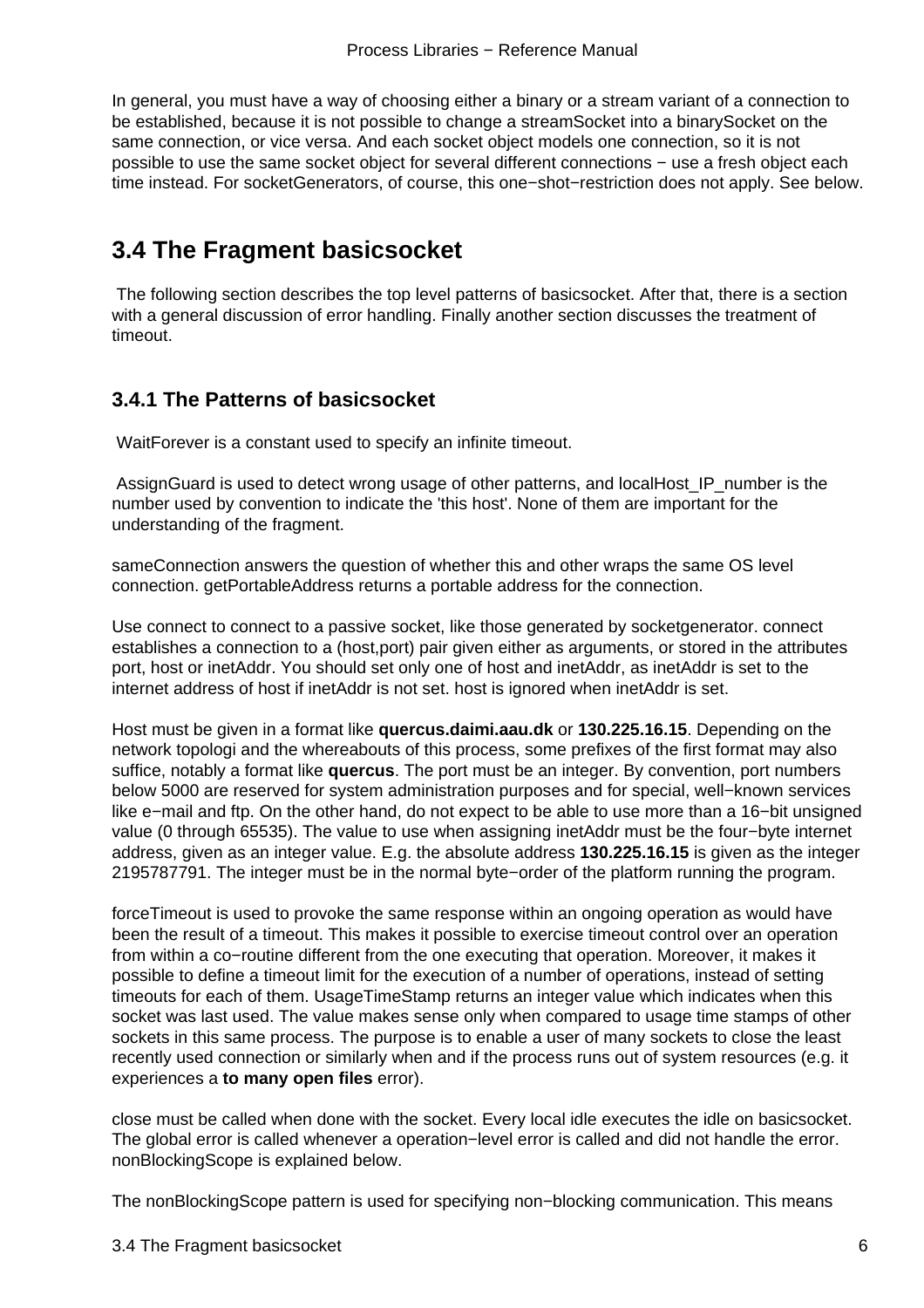<span id="page-9-0"></span>that operations which cannot begin right away are discontinued. An example is: We try to read from a socket, but no data at all is available to read. If, on the other hand, any irreversible actions have been taken in an operation (e.g. reading a few bytes), it will not be interrupted by the nonBlockingScope mechanism. This means it is always safe to interrupt an operation by enclosing it in a nonBlockingScope, and then later to retry it. It also means that the granularity of scheduling by means of nonBlockingScope is one communication operation; e.g. if the communication partner sends half a block and then takes a break, this process can only execute an idle in the mean time, it cannot switch forth and back between several such ongoing transfers. With each Idle pattern comes a Blocking virtual. This is executed if the current operation is blocking, i.e. if nothing can be done right away and nothing has been done yet. You may extend this virtual to take some action in response to the operation being blocked. If the operation is enclosed in a nonBlockingScope, Blocking gets executed immediately before the operation is interrupted. If you do not want to interrupt the operation, execute continue in a extending of Blocking. (If you are not using a nonBlockingScope, the operation wil automatically continue when possible)

withPE and withIdle are auxiliary patterns used in implementing the scheduling system.

### **3.5 The Fragment binarysocket**

The only pattern defined is BinarySocket. BinarySocket inherits from BasicSocket.

endOfData returns true if no data is immediately available for reading. putInt and getInt are used to transmit a single integer. The integer is transmitted in big−endian format. This makes communication across little− and big−endian machines of integers easy.

putRep and getRep sends and receives instances of ExtendedRepstream. This is a generic container for arbitrary blocks of data, in particular it is possible to put texts and integers into it and read them out again. When receiving data into an ExtendedRepstream with getRep, the ExtendedRepstream will automatically be extended in case the received amount of data exceeds its current capacity.

| len | header data |  |
|-----|-------------|--|
|     |             |  |

putRepObj and getRepObj are used to send and receive instances of the pattern RepetitionObject. The protocol for transmitting RepetitionObjects is a little different from the one used with ExtendedRepstream objects: there is no header field, and the length field is the first element in the repetition from the repetitionObject, i.e. repetitionObjects have their length **built−in**.

| $\alpha$ m | data |
|------------|------|
|            |      |

Otherwise, it is like the protocol for ExtendedRepstream objects.

### **3.6 The Fragment streamsocket**

The following describes the operations of StreamSocket in order of appearance. StreamSocket inherits from Stream. theSocket is the BasicSocket used to transfer the data.

timeoutValue is the timeout used on all operation that do not enter a timeout. This includes all the patterns inherited from stream.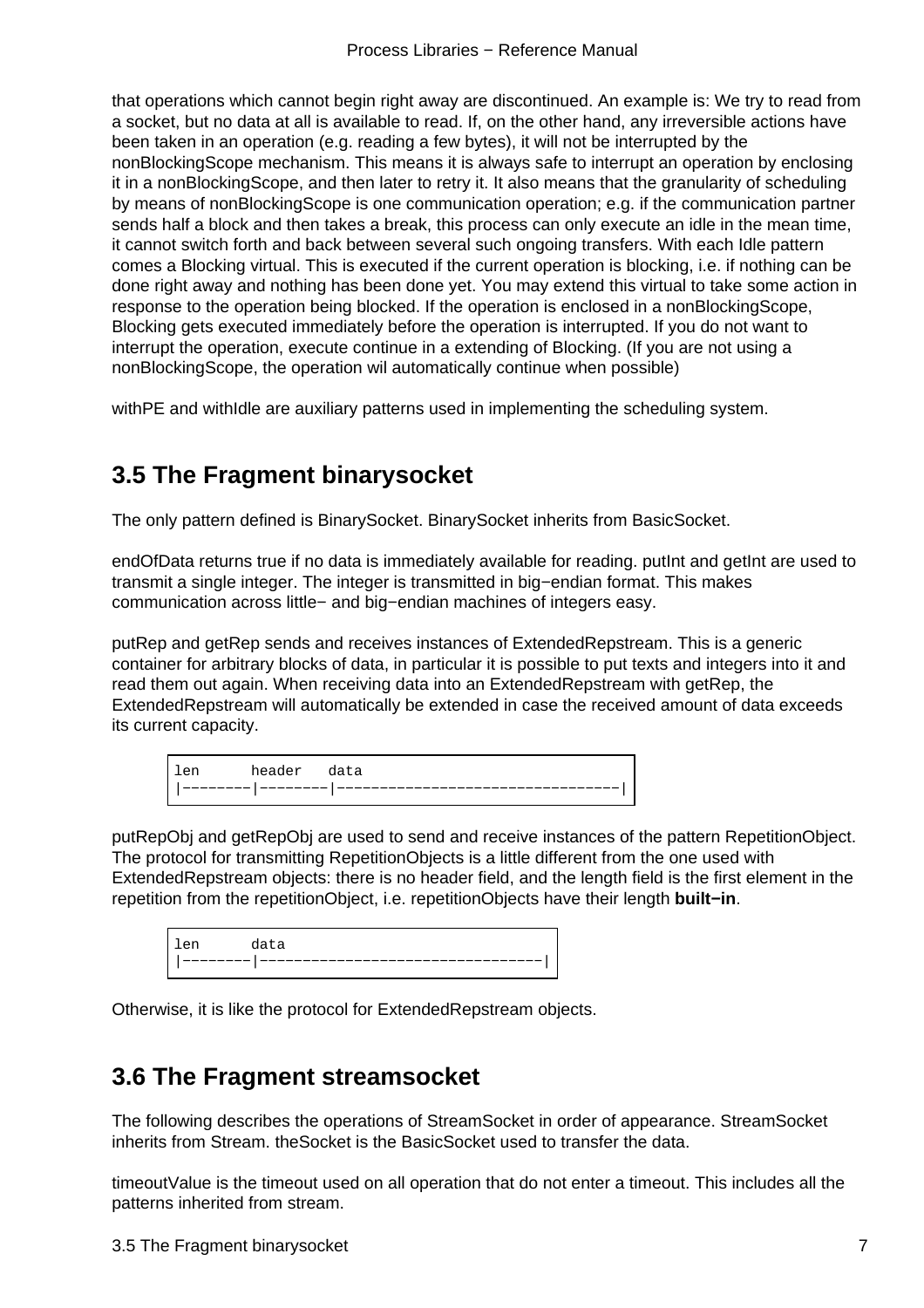<span id="page-10-0"></span>sameConnection checks if the OS level connection wrapped in this StreamSocket is the same as the one wrapped in other. A StreamSocket connection may be closed by close. After this point, the StreamSocket cannot be used for communication, so you can discard (i.e. forget) it. StreamSockets should be closed after use to free up system resources. Flush ensures that all data in internal buffers of the StreamSocket actually gets sent. close does an automatic flush. Put, get and peek work as with other streams.

 PutText, getLine and getAtom work like in other streams. Eos returns true if no data can possibly be read from this connection now or ever. On the other hand, it may still happen that the communication partner holds the connection alive but will not write any more data to it. In this case, this process has no chance of guessing that no more data will actually arrive, so eos will **spontaneously** change from false to true when the other process actually closes the connection.

Init, forceTimeout, usageTimestamp, NonBlockingScope, leaveNBScope, connect, error, host, port, inetAddr, idle uses the implementation in BasicSocket directly.

### **3.7 The Fragment commpi[pe](#page-9-0)**

 A pipe must be initialized with init before usage. Then giving a reference to its readEnd (writeEnd) as enter parameter to redirectFromChannel (redirectToChannel) of a not yet started process object will attach this pipe to another (not yet created) process. If only one end of the pipe is attached to another process, the current process may read from (write to) the other end of the pipe, when the other process has been created.

### **3.8 SocketGenerators**

 A socketGenerator is a factory from which instances of streamSocket and of binarySocket can be obtained, in response to active sockets connecting to the socketGenerators port.

#### **3.8.1 The patterns of socketgenerator**

 Bind must be executed to establish the given port number as an address, to which active sockets may connect. Executing bind with port=0 establishes a randomly chosen port number as an address. The actual port number used may be read from port. None of the other operations make sense on an unbound generator.

As usual, when you are done, execute close on the socketGenerator.

getPortableAddress exits a portableCommunicationAddress which describes the network identity of this socketGenerator. ForceTimeout and usageTimeStamp work as with the other socket variants, and the considerations concerning nonBlockingScope and leaveNBScope are as usual.

#### **3.8.2 The patterns of streamgenerator and binarygenerator**

To obtain a streamSocket on the next connection requested, execute getStreamConnection, and to obtain a binarySocket, execute getBinaryConnection. Remember to enter a timeout value. When you are done with the created socket, execute close on it.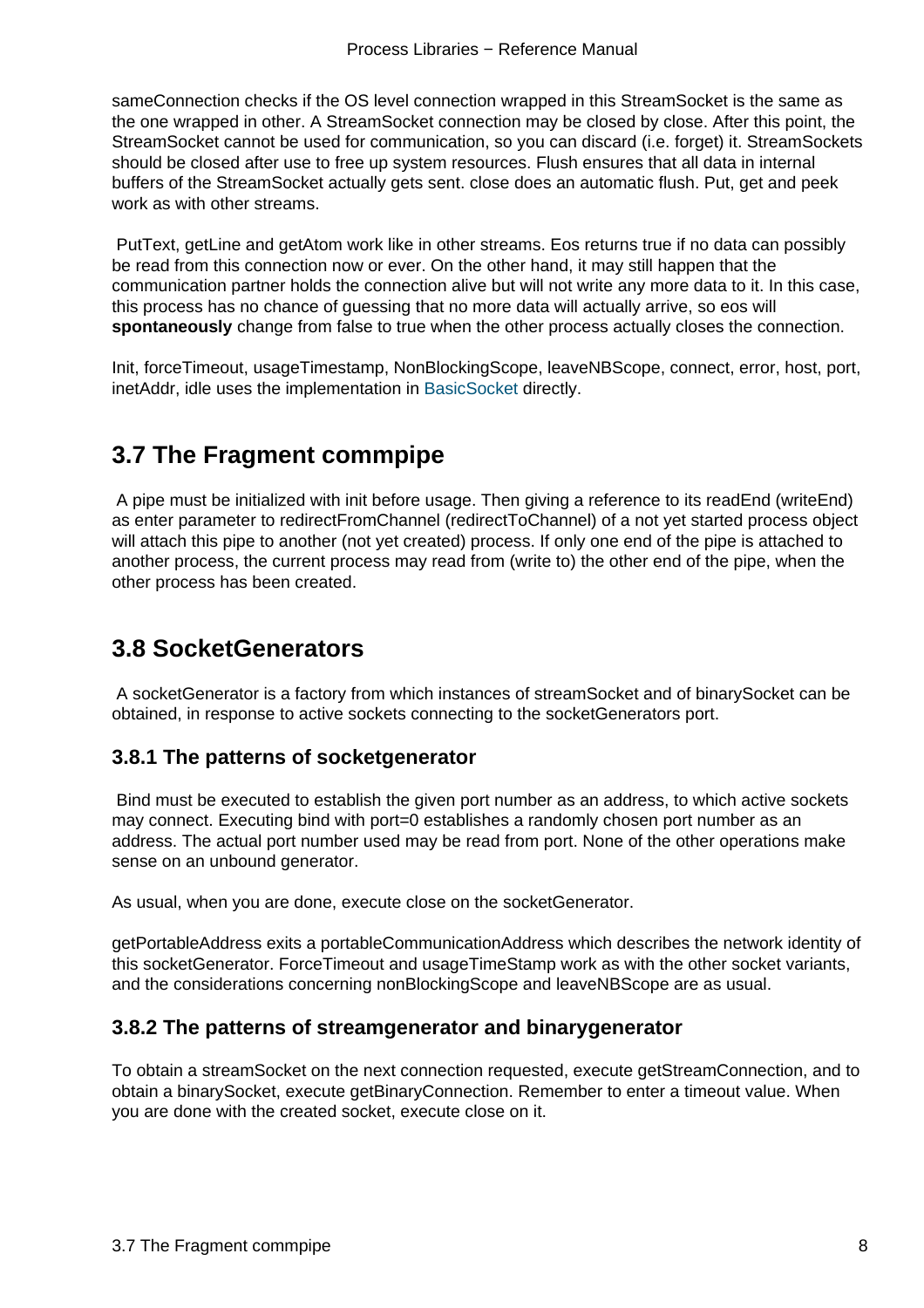### <span id="page-11-0"></span>**3.9 Error Handling**

 Throughout process, the facilities from the fragment errorCallback are used in the handling of errors.

#### **3.9.1 Error Callbacks**

An error callback is a virtual pattern which is invoked in response to the occurrence of some error. Whenever an error condition is detected on a socket, a corresponding

virtual pattern is instantiated and executed. These patterns are specializations of errCB, as declared in errorCallback. Such virtual patterns are hereafter denoted error callback patterns. To catch and treat an error, extend the corresponding error callback.

If an error callback is not extended and the corresponding error occurs, an exception is executed and the program terminates. If the error callback is extended, the following holds:

if abort is executed in the extending dopart, the operation (but not the program) is aborted. You may execute leave within a specialization of abort. Do not leave an error callback from any other point, as this may put the object or the process into an unstable state. If you abort but do not leave, the operation aborts, but control flow is like when the operation succeeds; in this case, any exited values are dummy values, reflecting that the operation failed. Do not use them! Actually, do not abort without leave!

if continue is executed in the extending dopart, there will be an attempt to recover and finish the operation after the execution of the error callback terminates. For many types of errors, no general recovery is possible at the operation level. But you could close a couple of files in response to a resourceError and then execute continue. In case of timeout, you can always choose to take another turn with continue.

if fatal is executed in the extending dopart, an exception will be executed and the program will be terminated. So the execution of the error callback will not return. This is also the default, but with hierarchical error callbacks, you may need fatal to undo a continue at a higher level.

In case it happens more than once that an operation from the set {abort,continue,fatal} is executed, the one executed as the last takes precedence.

#### **3.9.2 Error Propagation**

As mentioned, the error callback patterns are present at three different levels: Concrete error callbacks, operation level error callbacks, and socket level error callbacks.

The concrete error callbacks provide the greatest level of detail: their names indicate the kind of error condition detected. This makes it possible to treat different errors differently.

The operation level error callback is executed whenever an error condition is detected during the execution of that operation. In a extending of this kind of error callback, you can adjust the default action for all the concrete error callbacks in this operation. The single socket level error callback is executed whenever any operation detects any error condition. In a extending of this error callback, you can adjust the default action for all concrete and operation level error callbacks.

The means for adjusting the behaviour is in all cases to execute abort (probably abort  $(\# \text{ leave } L \#))$ ,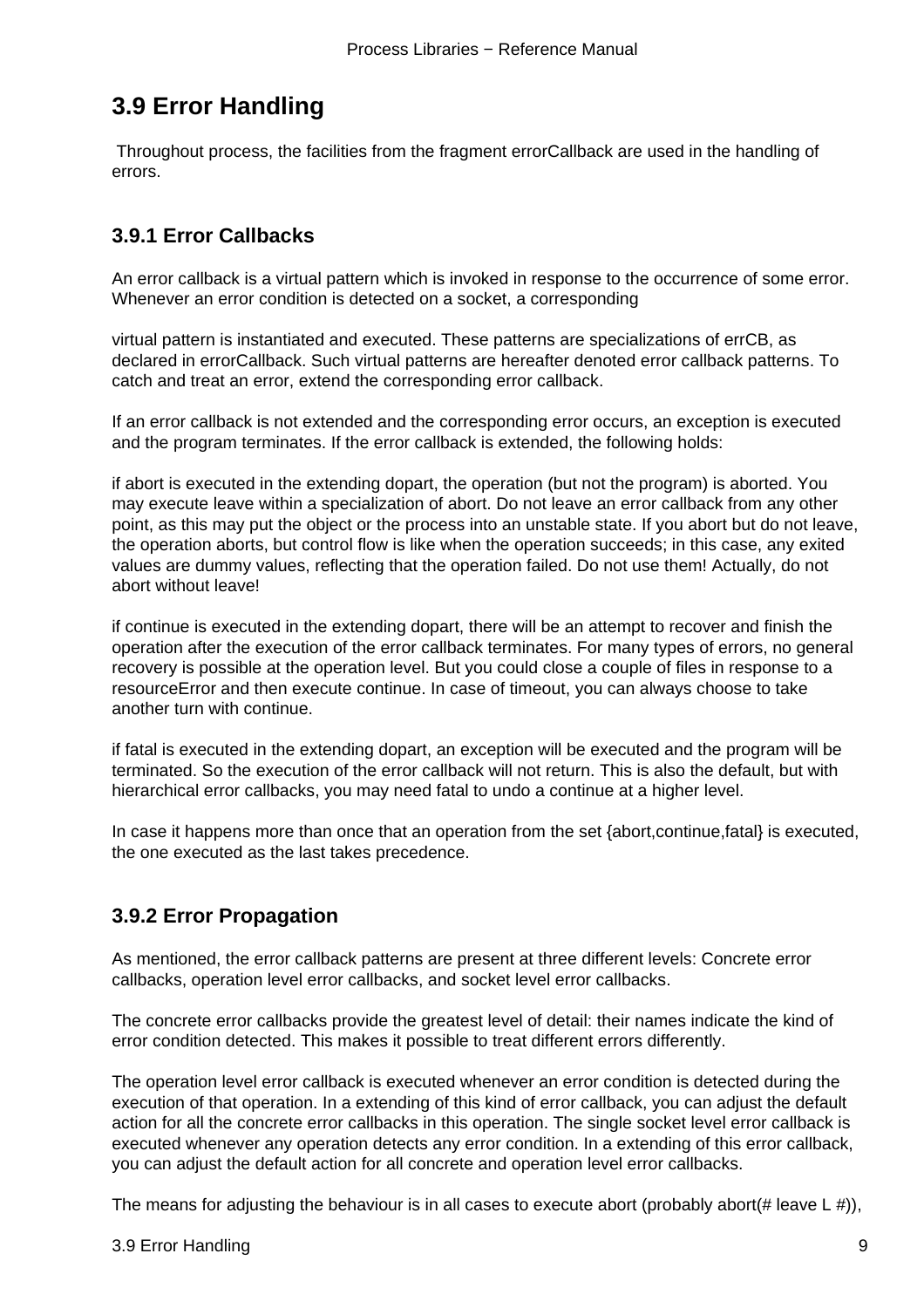<span id="page-12-0"></span>continue, or fatal, and the semantics of these imperatives are the semantics of the concrete error callbacks.

Error callback extendings take precedence like this, in ascending order: concrete level, operation level, socket level. This means that the higher level specifies a default, and the more concrete level may override this default by executing continue, abort, or fatal.

#### **3.9.3 Categories of Errors**

 At the concrete level of error callbacks, errors are categorized according to classes of operating system level error messages.

The list of names used for concrete error callbacks and a short description of the corresponding class of operating system level error is as follows:

| Error callback name | <b>Meaning</b>                                  |
|---------------------|-------------------------------------------------|
| accessError         | insufficient access rights                      |
| addressError        | address (i.e. (host, port)) in use or invalid   |
| badMsgError         | (EBADMSG, hardly documented in man page)        |
| connBrokenError     | connection has become unusable                  |
| eosError            | unexpected end-of-stream                        |
| getHostError        | error when getting hostname                     |
| internalError       | should not happen; please report if it does!    |
| intrError           | operation interrupted by signal                 |
| refusedError        | connection refused by peer                      |
| resourceError       | too few file descriptors/buffers etc.           |
| timedOut            | specified timeout period has expired            |
| timedOutInTransfer  | timed out, and some data have been transferred  |
| unknownError        | OS reports unknown errno (new OS?)              |
| usageError          | e.g. you must initialize port before connecting |

#### **3.10 Timeout Management**

 Because most operations may provoke the suspension (de−scheduling) of the current co−routine, any such operation may implicitly prevent this co−routine from making any progress for an indefinite period of time. To give the co−routine the power to do something about this, each of these operations takes a specification of an upper limit (in seconds) to the time elapsed during the execution of that operation.

When such a timeout has been specified for some operation, the scheduler will resume the execution of that operation if it gets the control and the timeout period has expired. This means that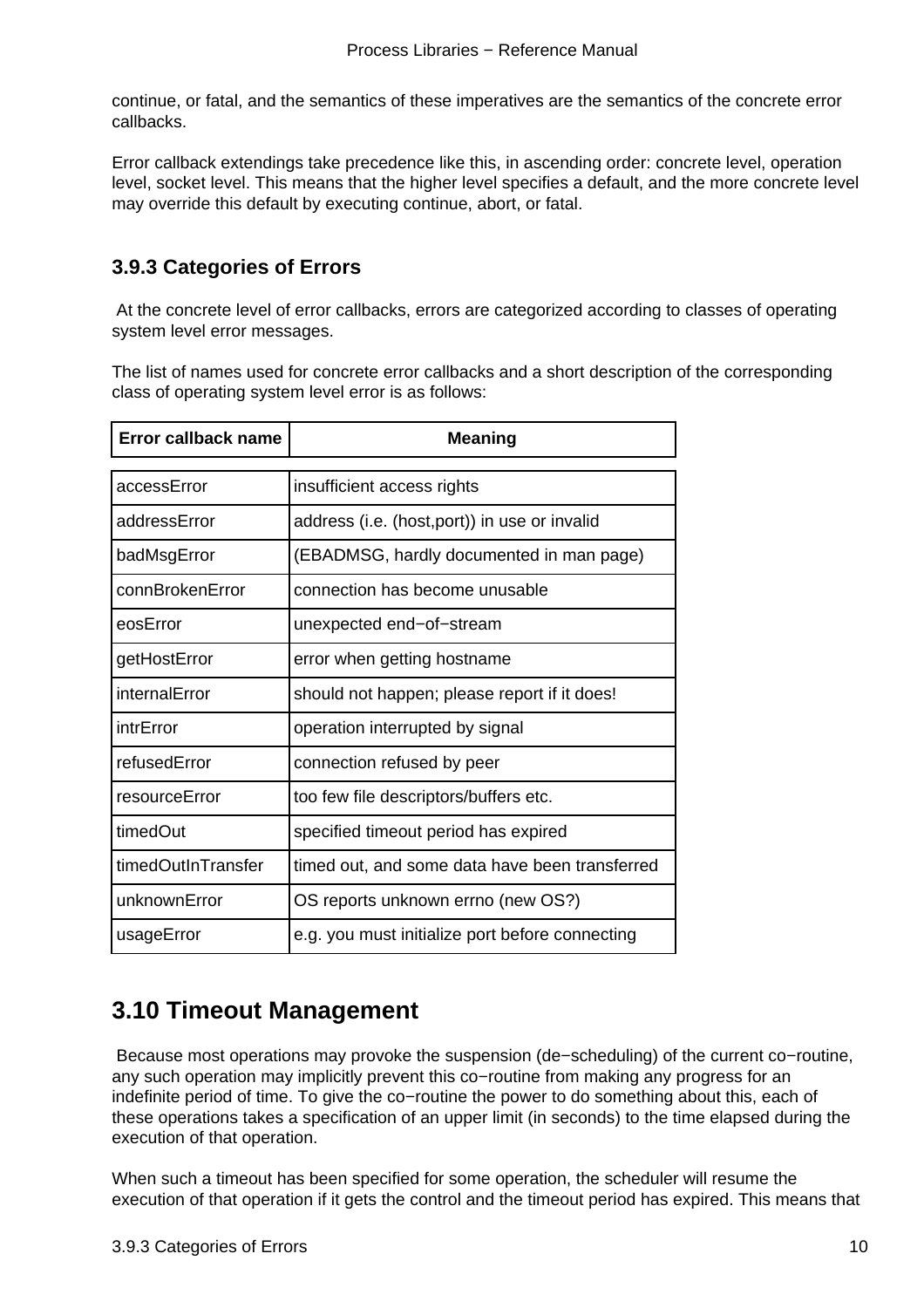lots of activity in the system as a whole may postpone the detection of a timeout somewhat, and − as usual – an infinite loop somewhere could stop everything.

In practical terms, the operation is resumed when and if the timeout period expires, and of course it resumes by executing an error callback. Two different error callbacks may be used to indicate the problem. If no irreversible actions have been taken, the timedOut error callback is used. If some irreversible actions have been taken, such as receiving or sending part of a message, the timedOutInTransfer error callback is used. This last situation is considerably more grave than the first: Aborting an operation **in−transfer** means breaking the protocol, which again means that any subsequent messages received on the same connection will be garbled. Resynchronization is hardly possible unless the data transferred are lines of text or some other format with built−in structural markers. So in this situation, give it another chance, or close the connection.

For streamSocket the socket level attribute timeoutValue decides the timeout for all operations inherited from stream. For binarySocket each operation which has timeout control takes the timeout value as its first enter parameter. Likewise with socketGenerator. If you forget to specify such a timeout value, the operation will always terminate at once with a timeout error.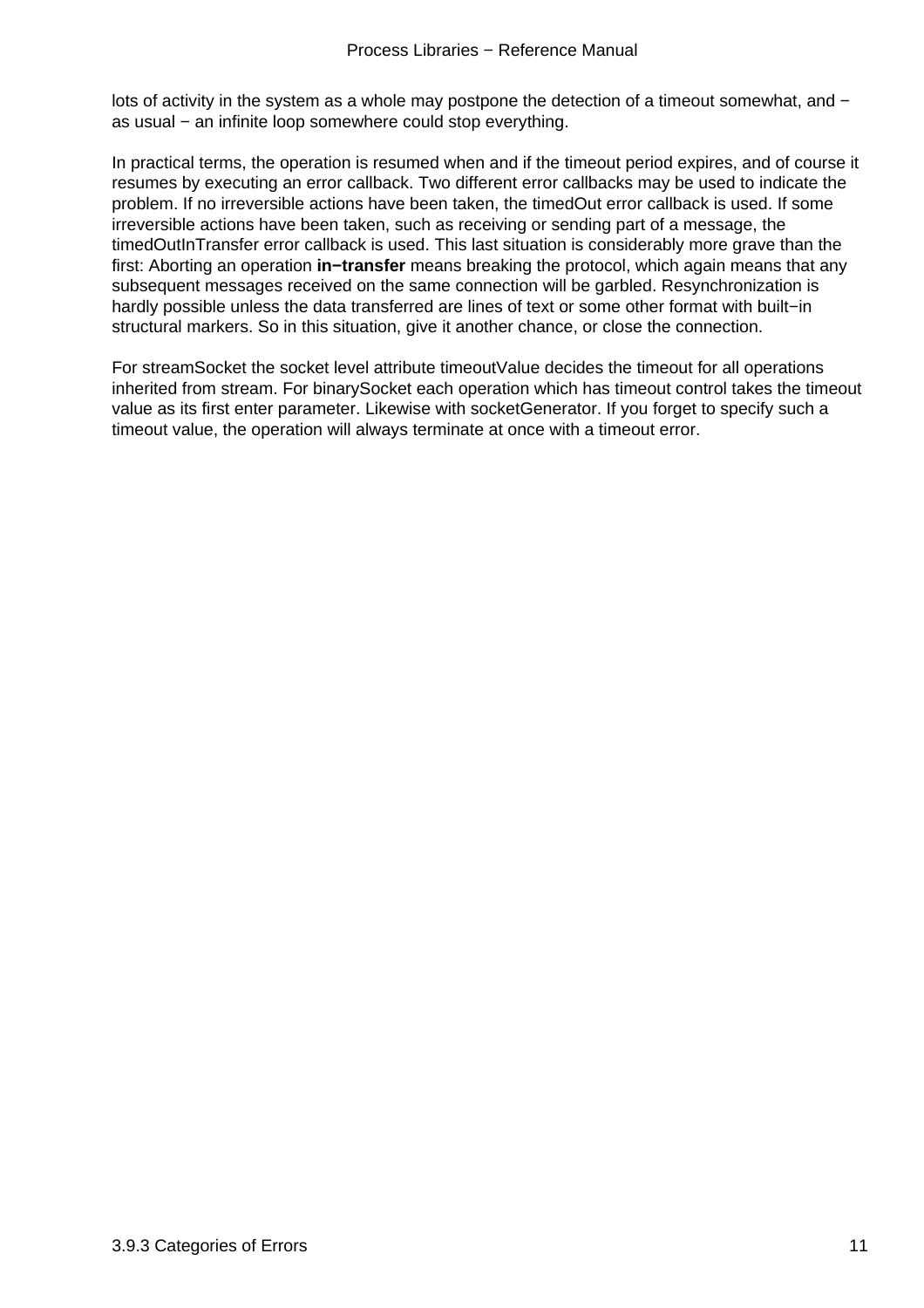# <span id="page-14-0"></span>**4 Addresses**

 The fragment commaddress supports representing addresses of communication ports with which one might like to establish connections. In this setting, more different operating systems and kinds of communication ports are covered than what is actually supported in BasicSocket yet. Accordingly, TCP/IP sockets are just one example of a kind of communication port, though a very important one.

Instances of any of these patterns are values, and under normal circumstances their identity will make no difference. This ensures that it makes sense to translate them from BETA objects into simple strings of text and back again, and this eases the migration of such values across networks and other media.

At the most abstract level, portableCommAddress models a portable communication address. This specifies the address of a single destination or the address(es) of a group of destinations.

The patterns portableMultiAddress and portablePortAddress specialize portableCommAddress into concrete patterns for the multiple−destination case and one−destination case, respectively.

The pattern concretePortAddress and its specializations represent non−portable, protocol specific communication port addresses. Of course, any concretePortAddress is portable, being a normal BETA object; but only on some platforms will it be possible to have such a communication port as is specified by the concretePortAddress.

ConcretePortAddresses are kept in portableCommAddresses and selected according to protocol specifications, given as protocolSpec objects.

#### **4.1 Specification of Connection Requirements**

 The pattern protocolSpec is used to package a specification of requirements to a communication transfer. This package is given to a portablePortAddress, which will then use it to choose an appropriate channel. A specification is built with an instance of protocolSpec by setting its cType and rType attributes. For these, choose from the constant values given in the fragment commError.

The cType value can be any of the constants commProtocol\_... and specifies that the chosen channel must be a TCP/UDP/etc. connection or that any kind of connection will do (commProtocol\_dontcare).

The value of rType is any of the constants commRely\_dontcare (no requirements), commRely\_unreliable (allow all the below mentioned kinds of malfunction) or commRely\_reliable (prevent all those malfunctions). Or it is a sum of some of the constants commRely\_loss (prevent packet lossage), commRely\_dup (prevent packet duplication), commRely\_order (prevent packets from arriving out of order), commRely\_contents (prevent packets from having corrupt data).

In reality, the last guarantee is enforced by means of checksums or something similar, so it is only very unlikely that a packet with corrupt data will pass unnoticed, not impossible. Moreover, all the other guarantees depend on having packets with trustworthy (header) contents, so not all combinations make sense.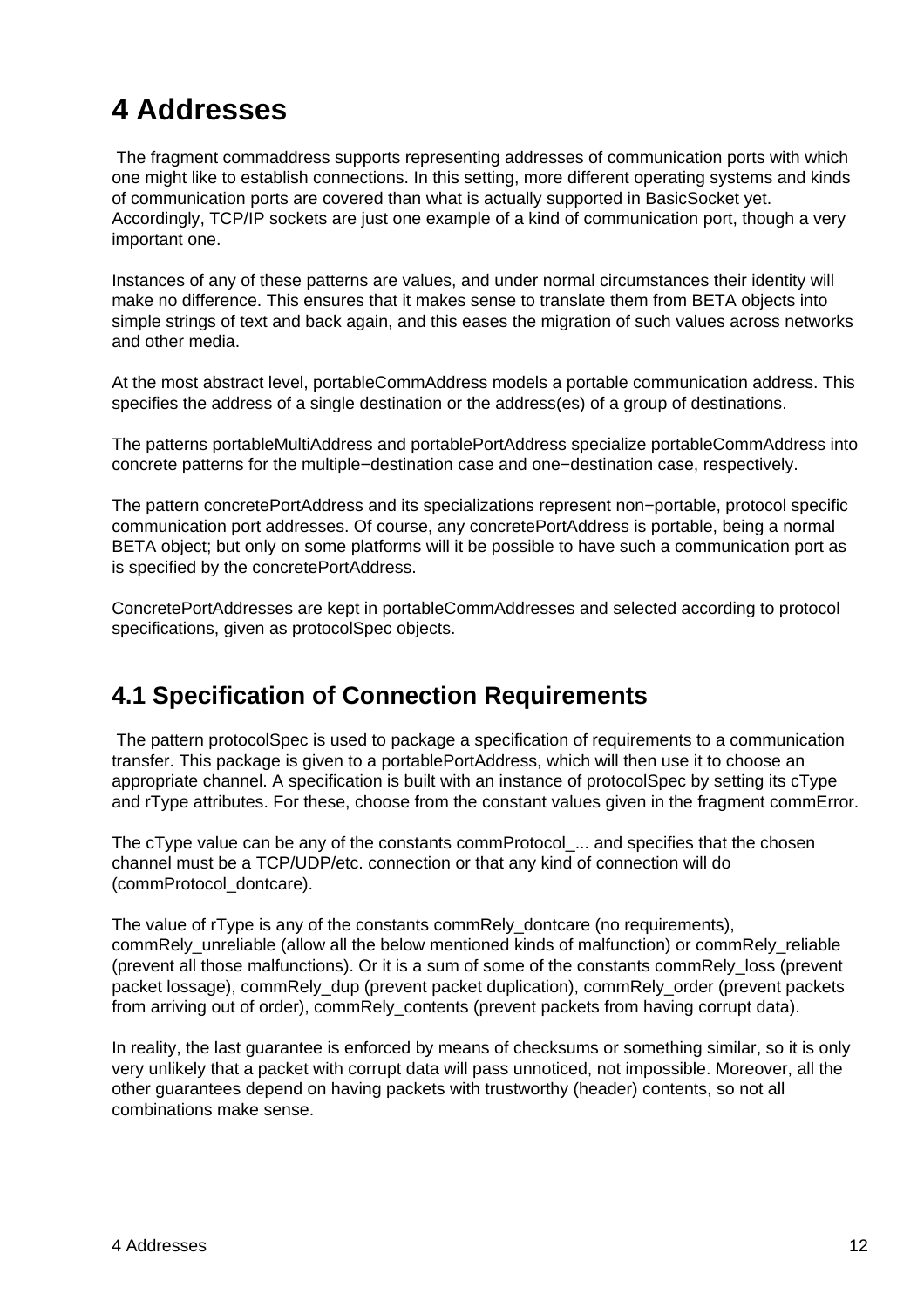### <span id="page-15-0"></span>**4.2 The Abstract Level**

 The abstract pattern portableCommAddress is used to specify the identity of an abstract communication address. The patterns portableMultiAddress and portablePortAddress are its non−abstract specializations.

Before usage, initialize any specialization of portableCommAddress with init.

Any portableCommAddress is able to express its value in textual form, by the operation asText. This enables simple and safe migration of an instance of any specialization of portableCommAddress: Translate it into text, send it across the network, write it into a disk file, or whatever, and then reconstruct it as a BETA object from its text value.

Tell a portableCommAddress what proporties are required of the communications associated with it by entering a protocolSpec object reference. This affects its choice of concrete communication port(s) in subsequent communications.

To reconstruct a portableCommAddress from its text representation, give it as enter parameter to portableCommAddressFromText, and a corresponding object will be exited. The text is expected to have been produced by some instance of a specialization of portableCommAddress using its asText.

Problems in this process are reported by invoking parseError. This terminates the application, unless you extend parseError to handle it.

### **4.3 The Concrete Level**

A portableMultiAddress specifies a group of communication ports. Start or enhance the group by inserting members. Reduce it by deleteing members.

A portablePortAddress specifies the identity of one logical communication destination. A logical destination corresponds to a number of concrete communication ports, represented by instances of specializations of concretePortAddress. It is up to the user of these patterns to ensure that the contained set of concrete ports actually **logically belong to the same destination**.

The idea is that if **I** can talk on a channel of type **{A,B}** and **you** can talk on a channel of type **{B,C,D}**, it is up to the underlying framework to discover that in order to establish a connection, **we** must use type **B**.

A portablePortAddress can be built by inserting specializations of concretePortAddress. Only one concrete address is allowed for each known type − inserting a second instance overrides the previously inserted one. With delete, any concrete port can be removed again. To retrieve a concrete port (without removing it), use one of the Get...Port operations. If this portablePortAddress does not contain any concrete port of the requested variety, NONE is exited.

 ConcretePortAddress is an abstract superpattern for specifying the address of a concrete communication port, such as a UNIX stream socket, a Macintosh PPC ToolBox session, a shared memory buffer etc.

Like a portableCommAddress, each concrete specialization is able to express its value textually with the operation asText, and it is able to characterize its communication protocol with the operation protocol. The operation protName exits a text which is a short, descriptive name for that protocol, and conformsTo answers true/false to the question, whether this kind of connection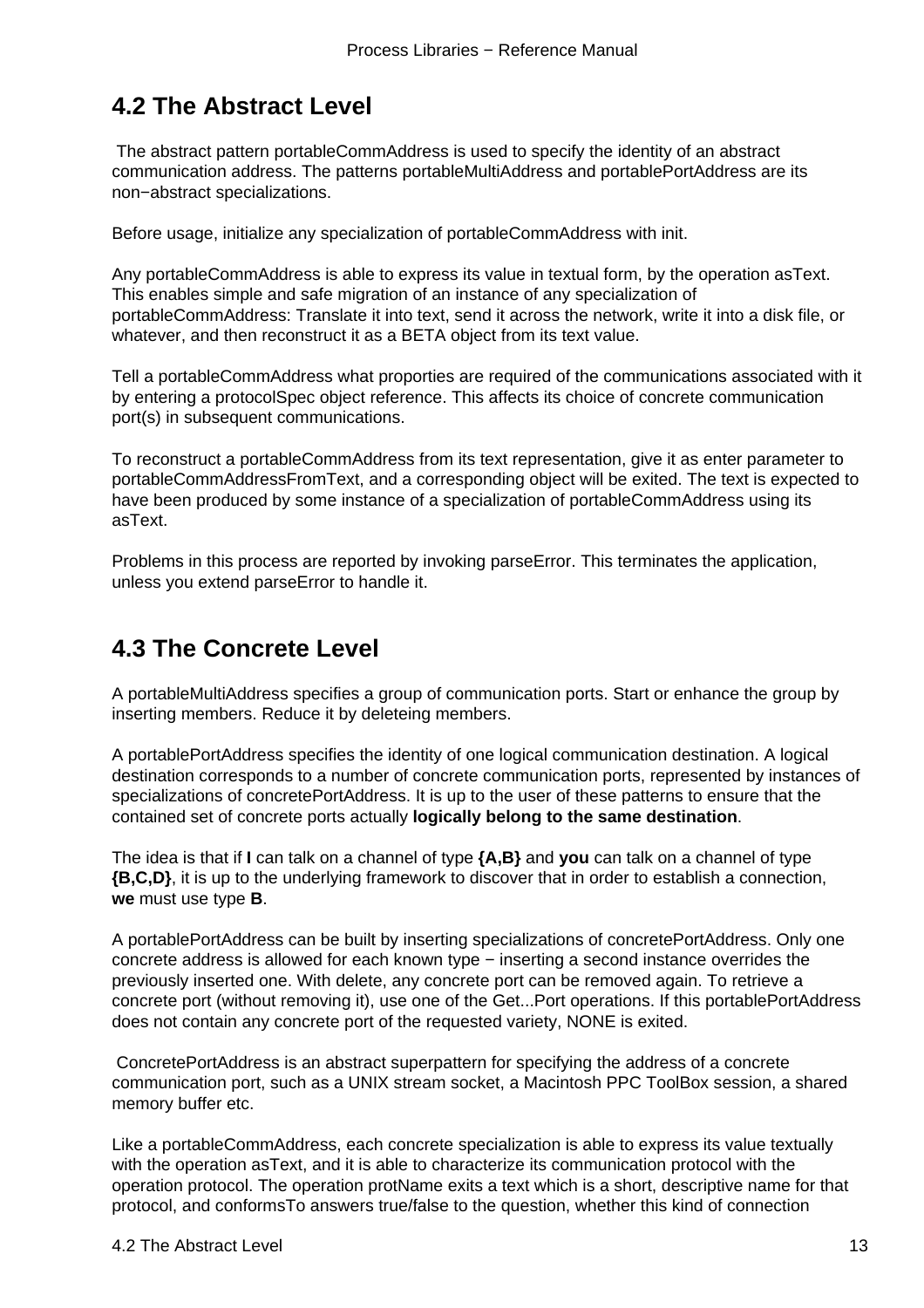<span id="page-16-0"></span>conforms to the protocol associated with an entered commProtocol\_... constant.

The pattern unixAbstractPortAddress captures similarities between TCP and UDP ports, represented by tcpPortAddress and udpPortAddress. The tcpPortAddress also fits a MacTCP port. The pattern unixPortAddress represents an AF\_UNIX address family socket, i.e. it appears as a name in some directory, just like a file; ppcPortAddress represents a Macintosh PPC ToolBox session; memPortAddress corresponds to a shared memory implementation of inter−process communication.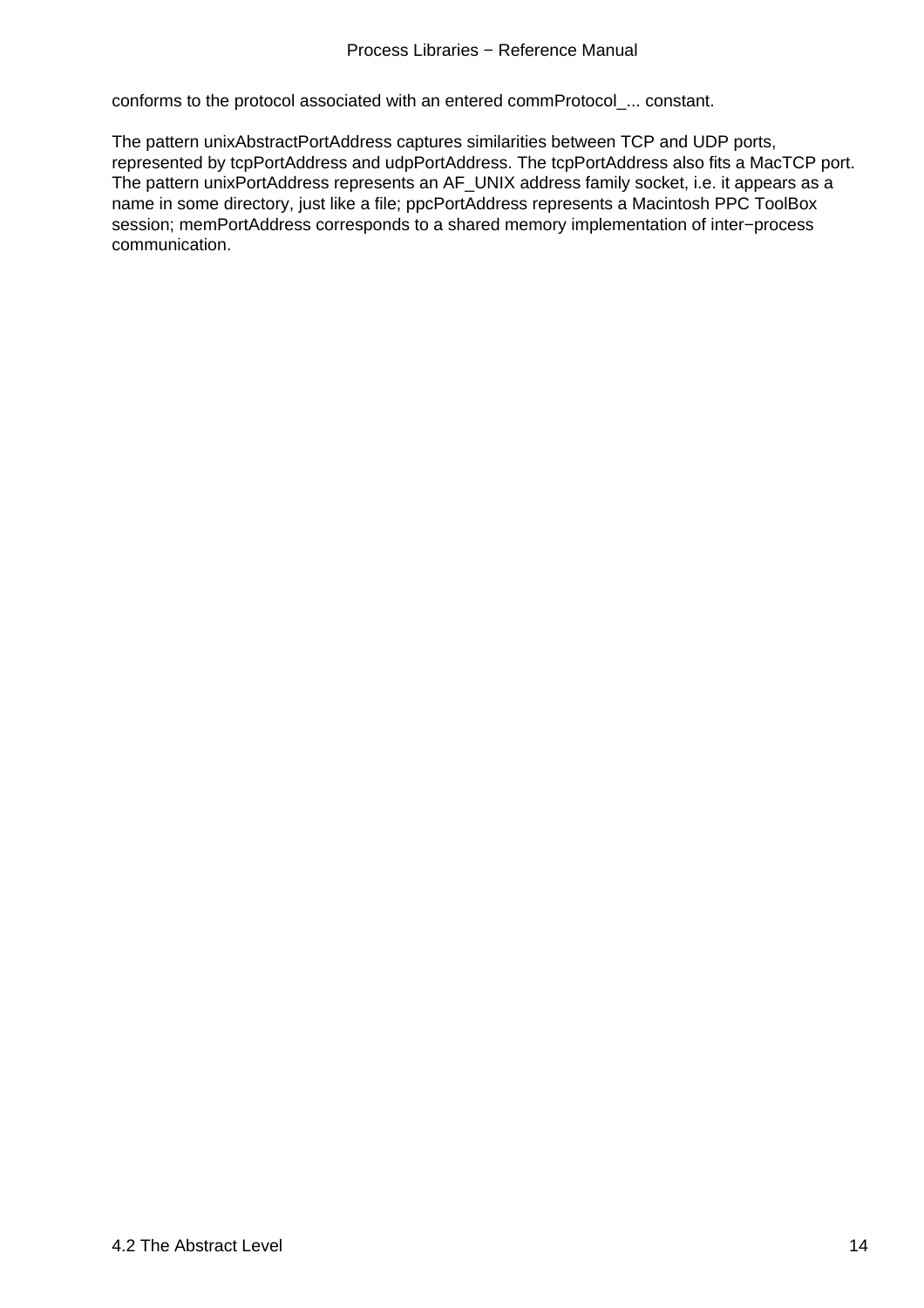# <span id="page-17-0"></span>**5 Managing a Pool of Connections**

 A connection pool manages a number of client side communication interfaces (e.g. active sockets), and allows choosing which one of them to use for a communication transfer by means of a portableCommAddress. This abstracts away the need to establish connections: whenever a connection as specified is available in the pool, we use it. Otherwise, such a connection will implicitly be established and added to the pool. If this process runs out of resources associated with these connections (e.g. file handles), it is possible to ask the pool to close the least recently used connection.

The connections are subject to concurrency control, so they must be used in a **take−it, use−it, give−it−back** fashion. This is achieved by the pattern communication. The concurrency control is necessary to prevent the situation where two users of the pool both transmit messages to some other party on one given connection, and randomly divide the incoming messages on that connection between them, both believing to have the other party for themselves. Using the pattern communication, at most one user of the pool communicates on any given connection at any given point of time.

By now, the only variant of connection pool implemented is the binaryConnectionPool. Instances of binaryConnectionPool are used for managing a number of binary socket connections. Before usage, initialize it. The user of a binaryConnectionPool gives a specification of the receiver, the type of connection, the quality of service etc. in a portableCommAddress to a (specialization of) the control pattern communication. This is used as follows (where bcPool is an instance of binaryConnectionPool):

```
addr[] −> bcPool.communication
   (# (* Extend error callbacks here *)
  do
     (* Within this dopart: use 'sock' to communicate *)
     (* Do not bring references to sock outside *)
  #);
```
If you want to leave the dopart of a specialization of a communication, use a construction like leaving(# do leave L #) in stead of leave L. Otherwise some resources may be rendered inaccessible.

Whenever the pool establishes a new connection, the hook onNewConnection of communication is executed. In a extending of this hook, a reference to the newly established connection is available, and by assigning a co−routine to actor, the connection gets associated with this co−routine. This is used to handle incoming messages to connections in the pool, which are not the immediate response to an outgoing message transmitted in a usage of communication: have the co−routine sit around waiting for the incoming messages. To support such things, one must specialize binaryConnectionPool.

If the connection delivered as sock within a specialization of communication is to be taken away from the pool and used outside, execute removeSock and bring out a reference to sock. If it is known that the connection will not be useful anymore, execute removeSock and sock.close.

The operation markAsDead is used to tell the pool that it certainly cannot have a connection like the one entered. If a communication partner closes a connection (or perhaps terminates unexpectedly), and the other end of that connection is in a connection pool, it could happen that this connection is not chosen in any communication for some time. If a new connection is created, the operating system may then reuse the local connection identifier (file handle, in case of UNIX sockets), giving a totally different connection, which is then administrated by some new BETA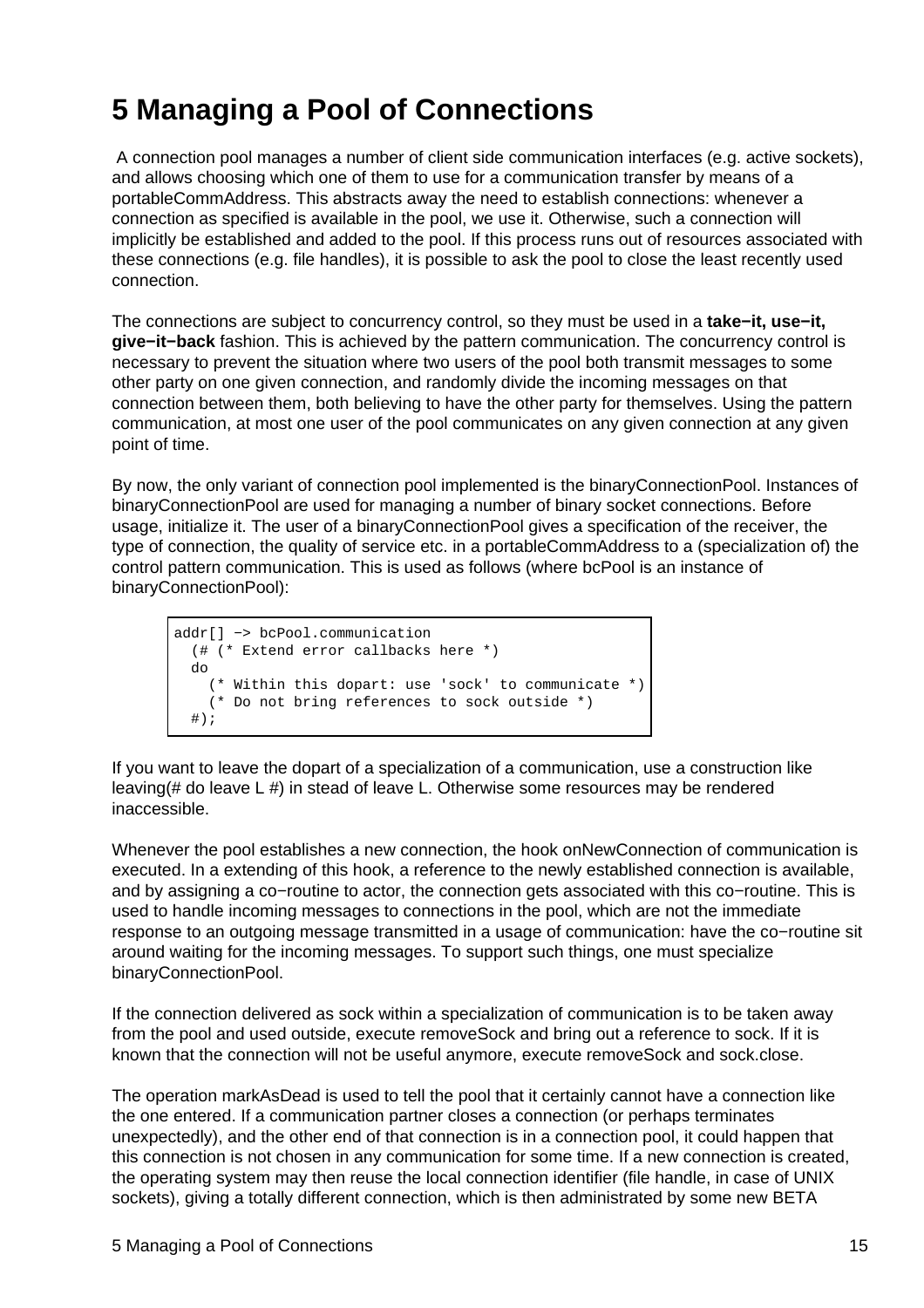socket object. Now two BETA socket objects will talk to the same OS level connection (file handle), but this means that the first object (in the pool) has silently been **redirected** to a new communication partner. Of course, this leads to strange errors.

So, whenever creating a BETA socket object OUTSIDE a connection pool, please tell it by means of markAsDead, that any connections in the pool with the same OS level identifier must have died silently and thus should be removed from the pool. Internally, the connection pool handles this automatically.

Please note that this problem is not specific for connection pools, for the process library, or even for BETA programs, for that matter. But it occurs mainly in the presence of complicated and very dynamic communication topologies, which are more likely to appear with connection pools. It would actually be best to carry out similar checks (using sameConnection) also when using only simple socket objects in an application.

 removeSomeConnection will seek through all unused connections in the pool. An unused connection is a connection such that no instance of communication in any co−routine of this process currently refers to it with its sock attribute. From this set of unused connections, it chooses the least recently used (as reported by its usageTimestamp), closes it, and removes it from the pool. If all connections are currently in use, application specific actions must be taken to free some of them. The callback noConnectionsRemovable is executed in this situation. It does not terminate the application by default, so beware of the possible infinite retry loop if removeSomeConnection is used in response to resourceError, and no connections could actually be removed.

When done with a connectionPool, close it to close all of the connections contained within it.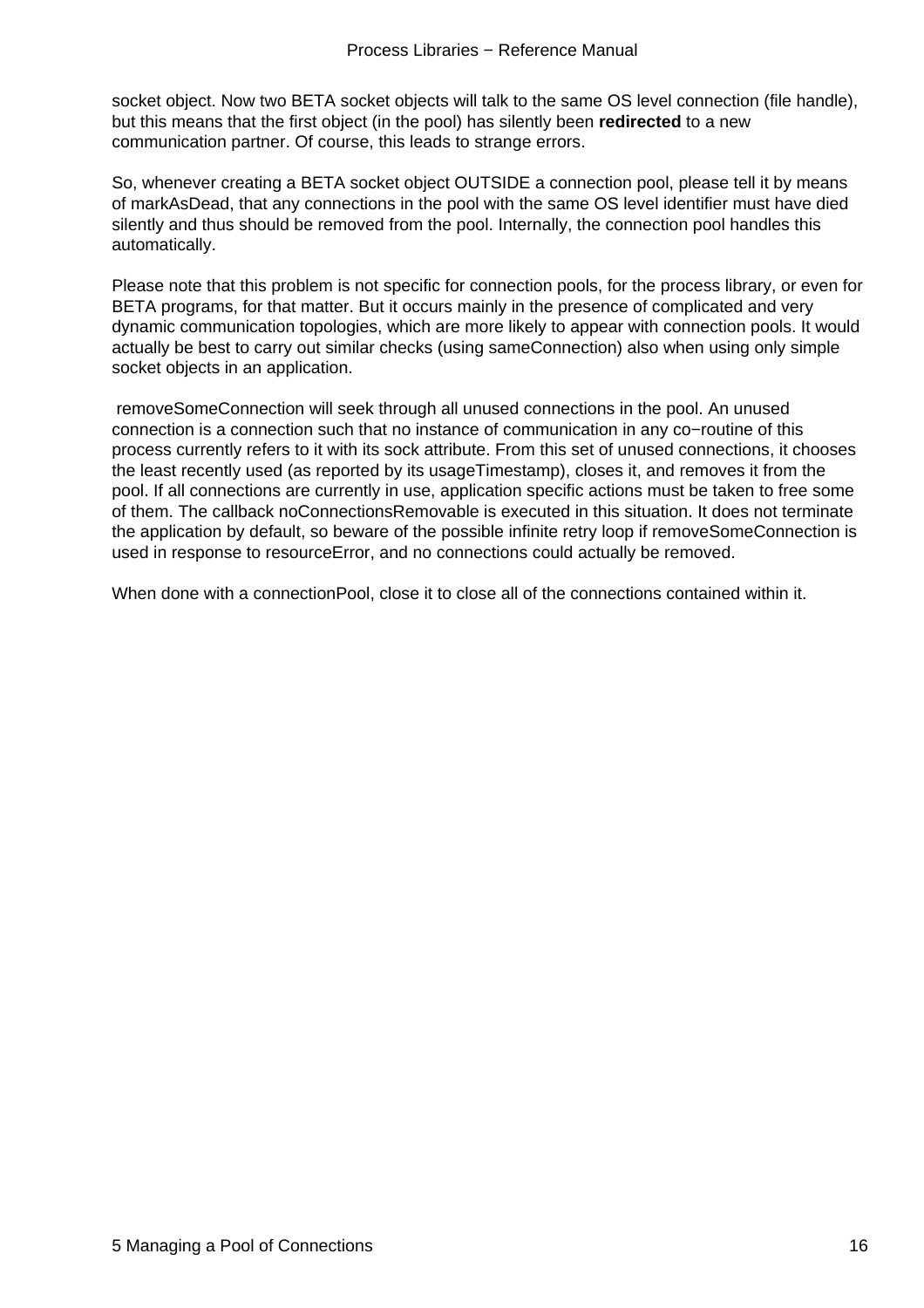# <span id="page-19-0"></span>**6 The Demo Files**

 A number of demonstration files are provided in the subdirectory demo. They show simple and typical ways to use the process library.

Because of the **process** aspect, and because of the nature of inter−process communication, the demo files come in small groups. For some groups, one program will manipulate others. For other groups, one may start a **server** and some **clients** and then interact with the clients to initiate communication. In the following, the groups are presented one by one.

#### **6.1 pipeline, consumer and producer**

 Execute pipeline, which will then start producer and consumer in such a way that standard output from producer is piped into standard input of consumer. The file items is read in by producer and written to its standard output. consumer reads it standard input and writes it to its standard output. the result is, that items is written to standard output.

### **6.2 firstProgram and otherProgram**

 When executed, firstProgram will start otherProgram and accept a StreamSocket connection from otherProgram. Then they exchange a couple of words, and both terminate.

#### **6.3 streamcounterserver and streamcounterclient**

Start an instance of streamcounterserver. Then start a number of instances of streamcounterclient.

#### **6.4 binarycounterserver and binarycounterclient**

Start an instance of binarycounterserver. Then start a number of instances of binarycounterclient.

#### **6.5 xpilotgames**

xpilotgames demonstrates how to use the StreamSocket pattern to connect to the xpilot meta server and send a query about ongoing games.

#### **6.6 repChatClient and repChatServer**

 This group is used interactively. Start repChatServer and then a number of instances of repChatClient. Each client will connect to the server, resulting in a star−shaped connection topology. One may interact with each of the clients, and the clients in turn interact with the server.

The fragment commandCategory is used to distinguish different types of commands. The command language is very simple: anything starting with the letter **q** is a Quit command, anything starting with an **a** is an Answer command, and anything starting with an **A** is an AnswerWait command. Anything else is a Default command. Enter commands as any piece of text at the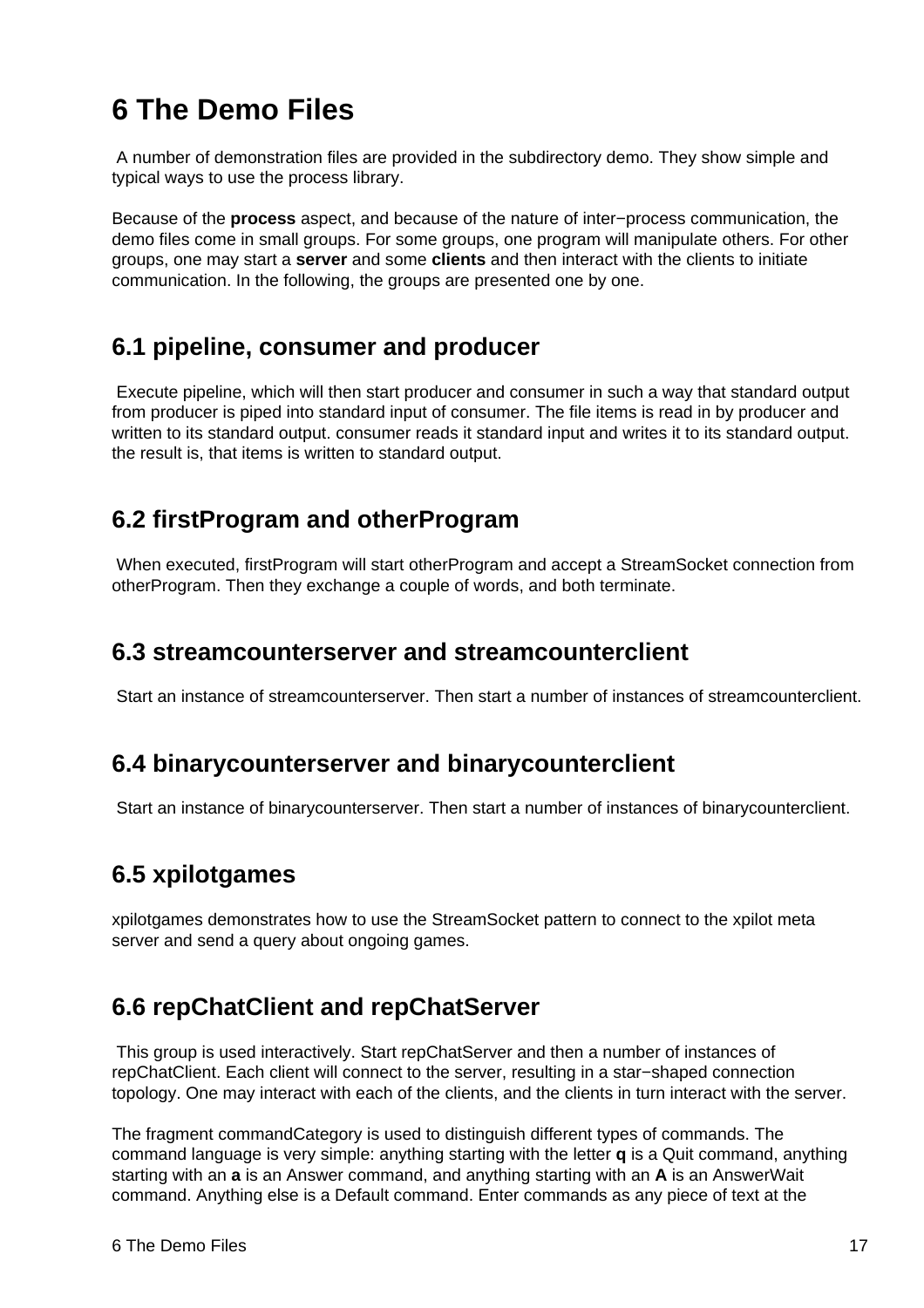prompt, ending with RETURN. Please note that leading whitespace is significant.

All commands are immediately forwarded to the server. Then, if the command was a Quit command, the client closes down the connection and terminates. If it was an Answer command, the client notifies the user of that fact by printing a message containing the sequence number of this Answer command. Some time later, the server will return an answer, and the sequence number of the answer makes it possible to match up outgoing requests with incoming answers. In case of an AnswerWait command, the client blocks until the answer from the server arrives. For Default commands, the contents are just echoed at the server.

For each command received, the server echoes the identification number of the client which sent that command and the contents of the command. You may wish to examine the source code in repChatServer to see how nonblockingScope enables the server to (semi−)simultaneously receive incoming messages, accept connections from new clients, and do other work.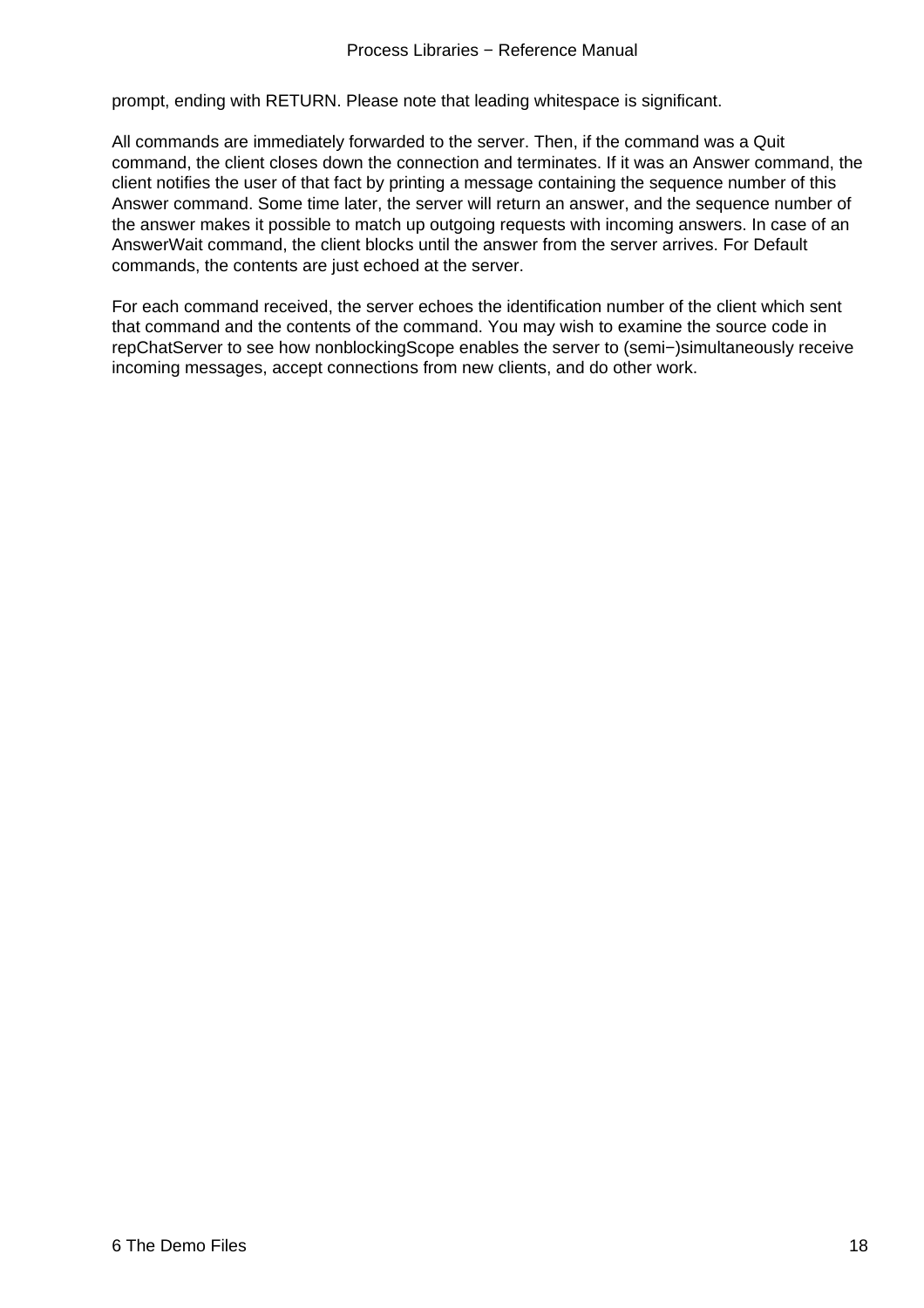# <span id="page-21-0"></span>**7 Known Bugs and Inconveniences**

### **7.1 General**

Eos on pipes seems to fail on some systems.

Certain operations take as enter parameter a timeout value, which does not affect the execution of the operation, because timing out makes no sense − the operation is not **possibly lenghty**. An example is close of a Socket.

In portableMultiAddress, members are deleted by identity, i.e. entering a reference to some portablePortAddress in an invocation of the delete operation will delete that exact instance, if present. It would make more sense to delete every portablePortAddress contained by this portableMultiAddress, which specifies the same communication port as the one entered. That is, it would be better if members were deleted by value equality.

portableMultiAddress ought to have means for iterating through all its members, such as a scan operation. There should also be a way to test for equality and for subset−relations between portablePortAddresses, and between portableMultiAddresses.

In the fragment commpool, in the pattern communication in binaryConnectionPool, the operation removeSock does not remove the connection denoted by sock as it should. Workaround: Use sock[]−>markAsDead whereever removeSock should have been used.

The proxy demo is undocumented and probably not quite working

#### **7.2 Windows**

 Redirecting output through redirectFromFile has not yet been implemented on systems running Windows 95/NT. The same limitation exists for reading and writing to a pipe. Using a pipe to connect to external programs has been implemented, though.

UsageTimeStamp has not yet been implemented. Commpool therefore selects a random socket when choosing a connection to break, not the least recently used.

#### **7.3 Macintosh**

Processmanager has no implementation on Macintosh.

UsageTimeStamp has not yet been implemented.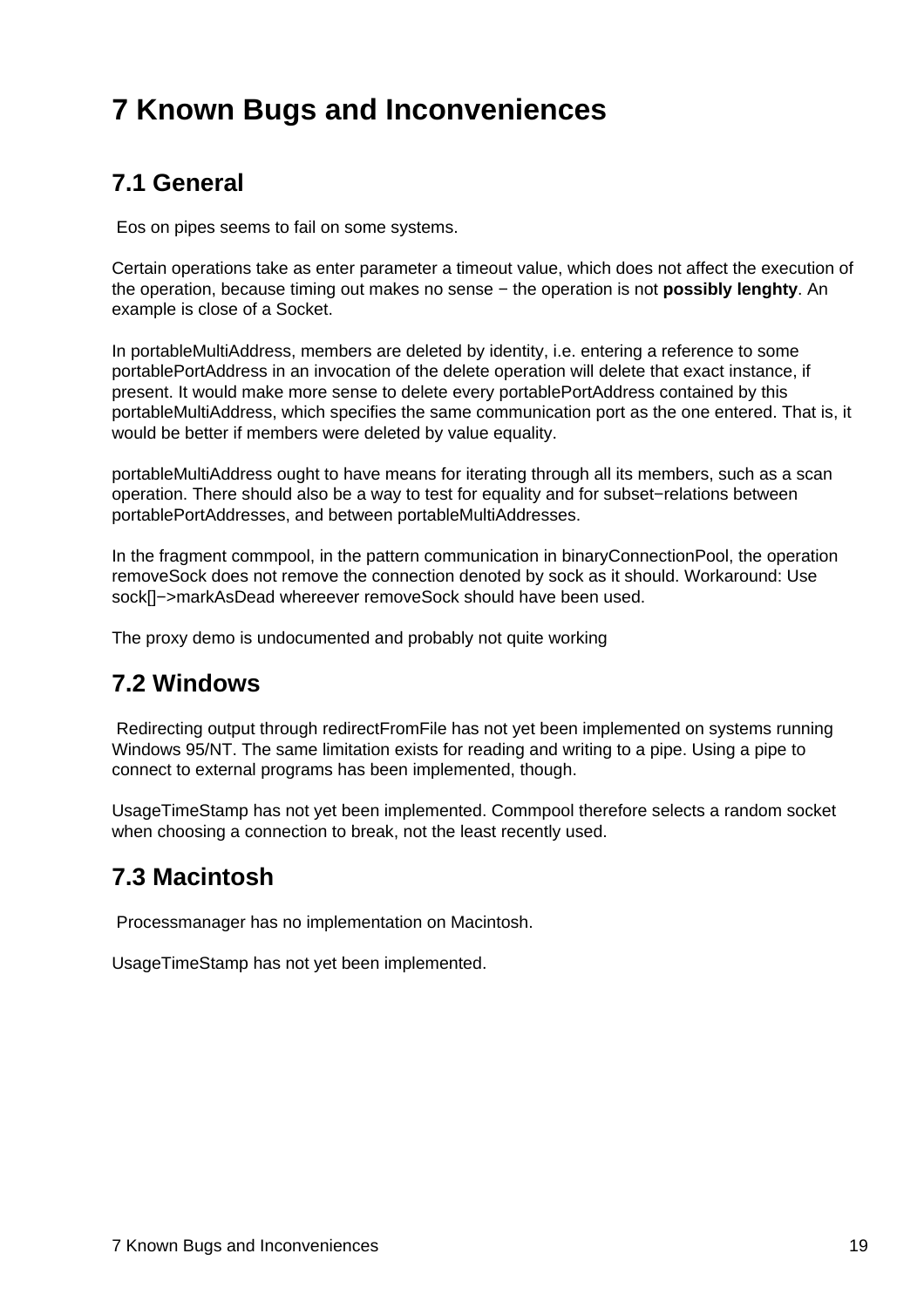### <span id="page-22-0"></span>**8.1 Basicsocket Interface**

```
ORIGIN '~beta/basiclib/basicsystemenv';
LIB_DEF 'processbasic' '../lib';
(*
  * COPYRIGHT
        Copyright (C) Mjolner Informatics 1995-97
  * All rights reserved.
  *)
INCLUDE 'errorcallback';
INCLUDE 'commaddress';
−−− systemlib:attributes −−−
(* Used for timeouts *)
waitForever: (# exit −1 #);
(* Used to make it checkable whether something is uninitialized *)
assignGuard: (# assigned: @Boolean do true −> assigned #);
(* The number 127.0.0.1 by convention is 'this host' *)
localHost_IP_number: (# exit 2130706433 #);
BasicSocket: 
   (# <<SLOT socketlib:attributes>>;
      (* OPERATIONS
       * ==========
       *)
      (* do 'this' and 'other' wrap the same OS level connection? *)
     sameConnection: booleanValue
        (# other: ^basicSocket;
        enter other[]
        ...
       #);
      (* construct portable address for this connection *)
     getPortableAddress:
        (# addr: ^portablePortAddress;
        ...
        exit addr[]
       \#);
      (* Initiator of socket communication. 
       * Pass 'host' and 'port' to 'connect' to connect 
       * to a passive socket to establish communication.
       * If you need to control the local port number, 
       * use firstLocalPort and lastLocalPort. These are then 
       * tried one at a time starting with first and ending 
       * with last. None of them can be zero.
       *)
     connect: open
        (# accessError:< loErrCB(# do INNER #);
           resourceError:< loErrCB(# do INNER #);
           addressError:< loErrCB(# do INNER #);
           refusedError:< loErrCB(# do INNER #);
           intrError:< loErrCB(# do INNER #);
           getHostError:< loErrCB(# do INNER #);
           firstLocalPort:<IntegerValue;
           lastLocalPort:<IntegerValue;
           aHost: ^Text;
           aPort: @Integer;
        enter (aHost[],aPort)
```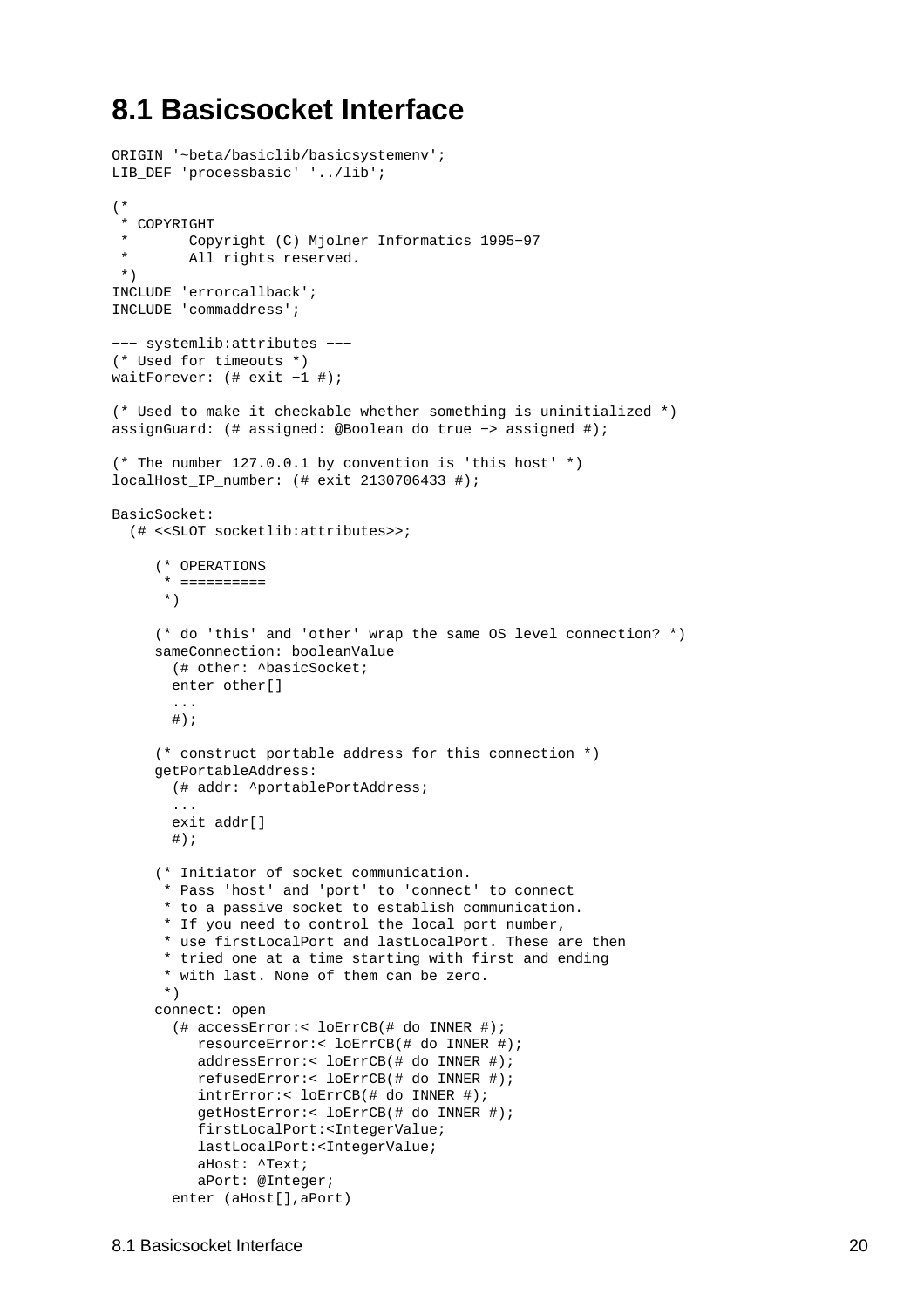```
#);
 (* provoke a timeout error in the current operation *)
forceTimeout:< (# ... #);
 (* return timestamp of latest operation on this socket *)
usageTimestamp:< integerValue
  ( # ... #); (* return true iff no data is 
  * immediately available for reading 
  *)
endOfDataPattern:
   (# error:< hiErrCB (* operation level error callback *)
        (#
        do INNER;
           (if value=errCB_initialValue then
                (value,cleanup[])−>this(basicSocket).error−>value;
           if);
       #);
      loErrCB: errCB (* superpattern for 
                       * concrete error callbacks *)
        (#
        do INNER;
           (if value=errCB_initialValue then
               (value,cleanup[])−>error−>value;
           if);
       #);
      connBrokenError:< loErrCB(# do INNER #);
      internalError:< loErrCB(# do INNER #);
     unknownError:< loErrCB(# do INNER #);
      value: @boolean;
   ...
  exit value
  \#);
 (* Close socket completely. Any further operations are
  * disallowed and the other end gets EOS if it tries *)
close: withIdle(# ... #);
 (* Close socket partially. closeRead makes further reads
 t at this end of the socket and further writes at
  * the other end fail with EOS. *)
closeRead: (# ... #);
 (* Close socket partially. closeWrite makes further writes
  * at this end of the socket and further reads at
  * the other end fail with EOS. *)
closeWrite: (# ... #);
 (* CALLBACKS
  * =========
  *)
 (* every local 'idle' executes this global one *)
idle:< Object;
 (* socket level error callback *)
error:< hiErrCB(# do INNER #);
 (* EXPLICIT SCHEDULING
  * ===================
  *)
```
...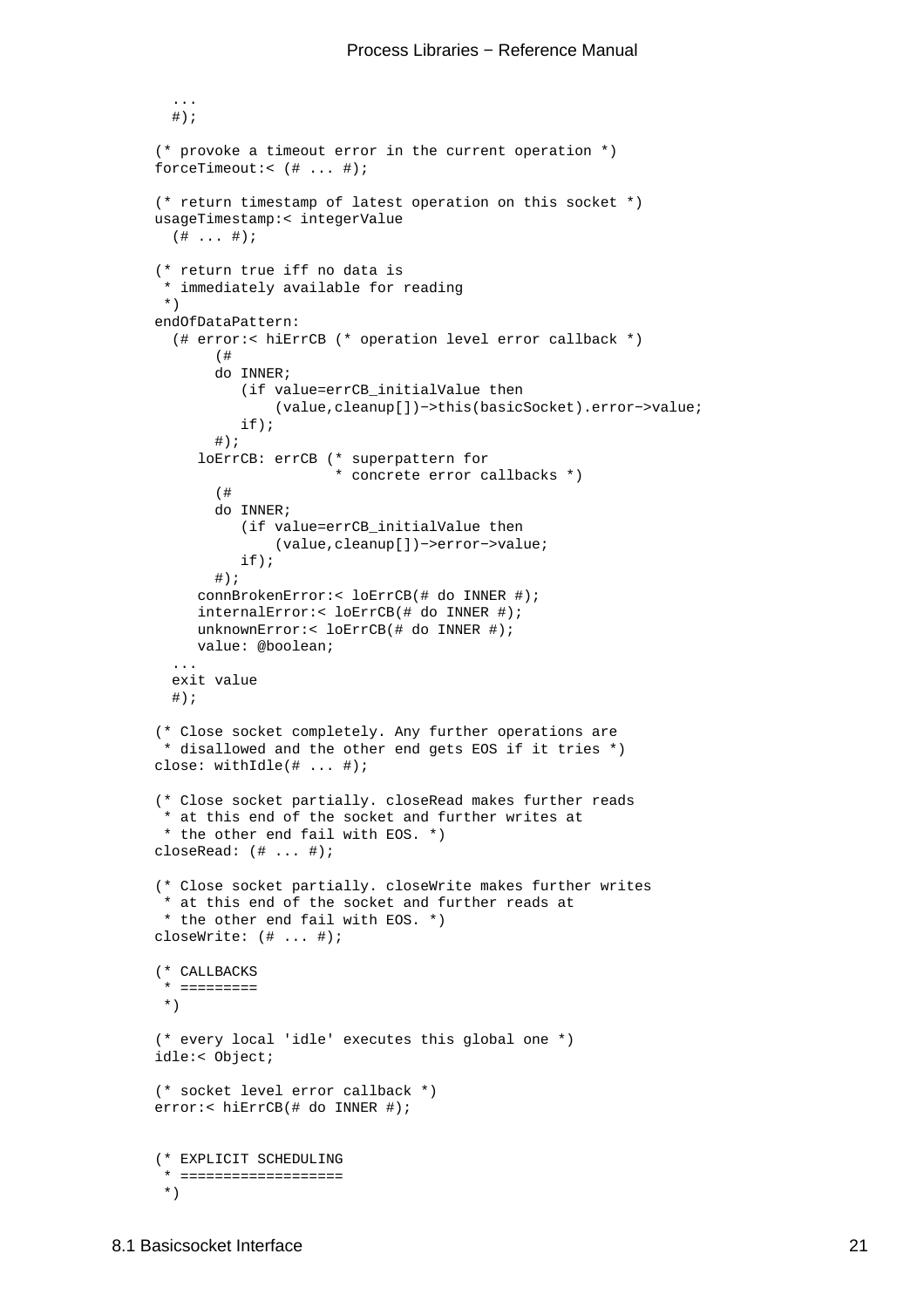#### Process Libraries − Reference Manual

```
 (* NB: don`t 'leave' a 'nonBlockingScope'. Use 'leaveNBScope'. *)
nonBlockingScope: (# ... #);
leaveNBScope: (# ... #);
 (* ATTRIBUTES
  * ==========
  *)
host: @assignGuard(# t: @text; enter t exit t #);
port: @assignGuard(# rep: @integer enter rep exit rep #);
inetAddr: @assignGuard(# rep: @integer enter rep exit rep #);
 (* AUXILIARY PATTERNS
  * ==================
  *)
withPE:
   (# error:< hiErrCB (* operation level error callback *)
        (#
        do INNER;
           (if value=errCB_initialValue then
                (value,cleanup[])−>this(basicSocket).error−>value;
           if);
       #);
      loErrCB: errCB (* superpattern for 
                       * concrete error callbacks *)
        (#
        do INNER;
           (if value=errCB_initialValue then
               (value,cleanup[])−>error−>value;
           if);
       #);
      timedOut:< loErrCB(# do INNER #);
      timedOutInTransfer:< loErrCB(# do INNER #);
      internalError:< loErrCB(# do INNER #);
      connBrokenError:< loErrCB(# do INNER #);
      usageError:< loErrCB(# do INNER #);
      unknownError:< loErrCB(# do INNER #);
      resourceError:< loErrCB(# do INNER #);
      badMsgError:< loErrCB(# do INNER #);
      timeout: @integer;
   enter timeout
   do INNER
  #);
withIdle: withPE
   (# idle:< (# do INNER; this(basicSocket).idle #);
      blocking:<
        (# continue: (# do true−>doContinue #);
           doContinue: @boolean;
        do INNER;
           (if not doContinue then leaveNBScope if);
           idle;
        #);
   do INNER
  #);
open: withIdle(# ... #);
init:< (# ... #);
private: @...;
```
#)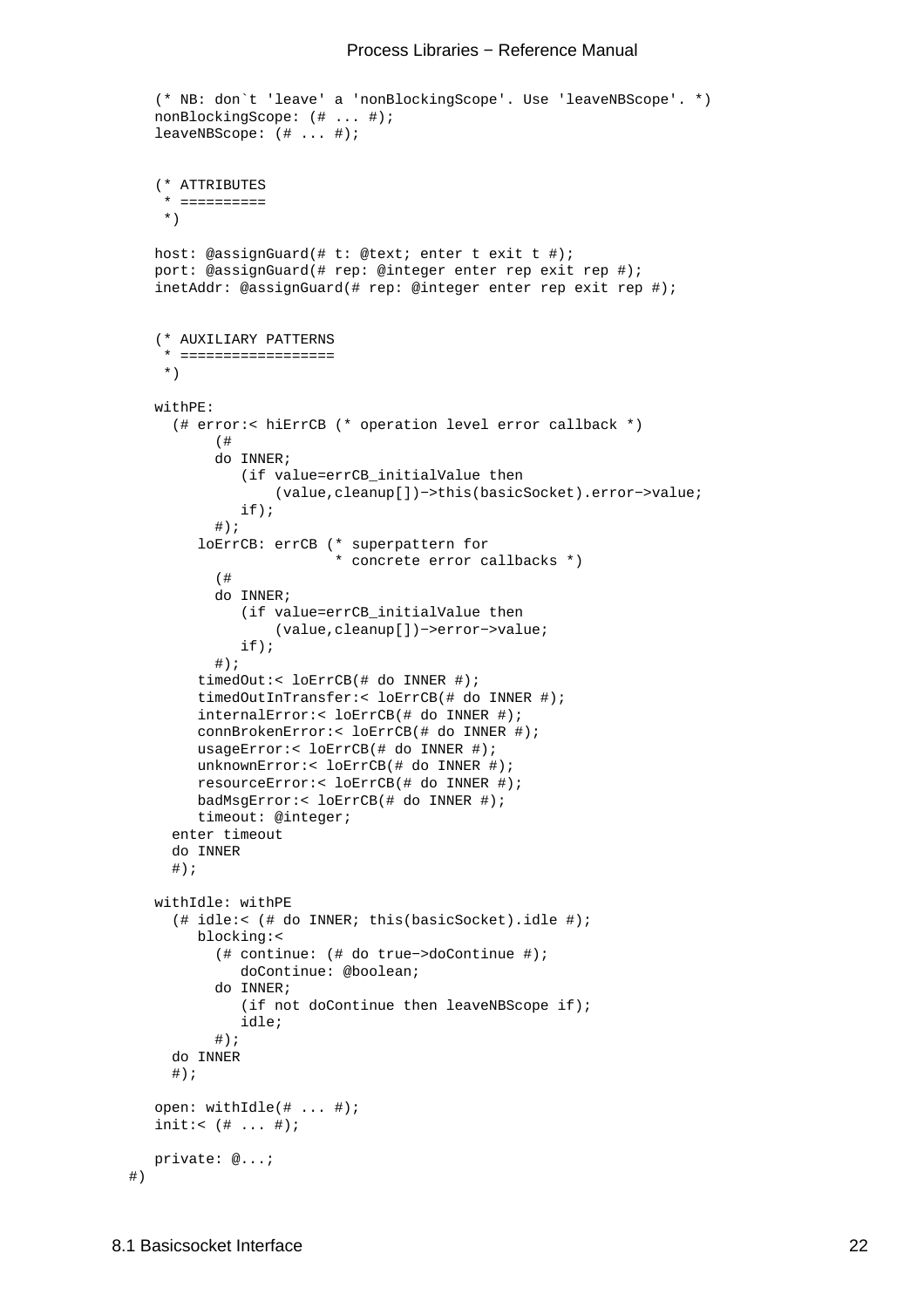# <span id="page-25-0"></span>**8.2 Binarygenerator Interface**

```
ORIGIN 'socketgenerator';
LIB_DEF 'processbinarygen' '../lib';
INCLUDE 'binarysocket';
BODY 'private/binarygenbody';
−− socketgeneratorlib:attributes −−
(* accept a connection and return a binarySocket on it *)
getBinaryConnection: withIdleAndPE
  (# sockType:< BinarySocket;
    sock: ^sockType;
    timeout: @integer;
  enter timeout
   ...
  exit sock[]
  #)
```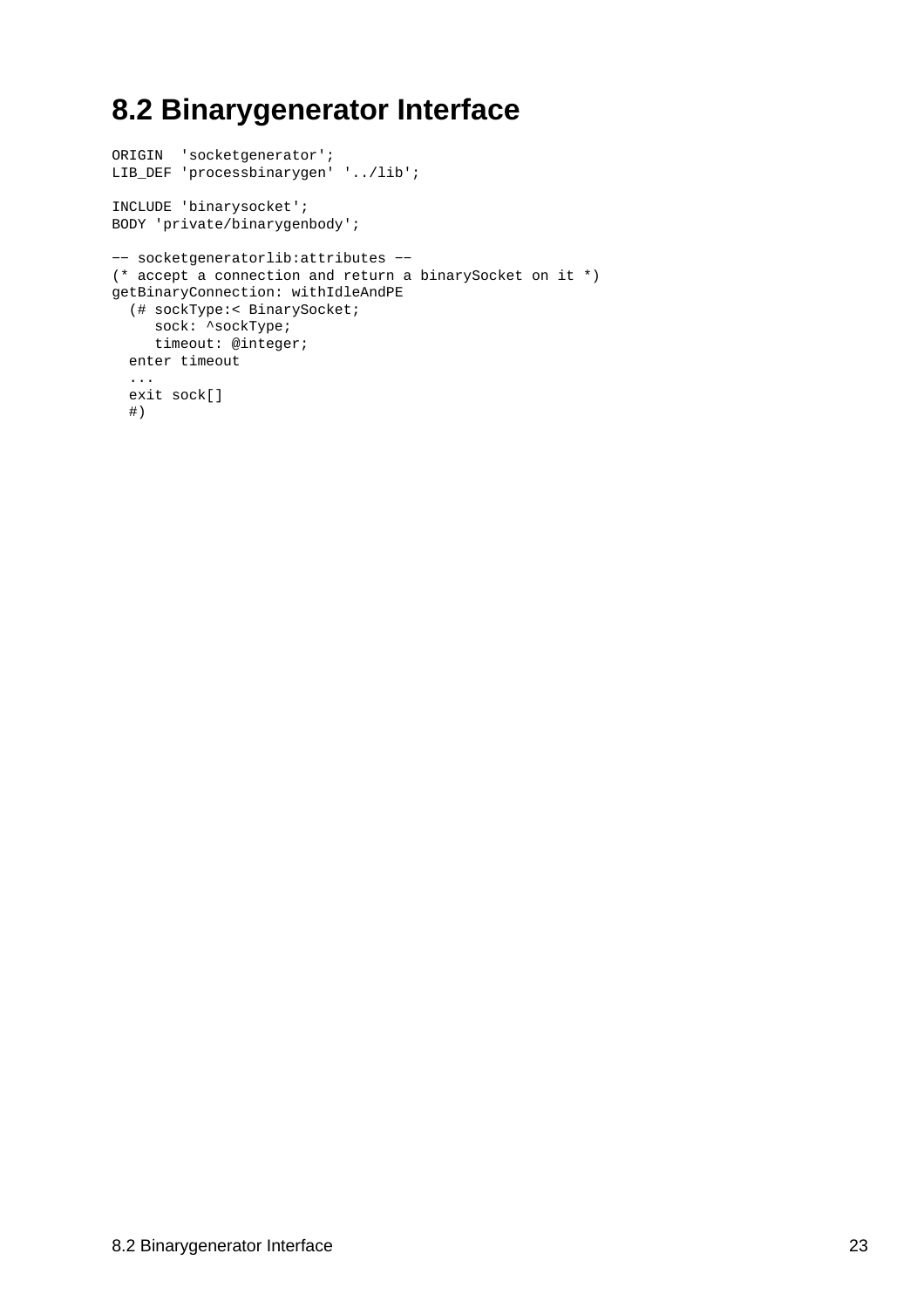### <span id="page-26-0"></span>**8.3 Binarysocket Interface**

```
ORIGIN 'basicsocket';
LIB_DEF 'processbinary' '../lib';
(*
  * COPYRIGHT
         Copyright (C) Mjolner Informatics 1995-97
  * All rights reserved.
  *)
BODY 'private/binarysocketbody';
INCLUDE '~beta/sysutils/RepetitionObject';
INCLUDE 'repstream/extendedRepstream';
−−− systemlib: attributes −−−
BinarySocket: basicSocket
   (# <<SLOT binarysocketlib: attributes>>;
      (* send an integer *)
     putIntPattern: withIdle
        (# i: @integer;
        enter i
        ...
       #);
      (* receive an integer *)
     getIntPattern: withIdle
        (# i: @integer;
        ...
        exit i
       \#);
      (* send contents of an ExtendedRepstream *)
     putRepPattern: repIO
        (# 
        enter header
        ...
       \# ) \, ;
      (* receive contents to an ExtendedRepstream *)
     getRepPattern: repIO
        (# 
        ...
        exit header
       #);
      (* send contents from RepetitionObject *) 
     putRepObjPattern: repObjIO
        (#
        ...
       \# ) \, ;
      (* receive contents to RepetitionObject.
       * Furtherbinding maxLongs can be used to limit the size of 
       * packets being received, which is useful in particular when
       * the sender cannot be trusted.
       *)
     getRepObjPattern: repObjIO
        (# maxLongs:< IntegerValue
             (# do MaxInt div 4 −> value; INNER #);
           MaxlongsExceeded:< Object;
        ...
       \# ) \, ;
```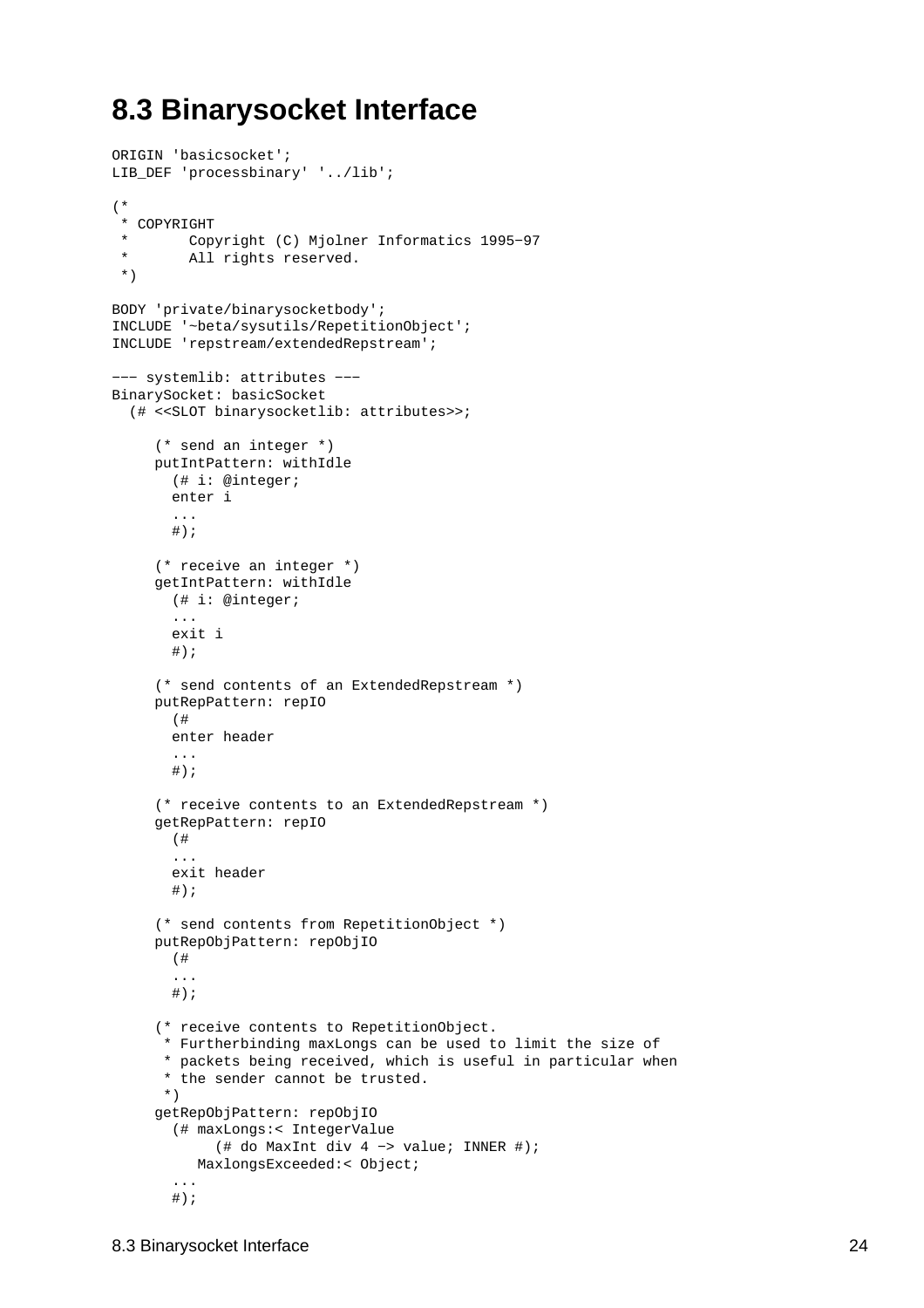```
repIO: withIdle
      (* Read/write a block to/from 'rep',
       * returning/using 'header'. The length of the block is
       * stored in/retrived from 'rep.end'.
       *)
      (# rep: ^ExtendedRepstream;
        header: @integer;
      enter rep[]
      do INNER
     #);
   repObjIO: withIdle
      (# 
         (* Read/write a block to/from 'rep'. 
          * The length of the block is stored
          * in/retrived from 'rep.end'.
          *)
         rep: ^RepetitionObject;
      enter rep[]
      do INNER
     \#);
   endOfData: @endOfDataPattern;
  putInt: @putIntPattern;
  getInt: @getIntPattern;
  putRep: @putRepPattern;
  getRep: @getRepPattern;
  putRepObj: @putRepObjPattern;
  getRepObj: @getRepObjPattern;
  binpriv: @...;
 #)
```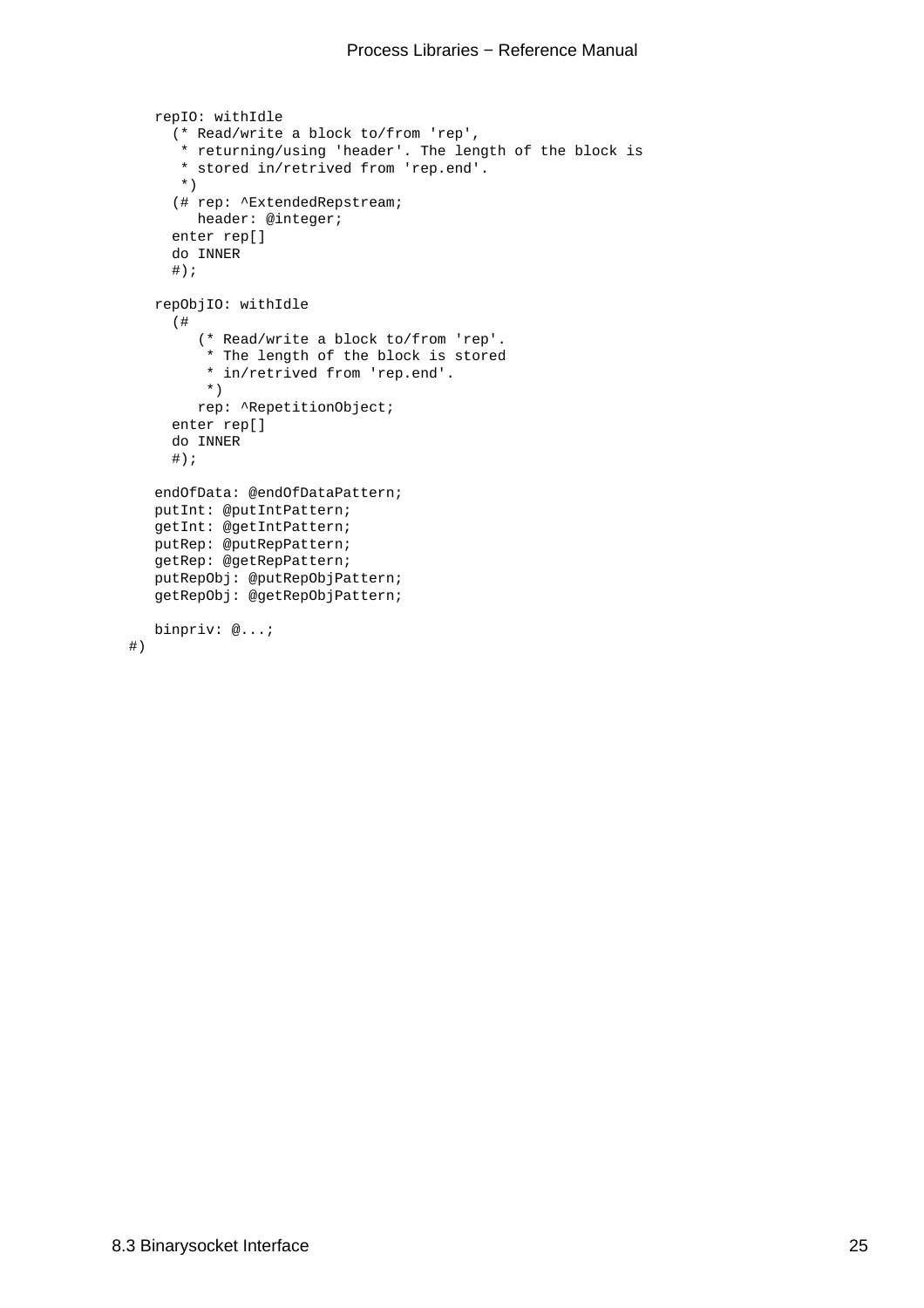### <span id="page-28-0"></span>**8.4 Commaddress Interface**

ORIGIN '~beta/basiclib/betaenv';

```
LIB_DEF 'processaddress' '../lib';
(*
  * COPYRIGHT
        Copyright (C) Mjolner Informatics 1994-97
  * All rights reserved.
  *)
BODY 'private/commaddressbody';
(* CONTENTS
  * ========
 *
  * Defines patterns for representing communication addresses.
 *
  * The most abstract pattern, portableCommAddress, models a
  * portable communication address. This specifies the address
  * of a single destination or the address(es) of a group of
  * destinations.
 *
  * The patterns portableMultiAddress and portablePortAddress
  * specialize portableCommAddress into concrete patterns for
  * the multiple−destination case and one−destination case,
  * respectively.
 *
  * The pattern concretePortAddress and its specializations
  * represent non−portable, protocol specific communication
  * port addresses. These are kept in portableCommAddresses
  * and selected according to protocol specifications, given
  * as protocolSpec objects.
 * 
  * As a best−fit addition, there are also some patterns
  * to aid the process of looking up TCP/IP hosts, getting the
  * hostname of this machine, etc.
 * 
  *)
−−− lib:attributes −−−
(* Reliability
  * ===========
 *
  * Used to specify the reliability proporties
  * required for a transfer (in a protocolSpec).
  * The proporties are additive. 
  *)
commRely_dontcare: (# exit 0 #);
commRely_loss: (# exit 2 #); (* packets are not lost *)
commRely_dup: (# exit 4 #); (* packets are not duplicated *)
commRely_order: (# exit 8 #); (* packets arrive 
                                     * in correct order *)
commRely_contents: (# exit 16 #); (* corrupt data unlikely 
                                       * (e.g. checksum) *)
commRely_unreliable: (# exit 1 #); (* ensures none of the above *)
commRely_reliable: (# exit 31 #); (* ensure loss, dup, 
                                      * order & contents *)
(* Type of connection protocol
  * ===========================
```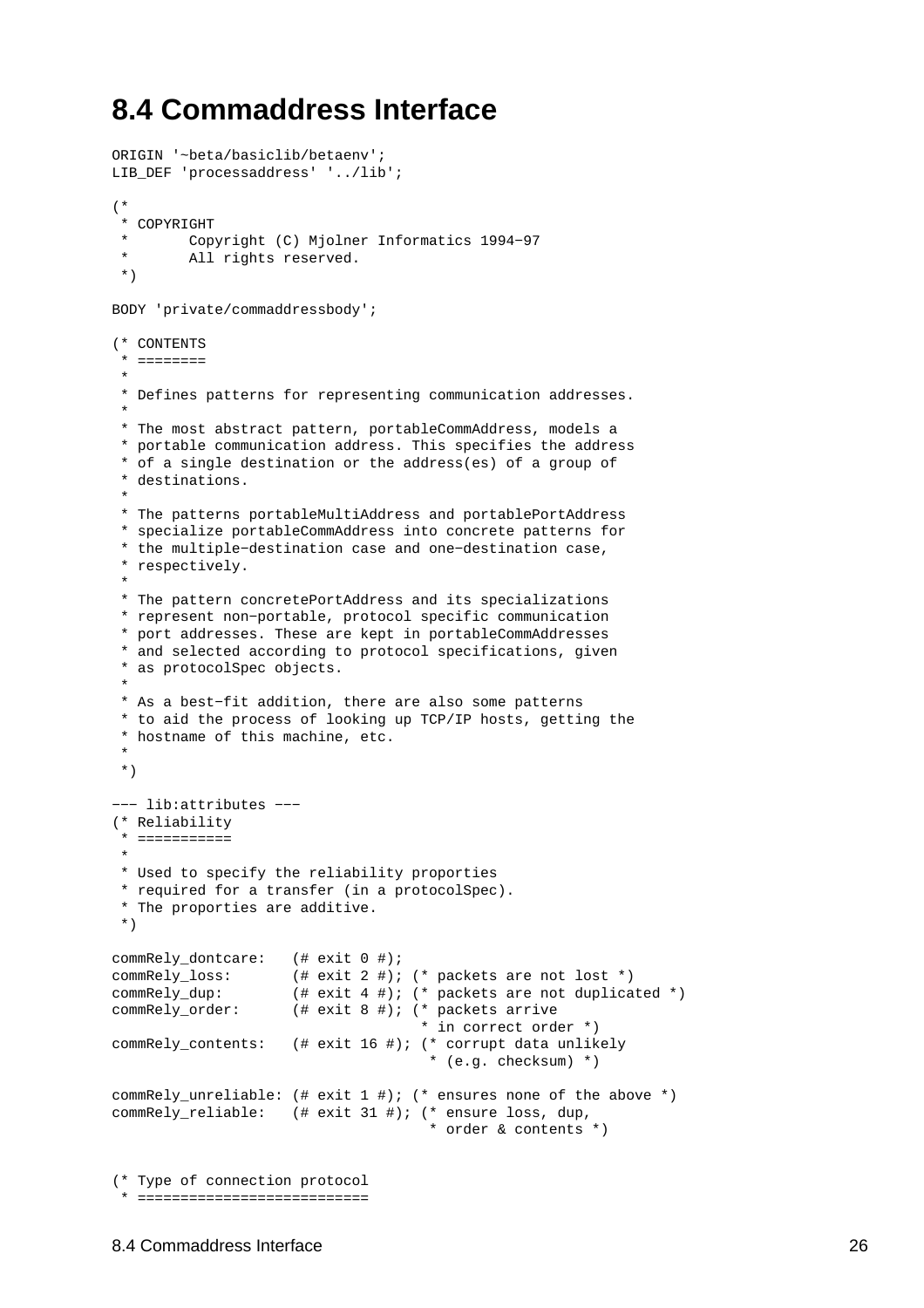#### Process Libraries − Reference Manual

```
 *
  * OS level category of connection. An implementation
  * level description of an individual connection
  * managed by a connectionPool. Weird numbers chosen
  * to make data containing these constants recognizable
  * in a raw communication dump.
  *)
commProtocol_dontcare: (# exit 0 #);
commProtocol_tcp: (# exit 72301 #); (* TCP/IP *)
commProtocol_udp: (\# \text{ exit } 72302 \#); (\* \text{ UDP/IP } *)<br>commProtocol_unix: (\# \text{ exit } 72303 \#); (\* \text{ UNIX} \text{ doma})(# exit 72303 #); (* UNIX domain
 * (socket as file) *)
commProtocol_ppc: (# exit 72304 #); (* Mac PPC ToolBox *)
commProtocol_mem: (# exit 72305 #); (* Shared memory buffer *)
(* Mnemonic names of the protocols *)
commProtName_tcp: (\# exit 'TCP' #);<br>commProtName_udp: (\# exit 'UDP' #);commProtName_udp: (# exit 'UDP' #);<br>commProtName_unix: (# exit 'UNIX' #);commProtName_unix: ( # exit 'UNIX' #)<br>commProthame\_ppc: ( # exit 'PPC' #);commProtName\_ppc:
commProtName_mem: (# exit 'MEM' #);
(* Specification of connection requirements
  * ========================================
 *
  * Used to package spec. of requirements to a communication
  * transfer, and then given to a portablePortAddress, which
  * will use it when choosing an appropriate channel.
  *)
protocolSpec:
   (#
     cType: @integer; (* one of 'commProtocol_.*'
                          * dontcare is default *)
     rType: @integer; (* one of 'commRely_.*'
                          * dontcare is default *)
      (* bandwidth/r−rr−rra/etc *)
   enter (cType, rType)
   exit cType
   #);
(* Portable communication address
  * ==============================
 *
  * Specifies identity of an abstract communication address.
  * This pattern is abstract, and no instances of it are
  * expected to exist. The patterns portableMultiAddress and
  * portablePortAddress are non−abstract specializations.
 *
  * Any portableCommAddress is able to express its value
  * in textual form, by 'asText'.
 * 
  * Tell a portableCommAddress what proporties are required
  * of the communications associated with it by entering
  * a protocolSpec object. This affects its choice of
  * concrete communication port(s) in subsequent
  * communications.
  *)
portableCommAddress:
   (#
     init:< Object;
     asText: @asTextPattern;
      (* private *)
```
#### 8.4 Commaddress Interface 27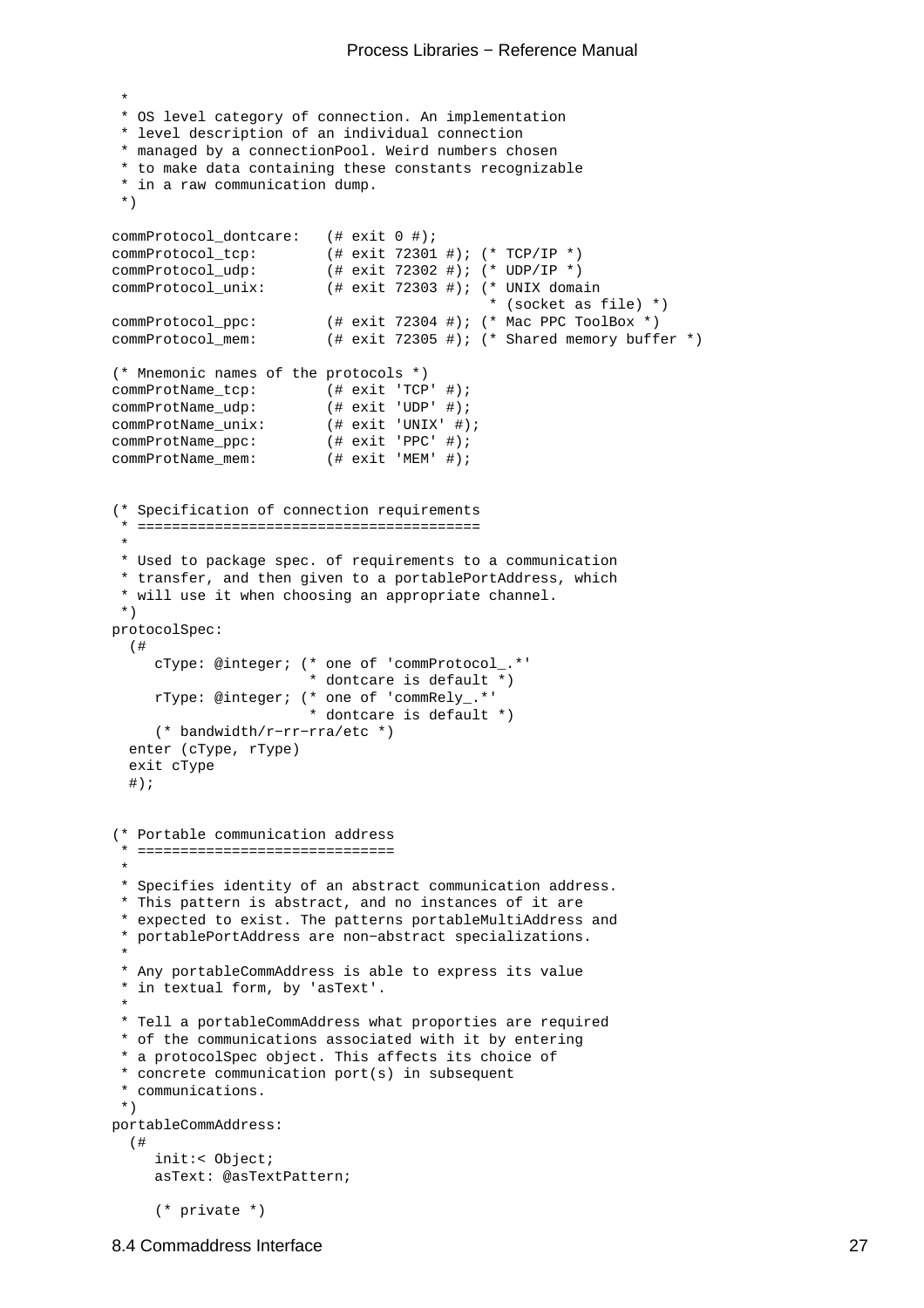```
asTextPattern:< (# t: ^text do INNER exit t[] #);
     enterSpec: @...;
     private: @...;
   enter enterSpec
  \#);
(* Portable communication address constructor
  * ==========================================
 *
  * Function. Takes a text value, which is expected to have
  * been produced by some instance X of a specialization of
  * portableCommAddress using its 'asText'. Returns an object
  * with the same value as X.
 *
  * Problems are reported by invoking 'parseError'. The 
  * application will then terminate with an exception,
  * unless you furtherbind parseError to leave it.
  *)
portableCommAddressFromText:
   (# 
     parseError:<
        (# msg: ^text;
        enter msg[]
        ...
       \#);
     txt: ^text;
     addr: ^portableCommAddress;
      <<SLOT portableCommAddressFromTextLib:attributes>>;
   enter txt[]
   ...
   exit addr[]
  \#);
(* Portable multicast address
   * ==========================
 *
  * Specifies identities of the members of a group of
  * communication destinations.
 *
  * The group can be built from scratch or enhanced
  * by 'insert'ing members. It can be reduced by
  * 'delete'ing members. 
  *)
portableMultiAddress: portableCommAddress
   (#
     init::< ( # ... #);
     insert:
        (# addr: ^portablePortAddress;
        enter addr[]
        ...
       \#);
     delete:
        (# addr: ^portablePortAddress;
        enter addr[]
        ...
       #);
      (* private *)
     asTextPattern::< (# ... #);
     private2: @...;
  \#);
```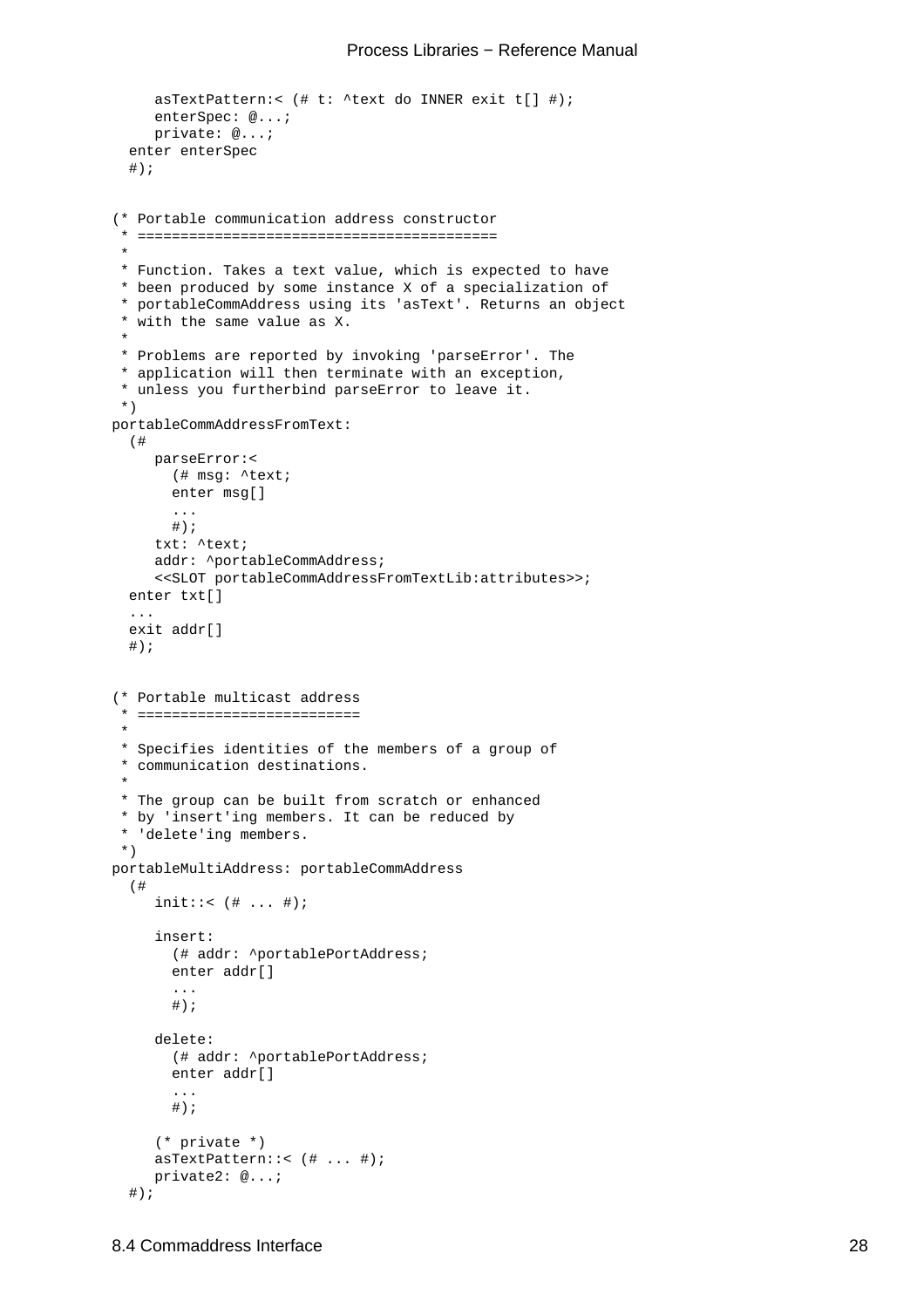```
(* Portable communication port address
  * ===================================
 *
  * Specifies identity of one logical communication destination.
  * A logical destination corresponds to a number of concrete
  * communication ports, represented by instances of
  * specializations of concretePortAddress.
 *
  * A portablePortAddress can be built from scratch by
  * by 'insert'ing such instances. Only one concrete address
  * is allowed for each known type − inserting a second instance
  * overrides the previously inserted one. 
  *)
portablePortAddress: portableCommAddress
   (#
     insert:
        (# addr: ^concretePortAddress;
           addrHasUnknownType:< exception;
        enter addr[]
        ...
       #);
     delete:
        (# prot: @integer; (* one of 'commProtocol_.*' *)
           addrHasUnknownType:< exception;
        enter prot
        ...
       \# ) \, ;
     getTcpPort:
        (# addr: ^tcpPortAddress;
        ...
        exit addr[] (* NONE if not present *)
        #);
     getUdpPort:
        (# addr: ^udpPortAddress;
        ...
        exit addr[] (* NONE if not present *)
       #);
     getUnixPort:
        (# addr: ^unixPortAddress;
 ...
        exit addr[] (* NONE if not present *)
       \#);
     getPpcPort:
        (# addr: ^ppcPortAddress;
 ...
       exit addr[] (* NONE if not present *)
       \#);
     getMemPort:
        (# addr: ^memPortAddress;
        ...
        exit addr[] (* NONE if not present *)
       \#);
      (* private *)
     asTextPattern::< (# ... #);
     private2: @...;
  #);
(* Concrete communication port address
  * ===================================
 *
  * Abstract superpattern for specifying the address
  * of a concrete communication port, such as a UN*X
  * stream socket, a Mac PPC ToolBox session, a shared
```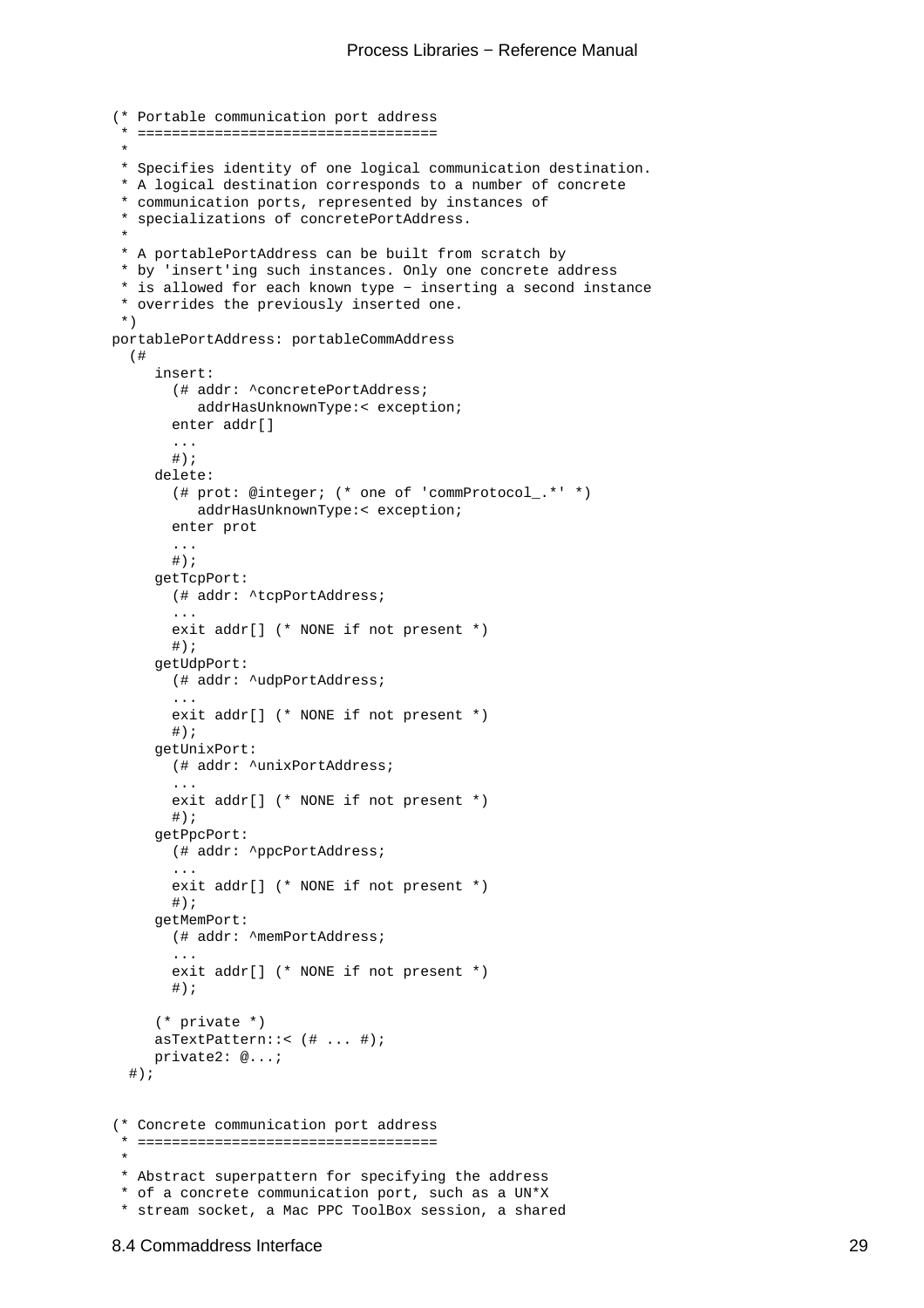```
 * memory buffer etc.
 *
 * Is able to express its value textually with 'asText',
 * and to characterize its communication protocol
  * with 'commType'. 
 *)
concretePortAddress:
   (#
     asText: @asTextPattern;
    asTextPattern:< (# t: ^text do INNER exit t[] #);
    protocol:< integerValue; (* one of 'commProtocol_.*' *)
     protName:< (# t: ^text do &text[] −> t[]; INNER exit t[] #);
     conformsTo: BooleanValue
        (# p: @integer;
        enter p
        ...
       #);
    private: @...;
   #);
(* Unix communication port address types
  * =====================================
 *
 * The pattern unixAbstractPortAddress captures similarities
 * between TCP and UDP ports, represented by
  * tcpPortAddress and udpPortAddress. 
 *
 * The pattern unixPortAddress represents an AF_UNIX address
 * family socket, i.e. it appears as a name in some directory,
  * just like a file. 
 * 
  * NB: The tcpPortAddress also fits a MacTCP port.
  *)
unixAbstractPortAddress: concretePortAddress
   (#
     inetAddr: @integer;
     portNo: @integer;
     asTextPattern::< (# ... #);
  \#);
tcpPortAddress: unixAbstractPortAddress
  (#
    protocol::< (# do commProtocol_tcp −> value #);
    protName::< (# do commProtName_tcp −> t #);
   #);
udpPortAddress: unixAbstractPortAddress
   (#
    protocol::< (# do commProtocol_udp −> value #);
    protName::< (# do commProtName_udp −> t #);
  \#);
unixPortAddress: concretePortAddress
   (#
    asTextPattern::< (# ... #);
    pathName: @text;
    protocol::< (# do commProtocol_unix −> value #);
    protName::< (# do commProtName_unix −> t #);
  \#);
(* Mac communication port address
  * ==============================
 *
```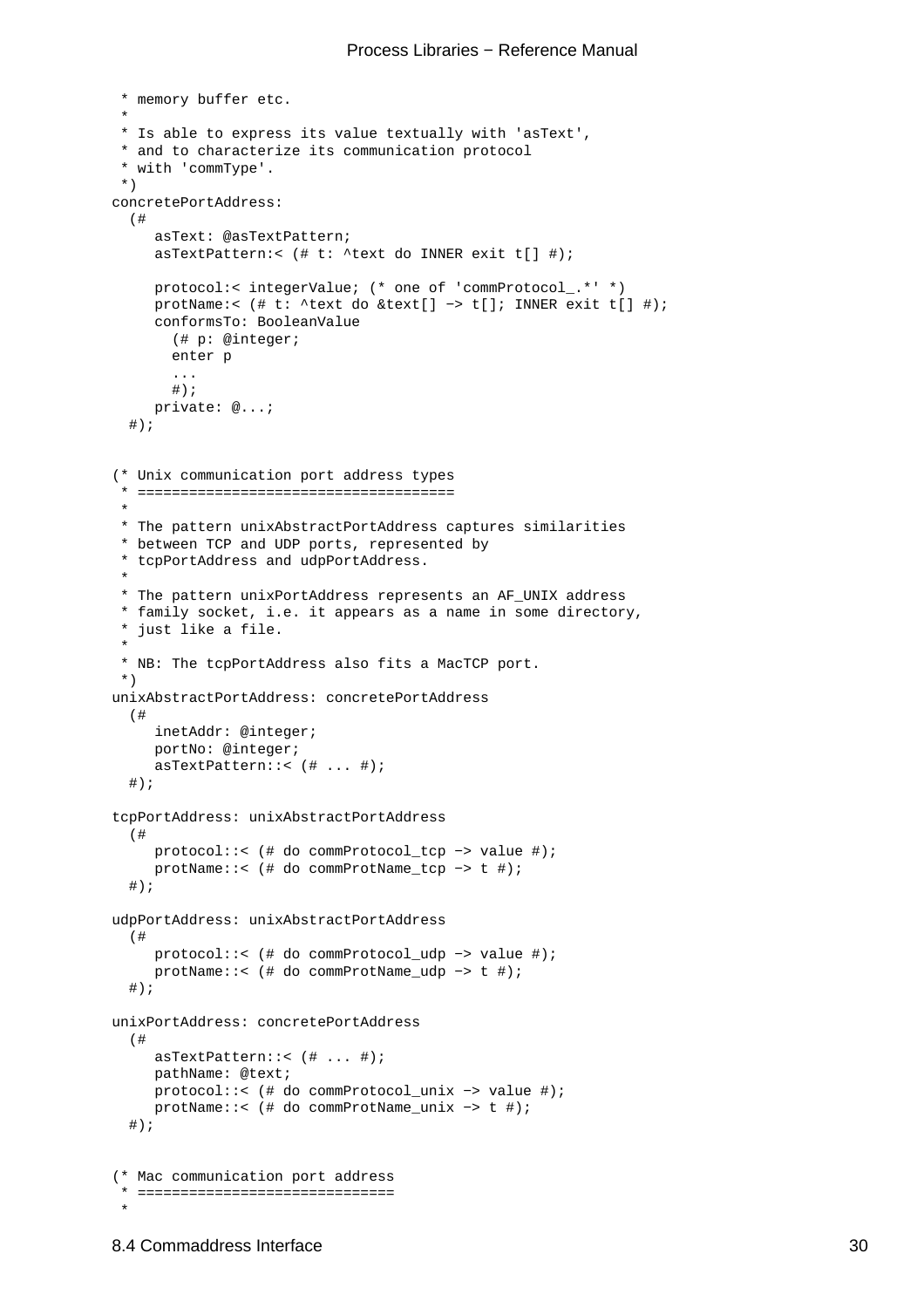```
 * Represents a PPC ToolBox session.
  *)
ppcPortAddress: concretePortAddress
  (#
    host: @text;
    portNo: @integer;
    sessionId: @integer;
    asTextPattern::< (# ... #);
    protocol::< (# do commProtocol_ppc −> value #);
    protName::< (# do commProtName_ppc −> t #);
  #);
(* Shared memory buffer port address
  * =================================
 * 
  * Corresponding communication support NOT IMPLEMENTED.
  * Could be very fast, perhaps for communicating within
  * one process, using the same source code as for remote
  * communication.
  *)
memPortAddress: concretePortAddress
   (#
    bufferID: @integer; (* !!! This may have to change *)
    asTextPattern::< (# ... #);
    protocol::< (# do commProtocol_mem −> value #);
    protName::< (# do commProtName_mem −> t #);
  #);
(* IPv4 Miscellaneous address conversions *)
(* Look up the IPv4 address of a given host. *)
gethostbyname:
  (#
    notfound:< Exception;
     name: ^Text; 
     inadr: @Integer; 
   enter name[]
   ...
   exit inadr
  #);
(* Look up the name of a given IPv4 address. *)
gethostbyaddr:
   (#
    notfound:< Exception;
    name: ^Text;
    inadr: @Integer;
   enter inadr
      ...
   exit name[]
  \#);
(* Find the name and IPv4 address of this host. *)
thisHost:
   (# name: ^Text;
     inadr: @Integer;
     err: @Integer; (* Private *)
      ...
   exit (name[], inadr)
   #)
```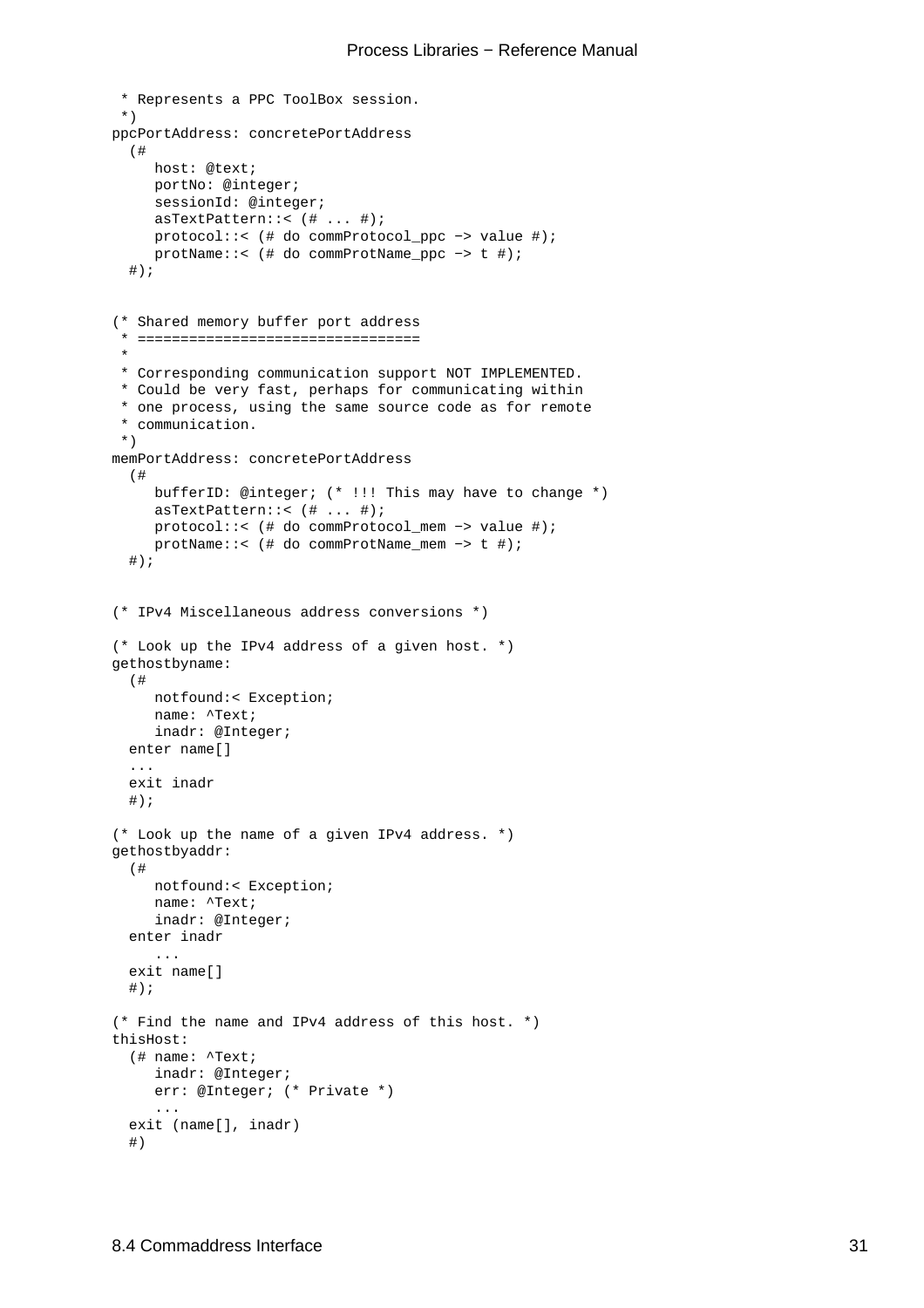## <span id="page-34-0"></span>**8.5 Commpipe Interface**

```
ORIGIN '~beta/basiclib/basicsystemenv';
LIB_DEF 'processpipe' '../lib';
(*
  * COPYRIGHT
  * Copyright (C) Mjolner Informatics 1995−97
  * All rights reserved.
  *)
MDBODY default 'private/commpipe_unix'
       ppcmac 'private/commpipe_mac'
       nti 'private/commpipe_nt';
INCLUDE 'private/sysFdStream';
−−− systemlib:attributes −−−
propagateException: (# msg: ^Text enter msg[] do INNER #);
pipe:
  (# <<SLOT pipelib:attributes>>;
      (* OPERATIONS *)
     init:<(# error:< propagateException
             (# do INNER; msg −> pipeError #);
        ...
       \#);
     close:< (# ... #);
     pipeException: Exception
       (#
        enter msg
        do (if not msg.empty then msg.newline if);
          INNER;
       \# ) \, ;
     pipeError:< PipeException;
      (* ATTRIBUTES *)
     readEnd: ^fdStream;
     writeEnd: ^fdStream;
    private: @...;
#)
```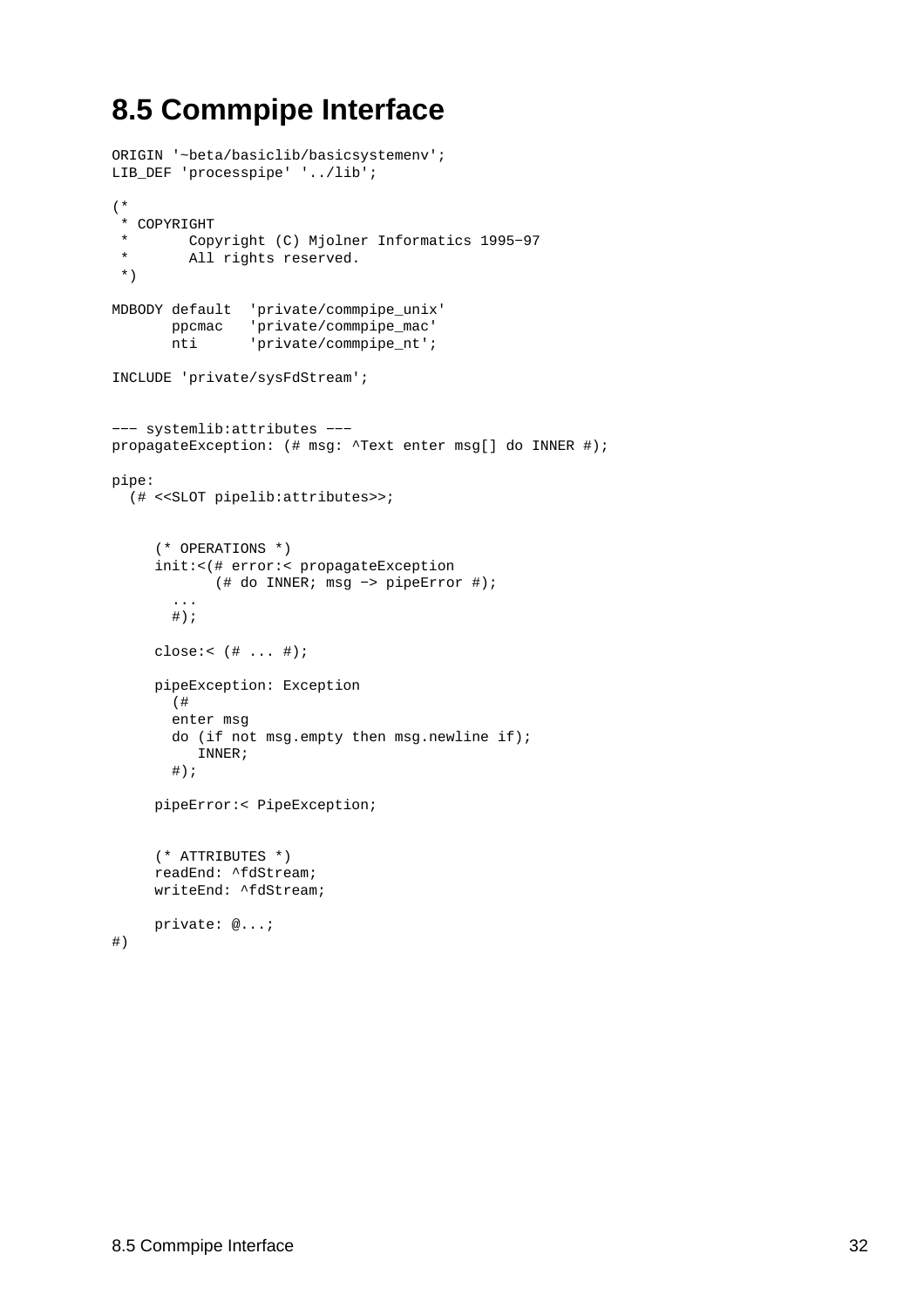### <span id="page-35-0"></span>**8.6 Commpool Interface**

```
ORIGIN 'binarysocket';
LIB_DEF 'processpool' '../lib';
(*
  * COPYRIGHT
  * Copyright (C) Mjolner Informatics 1995−97
  * All rights reserved.
  *)
BODY 'private/commpoolbody';
INCLUDE 'commaddress';
INCLUDE '~beta/containers/list';
−−− systemlib:attributes −−−
BinaryConnectionPool:
   (#
      <<SLOT binaryconnectionpoollib:attributes>>;
      (* TYPES
       * =====
       *)
     socketType:< BinarySocket;
      (* OPERATIONS
       * ==========
       *)
     init: ( # ... #);
     communication:
        (#
           (* OPERATIONS
            * ==========
            *)
           (* remove sock from this pool *)
           removeSock:
             (#
             ...
            #);
           (* NB: always wrap leave/restart out of
            * this(communication) in a specialization
            * of 'leaving' *)
           leaving: (# ... #);
           (* CALLBACKS
            * =========
            *)
           onNewConnection:<
             (* executed when a new connection has been created *)
             (# sock: ^socketType; (* The new connection *)
                context: ^object; (* NB: Should`ve been private *)
               actor: \land system; (* process to associate with sock *)
            enter (sock[], context[])
```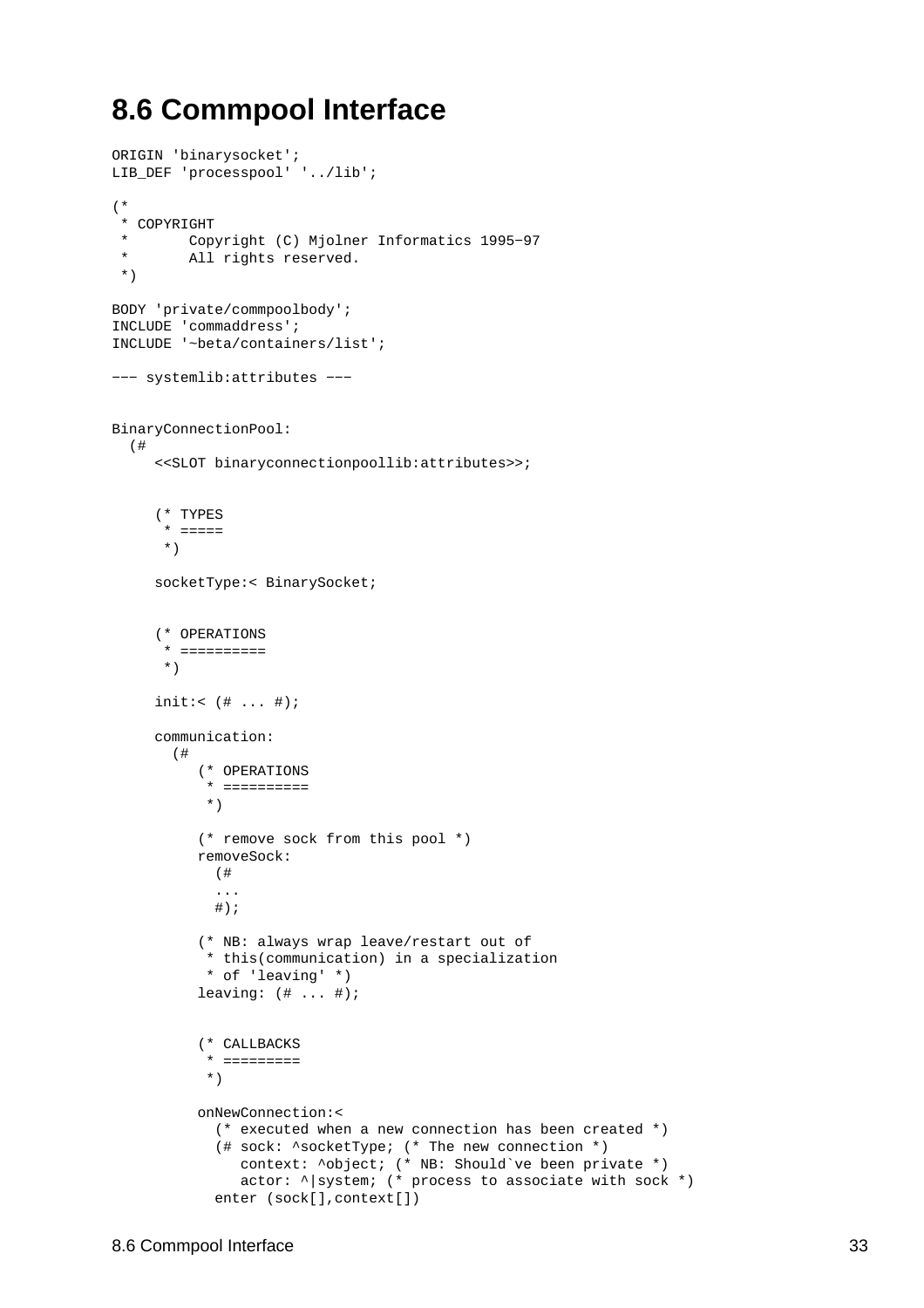```
 do INNER
        exit actor[]
       \#);
      error:< hiErrCB (* operation level error callback *)
        (#
        do INNER;
           (if errCB_initialValue=value then
                (value,cleanup[])−>
               this(BinaryConnectionPool).error−>value;
           if);
       #);
      concrErrCB: hiErrCB (* superpattern for 
                            * concrete error callbacks *)
        (#
        do INNER;
           (if errCB_initialValue=value then
                (value,cleanup[])−>error−>value;
           if);
        #);
      addrHasUnknownType:< exception; (* Considered fatal, 
                                         * for now *)
      internalError:< concrErrCB(# do INNER #);
     unknownError:< concrErrCB(# do INNER #);
      accessError:< concrErrCB(# do INNER #);
      resourceError:< concrErrCB(# do INNER #);
      addressError:< concrErrCB(# do INNER #);
      refusedError:< concrErrCB(# do INNER #);
      intrError:< concrErrCB(# do INNER #);
      getHostError:< concrErrCB(# do INNER #);
      (* ATTRIBUTES
       * ==========
       *)
      addr: ^portableCommAddress;
      sock: ^socketType; 
      (* PRIVATE
       * =======
       *)
      priv: @...;
  enter addr[]
   ...
  #);
markAsDead:
  (# sock: ^socketType;
  enter sock[]
   ...
 #);
removeSomeConnection:
   (* Removes least recently used currently unused connection *)
   (# noConnectionsRemovable:< object;
   ...
  #);
close:< (# ... #);
```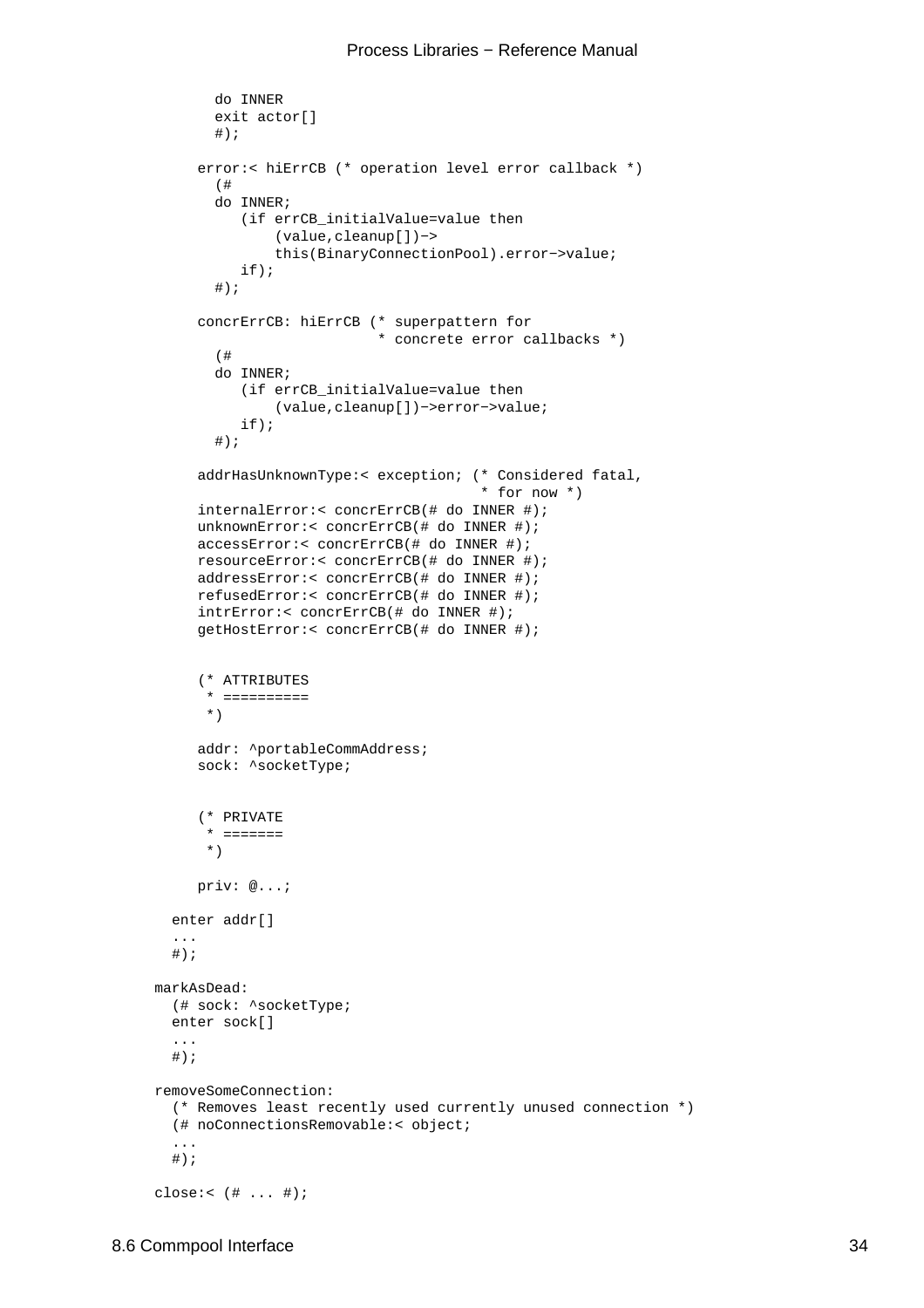```
 (* CALLBACKS
      * =========
      *)
    error:< hiErrCB(# do INNER #);
     (* PRIVATE
      * =======
      *)
     private: @...;
 #)
```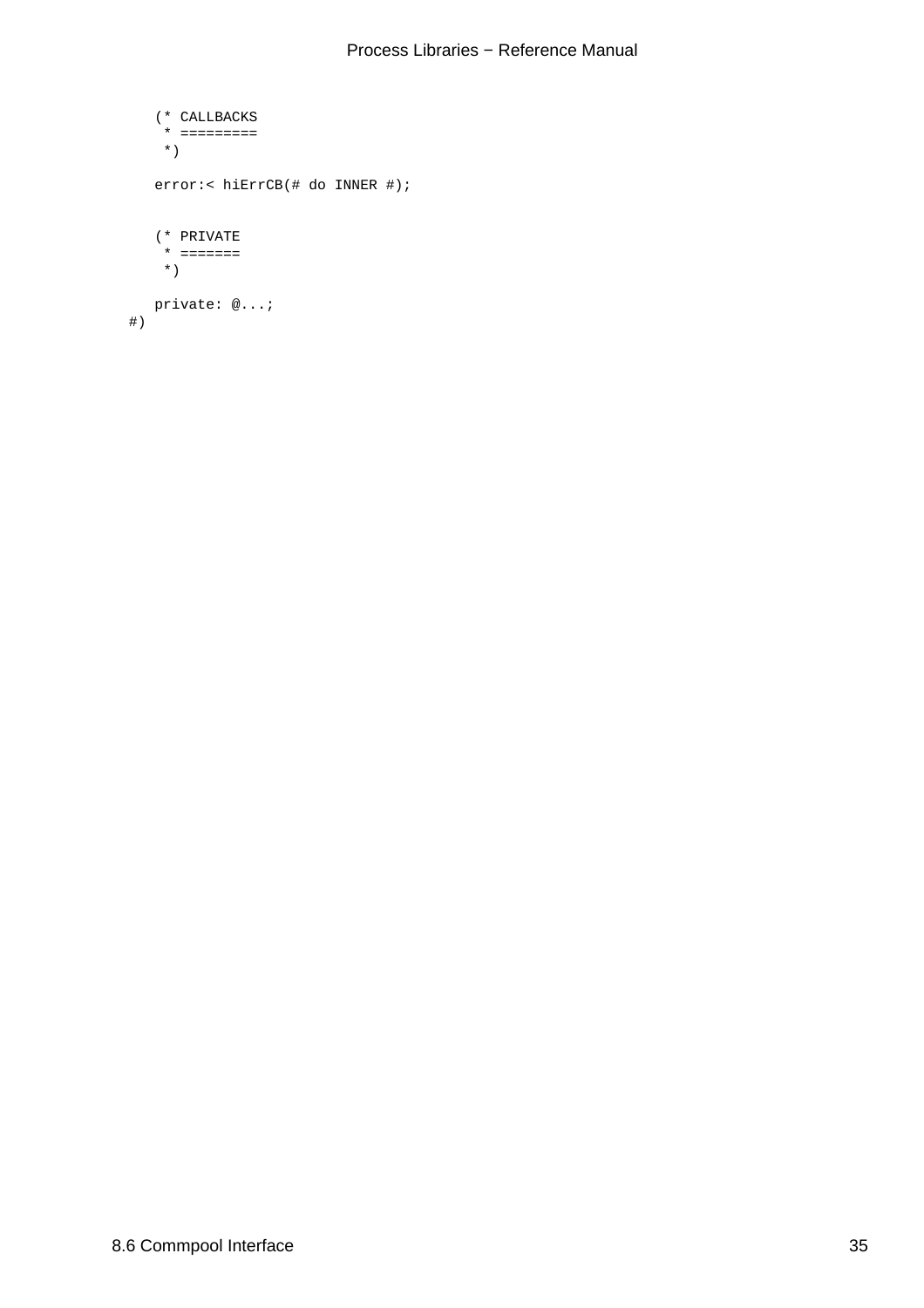## <span id="page-38-0"></span>**8.7 Errorcallback Interface**

```
ORIGIN '~beta/basiclib/betaenv';
LIB_DEF 'processerrcb' '../lib/';
(*
  * COPYRIGHT
  * Copyright (C) Mjolner Informatics 1995−97
  * All rights reserved.
  *)
BODY 'private/errorcallbackbody';
−−− lib:attributes −−−
errCB_initialValue: (# exit −1 #);
errCB_abortProgram: (# exit 0 #);
errCB_abortOperation: (# exit 1 #);
errCB_continueOperation: (# exit 2 #);
errCB: IntegerValue
   (# abort: (# ... #);
     continue: (# ... #);
     fatal: (# ... #);
     addMsq: (\# t: \text{ 'text enter } t[] ... \#);exceptionType:< exception;
     cleanup: ^object;
     private: @...;
   enter cleanup[]
   ...
 #);
hiErrCB: IntegerObject
   (# abort: (# ... #);
    continue: (# ... #);
    fatal: (# ... #);
    cleanup: ^object;
   enter cleanup[]
   do INNER
   #)
```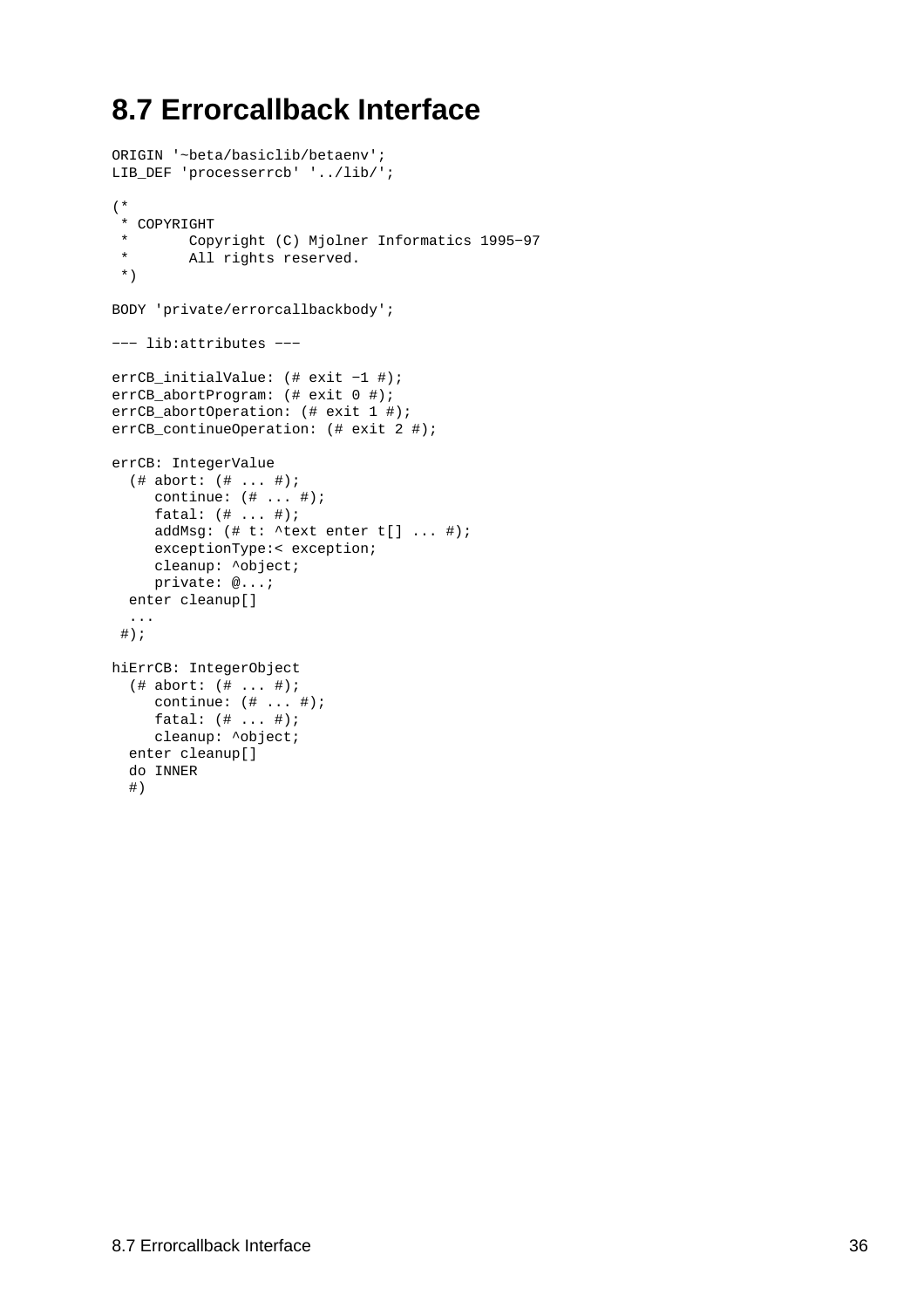### <span id="page-39-0"></span>**8.8 Processmanager Interface**

```
ORIGIN '~beta/basiclib/basicsystemenv';
LIB_DEF 'processmanager' '../lib';
(*
  * COPYRIGHT
        Copyright (C) Mjolner Informatics, 1992-97
  * All rights reserved.
  *)
BODY 'private/processmanagerbody';
INCLUDE '~beta/basiclib/file';
−−− systemlib:attributes −−−
BetaEnvStop: (# T: ^Text; I: @Integer;
              enter (I,T[])
              do (I,T[]) −> Stop;
              #);
Process:
   (* Notice, this(Process) can only be executed once.
 *
    * Two program executions of the same Process,
    * can be executed by instantiating and executing two different BETA 
    * objects from the same Process.
    *)
   (#
      <<SLOT ProcessLib:attributes>>;
     name: ^Text;
     init:< (\# enter name[] ... \#);
     argType:
        (# argument: @Text;
           putArg:
             (# t: ^Text;
             enter t[]
             ...
            #);
           append: @putArg;
           scanArguments: (* calls INNER for each argument *)
             (# current: @Text; 
             ...
            #);
       #);
     argument: @argType; (* arguments to this(Process) *)
      (* operations *)
     start: (* starts this(Process)'s program execution *)
        (# error:< ProcessManagerException;
           twoCurrent:< ProcessManagerException;
        ...
       #);
     stop: (* stops this(Process)'s program execution *)
        (# error:< ProcessManagerException;
        ...
       \#) ;
     awaitStopped: (* Returns when THIS(Process) stops *)
        (# error:< ProcessManagerException;
```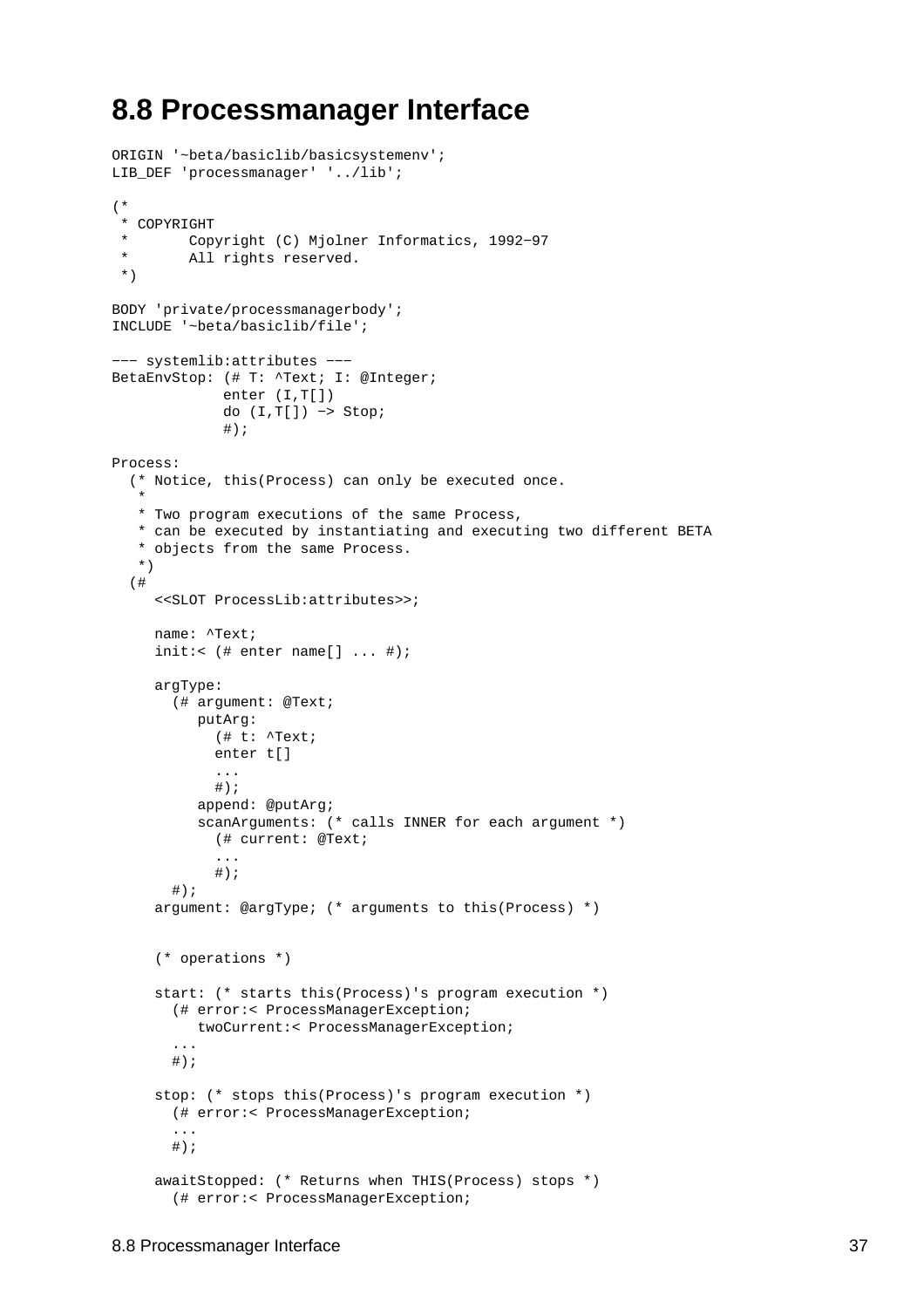```
#);
    stillRunning: (* Returns true if 
                    * THIS(Process) is still running 
 *)
       (# error:< ProcessManagerException;
          value: @Boolean;
       ...
       exit value
      #);
     (* input/output redirection *)
    connectToProcess: (* connect output of this(process) 
                         * to toProcess's input
                        * In Unix shell terms:<br>* this (Process) +
                           this(Process) | toProcess
\rightarrow )
       (# error:< ProcessManagerException;
          toProcess: ^Process;
       enter toProcess[]
       ...
      #);
    connectErrToProcess: (* connect stdout of this(process) 
                            * to toProcess's input
                            * In Unix shell terms: 
                            * this(Process) |2 toProcess
\rightarrow )
       (# error:< ProcessManagerException;
          toProcess: ^Process;
       enter toProcess[]
        ...
      #);
    connectInPipe: (* connect output of fromProcess 
                      * to input of this(process) 
                      * In Unix shell terms: 
                      * fromProcess | this(Process)
\rightarrow )
       (# error:< ProcessManagerException;
          fromProcess: ^Process;
       enter fromProcess[]
        ...
      #);
    redirectFromFile: (* redirect input to this(process) 
                         * from inputFile
                         * In Unix shell terms: 
                            this(Process) < inputFile
\rightarrow )
       (# error:< ProcessManagerException;
          inputFile: ^File;
       enter inputFile[]
        ...
      #);
    redirectToFile: (* redirect output of this(process)
                       * to outputFile
                       * In Unix shell terms: 
                       * this(Process) > outputFile
\star )
       (# error:< ProcessManagerException;
          outputFile: ^File;
       enter outputFile[]
```
...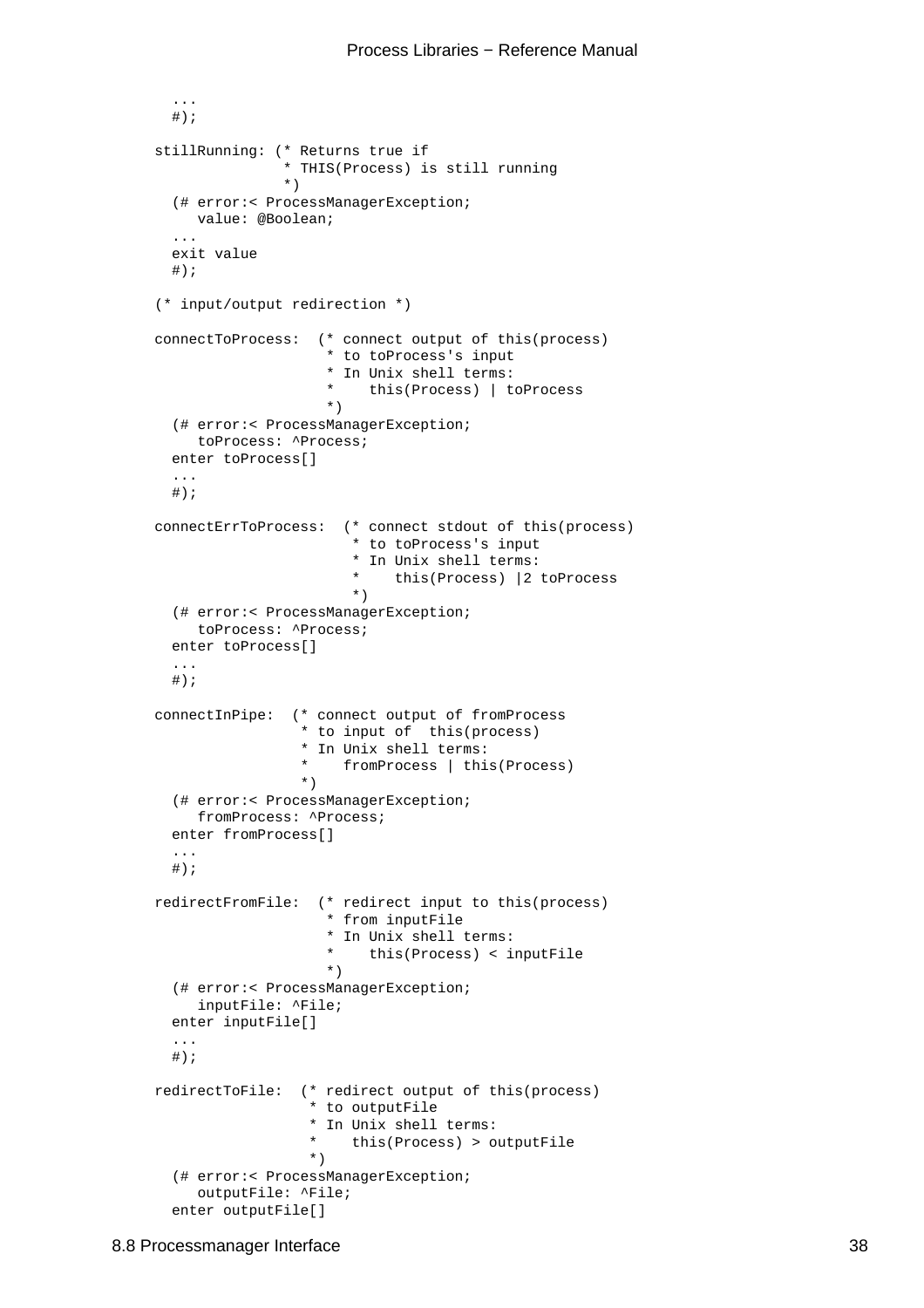```
 ...
       #);
     redirectErrToFile: (* redirect stderr output of this(process)
                            * to outputFile
                             * In Unix shell terms: 
                            * this(Process) >2 outputFile
\left( \begin{array}{c} \star \\ \star \end{array} \right) (# error:< ProcessManagerException;
           outputFile: ^File;
       enter outputFile[]
        ...
       #);
     redirectFromChannel: (* redirect input to this(process) 
                              * from inputChannel 
\rightarrow )
        (# error:< ProcessManagerException;
           inputChannel: ^Stream;
        enter inputChannel[]
        ...
       #);
     redirectToChannel: (* redirect output of this(process) 
                            * to outputChannel 
\left( \begin{array}{c} \star \\ \star \end{array} \right) (# error:< ProcessManagerException;
           outputChannel: ^Stream;
        enter outputChannel[]
        ...
       \# ) \, ;
     redirectErrToChannel: (* redirect stderr output of this(process) 
                                * to outputChannel 
\rightarrow )
        (# error:< ProcessManagerException;
           outputChannel: ^Stream;
        enter outputChannel[]
        ...
       #);
      (* Callbacks: called when the proper action has occurred *)
     onStart:< (# do INNER #);
     onStop:< (# do INNER #);
     doDebug: @Boolean;
    private: @...;
  #);
ProcessManagerException: Exception
   (# message: ^Text;
  enter message[]
   ...
```
#)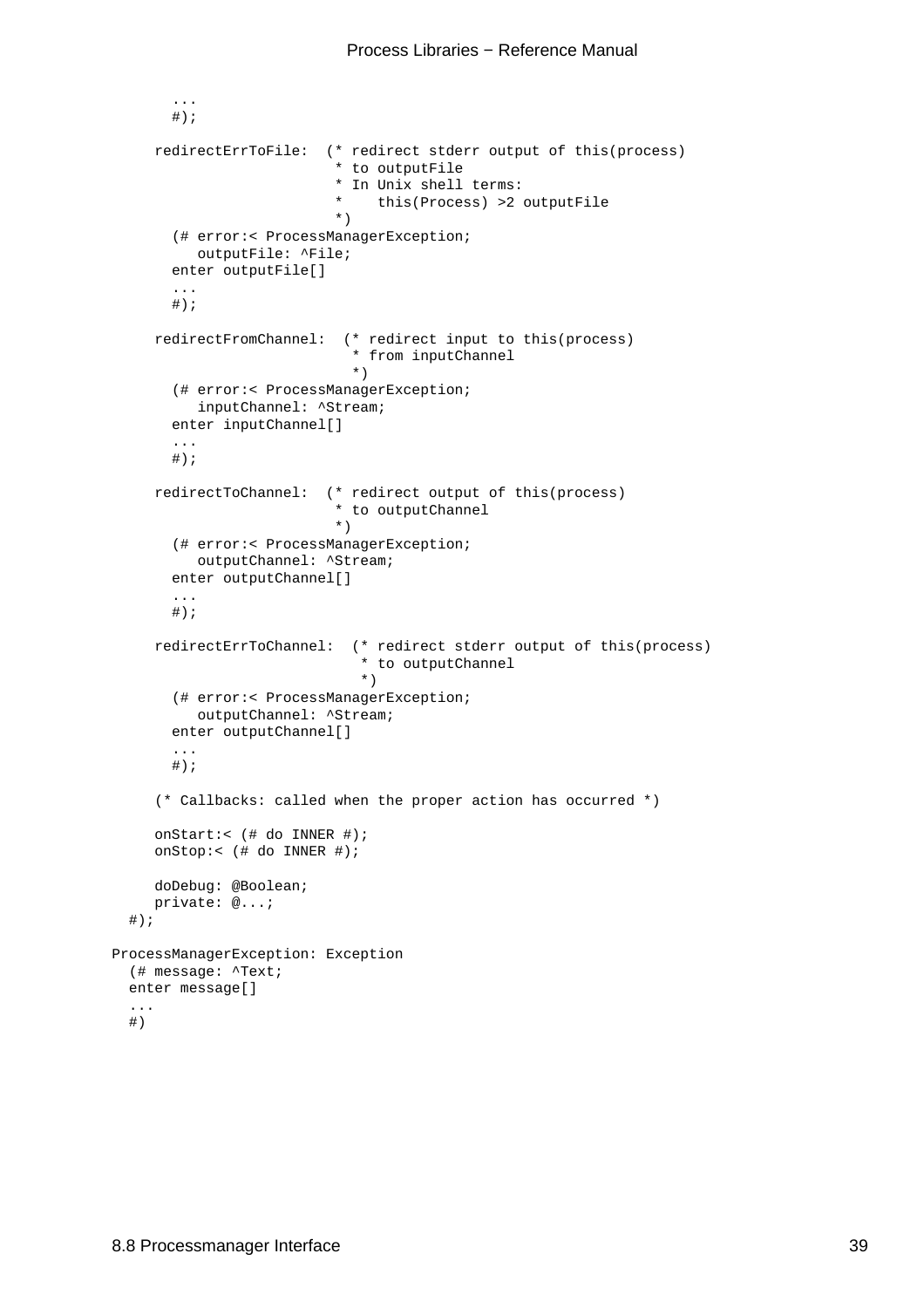### <span id="page-42-0"></span>**8.9 Socketgenerator Interface**

```
ORIGIN '~beta/basiclib/basicsystemenv';
LIB_DEF 'processsockgen' '../lib';
(*
  * COPYRIGHT
          * Copyright (C) Mjolner Informatics 1995−97
  * All rights reserved.
  *)
INCLUDE 'basicsocket';
BODY 'private/socketgenbody';
−−− systemlib:attributes −−−
SocketGenerator:
   (# <<SLOT socketgeneratorlib:attributes>>;
      (* OPERATIONS
       * ==========
       *)
      (* Setting 'port'=0 and executing 'bind' gives you 
       * a SocketGeneratorthat accepts connections on a 
       * randomly chosen portnumer, which may be found in 'port'.
       *)
     bind: withIdleAndPE
        (# 
        enter port
        ...
       \#);
      (* construct portable address for this generator *)
     getPortableAddress:
        (# addr: ^portablePortAddress;
        ...
        exit addr[]
       \# ) \, ;
      (* De−register the bind *)
     close: withIdleAndPE
        (# 
        ...
       #);
      (* provoke a timeout error in the current operation *)
     forceTimeout: @
        (#
        ...
       \#);
      (* return timestamp of latest operation on this generator *)
     usageTimestamp: @integerValue
        (#
        ...
       #);
      (* CALLBACKS
       * =========
       *)
      (* every local 'idle' executes this global one *)
```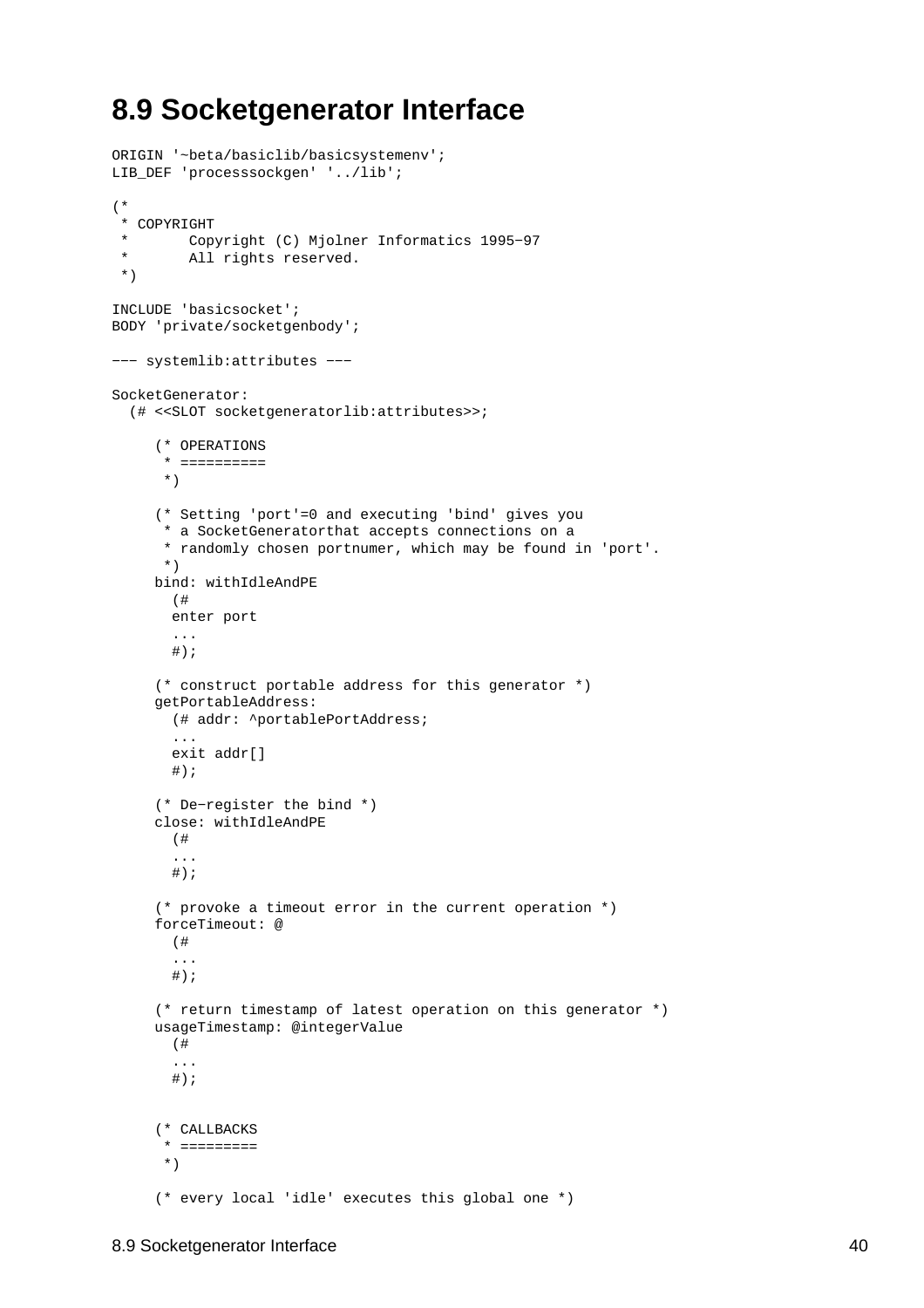```
idle:< object;
      (* socket level error callback *)
     error:< hiErrCB(# do INNER #);
      (* EXPLICIT SCHEDULING
       * ===================
       *)
      (* NB: don`t 'leave' a 'nonBlockingScope'. 
       * Use 'leaveNBScope'. 
       *)
     nonBlockingScope: (# ... #);
     leaveNBScope: (# ... #);
      (* ATTRIBUTES
       * ==========
       *)
     port: @assignGuard(# rep: @integer enter rep exit rep #);
      (* AUXILIARY PATTERNS
       * ==================
       *)
     withIdleAndPE:
        (# error:< hiErrCB (* operation level error callback *)
             (#
             do INNER;
                 (if errCB_initialValue=value then 
                     (value,cleanup[])−>
                     this(socketGenerator).error−>value;
                 if);
            #);
           loErrCB: errCB (* superpattern for 
                            * concrete error callbacks 
\left( \begin{array}{c} \star \\ \star \end{array} \right) (#
             do INNER;
                 (if errCB_initialValue=value then 
                     (value,cleanup[])−>error−>value;
                 if);
            #);
          usageError:< loErrCB(# do INNER #);
           resourceError:< loErrCB(# do INNER #);
           accessError:< loErrCB(# do INNER #);
           addressError:< loErrCB(# do INNER #);
           connBrokenError:< loErrCB(# do INNER #);
           intrError:< loErrCB(# do INNER #);
           internalError:< loErrCB(# do INNER #);
           unknownError:< loErrCB(# do INNER #);
           timedOut:< loErrCB(# do INNER #);
           Idle:< (# do INNER; this(socketGenerator).Idle #);
           Blocking:<
             (# continue: (# do true−>doContinue #);
                doContinue: @boolean;
             do
                INNER;
                 (if not doContinue then leaveNBScope if);
                 Idle;
            #);
        do INNER
```

```
#);
```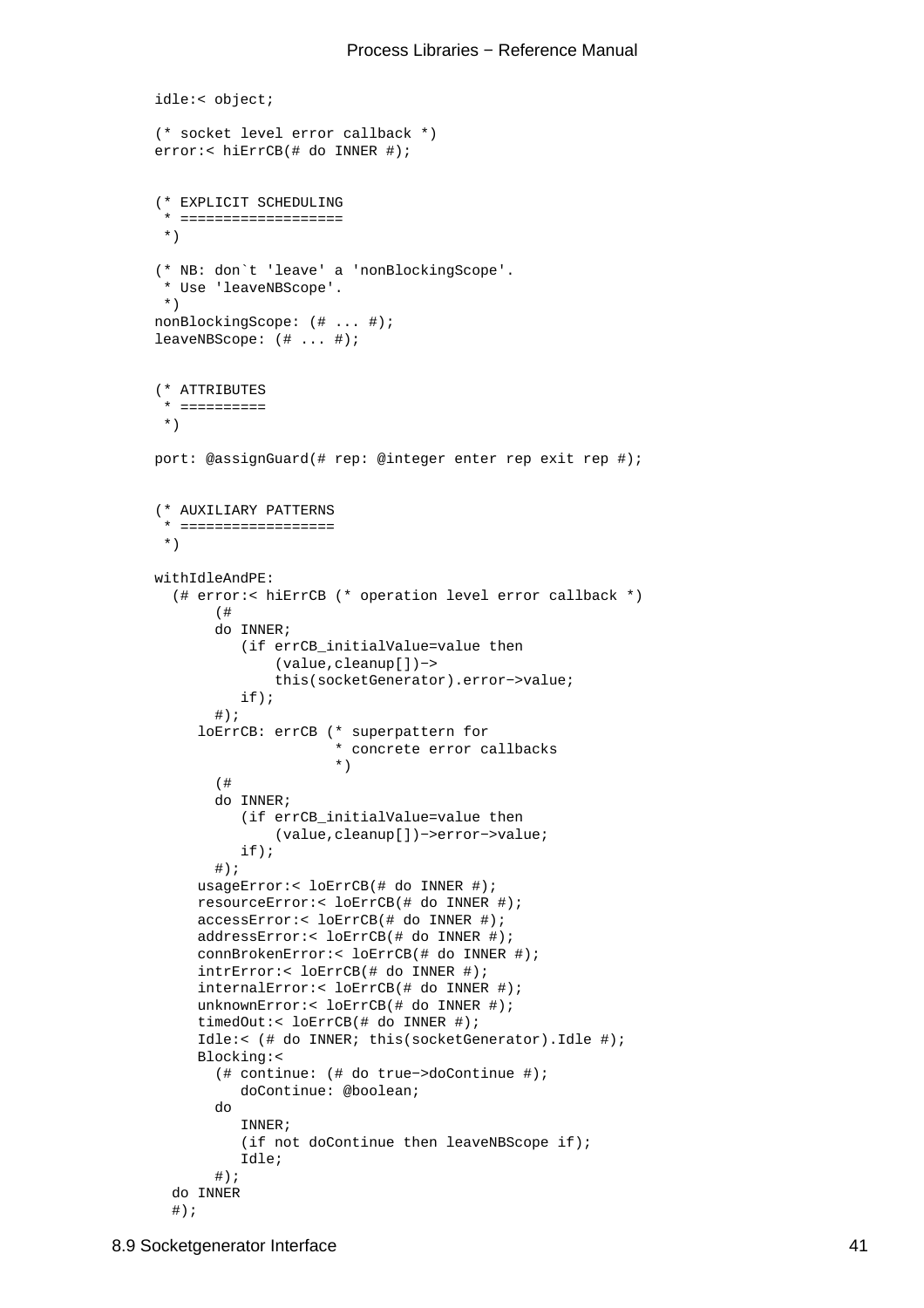```
 (* PRIVATE
       * =======
       *)
     private: @...;
 #)
```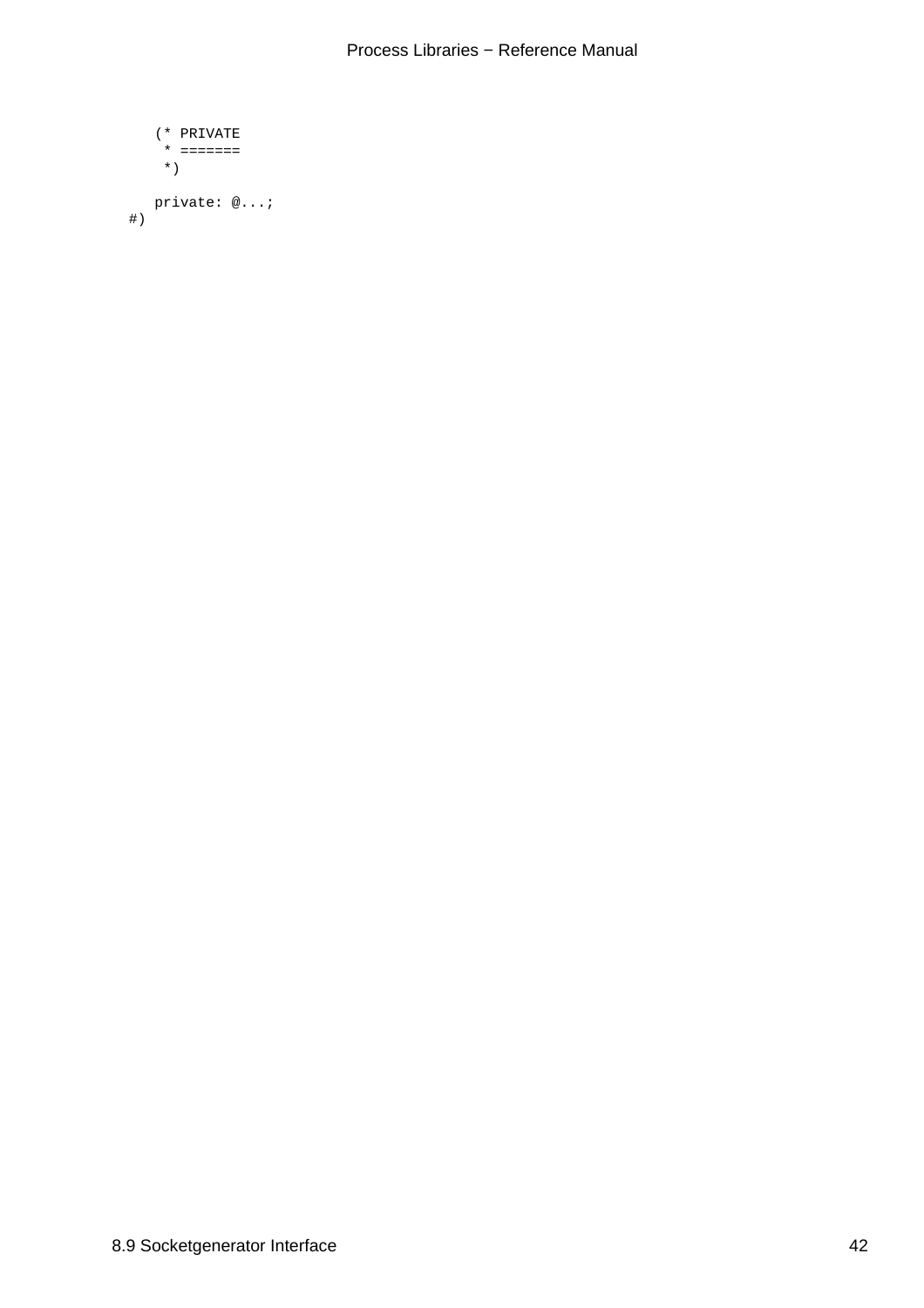## <span id="page-45-0"></span>**8.10 Streamgenerator Interface**

```
ORIGIN 'socketgenerator';
LIB_DEF 'processstreamgen' '../lib';
INCLUDE 'streamsocket';
BODY 'private/streamgenbody';
−− socketgeneratorlib:attributes −−
(* accept a connection and return a streamSocket on it *)
getStreamConnection: withIdleAndPE
  (# sockType:< StreamSocket;
    sock: ^sockType;
    timeout: @integer;
  enter timeout
   ...
  exit sock[]
  #)
```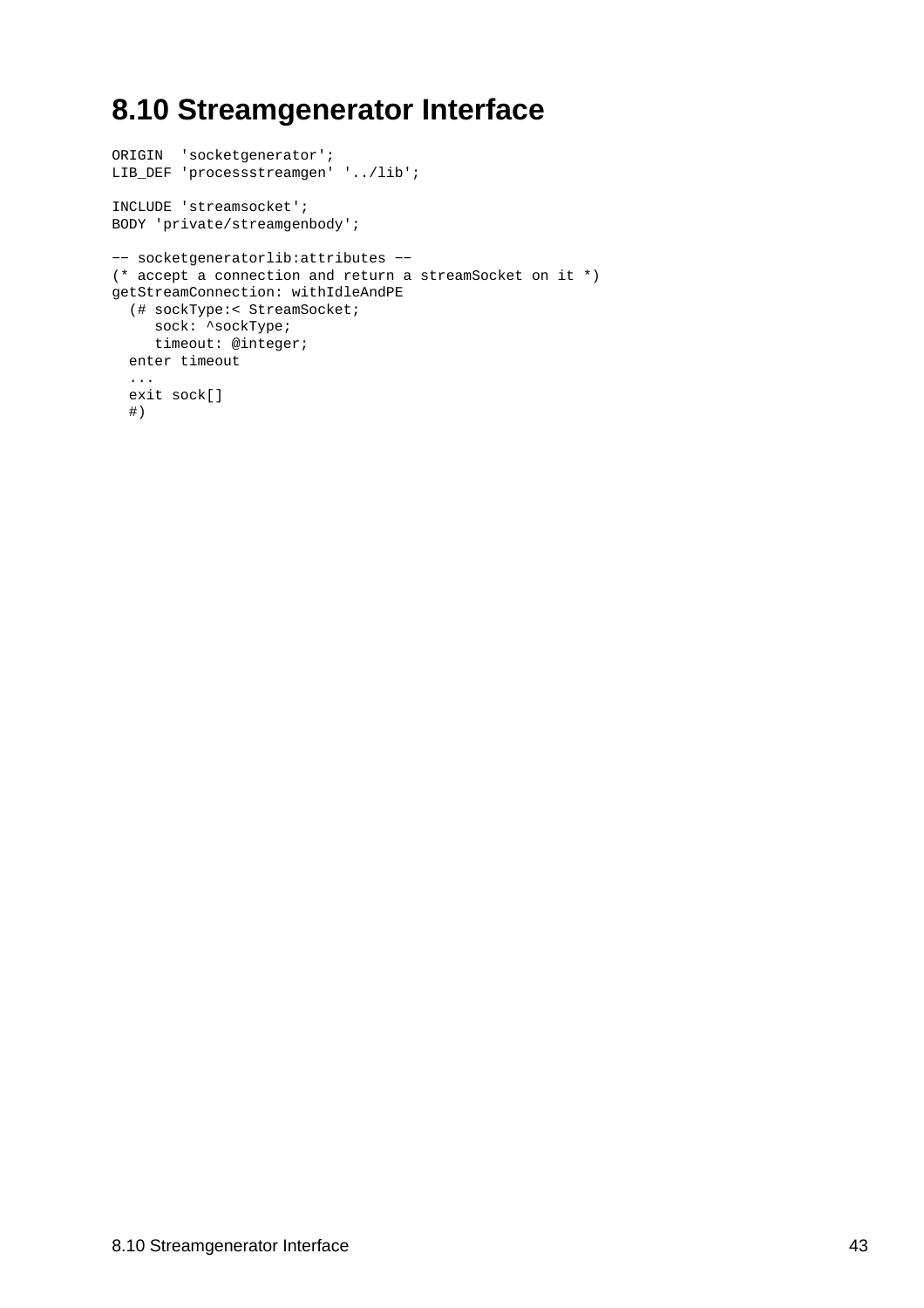### <span id="page-46-0"></span>**8.11 Streamsocket Interface**

```
ORIGIN '~beta/basiclib/basicsystemenv';
LIB_DEF 'processstream' '../lib';
(*
  * COPYRIGHT
          * Copyright (C) Mjolner Informatics 1995−97
  * All rights reserved.
  *)
INCLUDE 'basicsocket';
BODY 'private/streamsocketbody';
−−− systemlib:attributes −−−
StreamSocket: Stream
   (# <<SLOT streamsocketlib:attributes>>;
     theSocket: @basicSocket 
        (* The socket communication goes through *)
        (# error::
             (# 
             do (if value=errCB_initialValue then
                     (* Error not handled yet *)
                     (value,cleanup[])−>this(StreamSocket).error−>value;
                     (if value=errCB_initialValue then
                         this(StreamSocket).otherError;
                         (* If otherError did not terminate the
                          * program, let it continue here as well
\rightarrow )
                         errCB_continueOperation−>value;
                     if)
                if)
             #)
       #);
      (* basics *)
     timeoutValue:< 
        (* Length in seconds. 
         * All operations that do not enter a timeout
         * themselves uses this timeout.
         *)
        integerValue(# do waitForever−>value; INNER #);
      (* operations *)
     sameConnection: booleanValue
        (* do 'this' and 'other' wrap 
         * the same OS level connection? 
         *)
       (# other: ^StreamSocket;
        enter other[]
        ...
       #);
     flush: theSocket.withIdle
        (# 
        ... 
       \# ) \, ;
     close: theSocket.withPE
        (* Close socket completely. Any further operations are
         * disallowed and the other end gets EOS if it tries *)
       ( # ... #);
```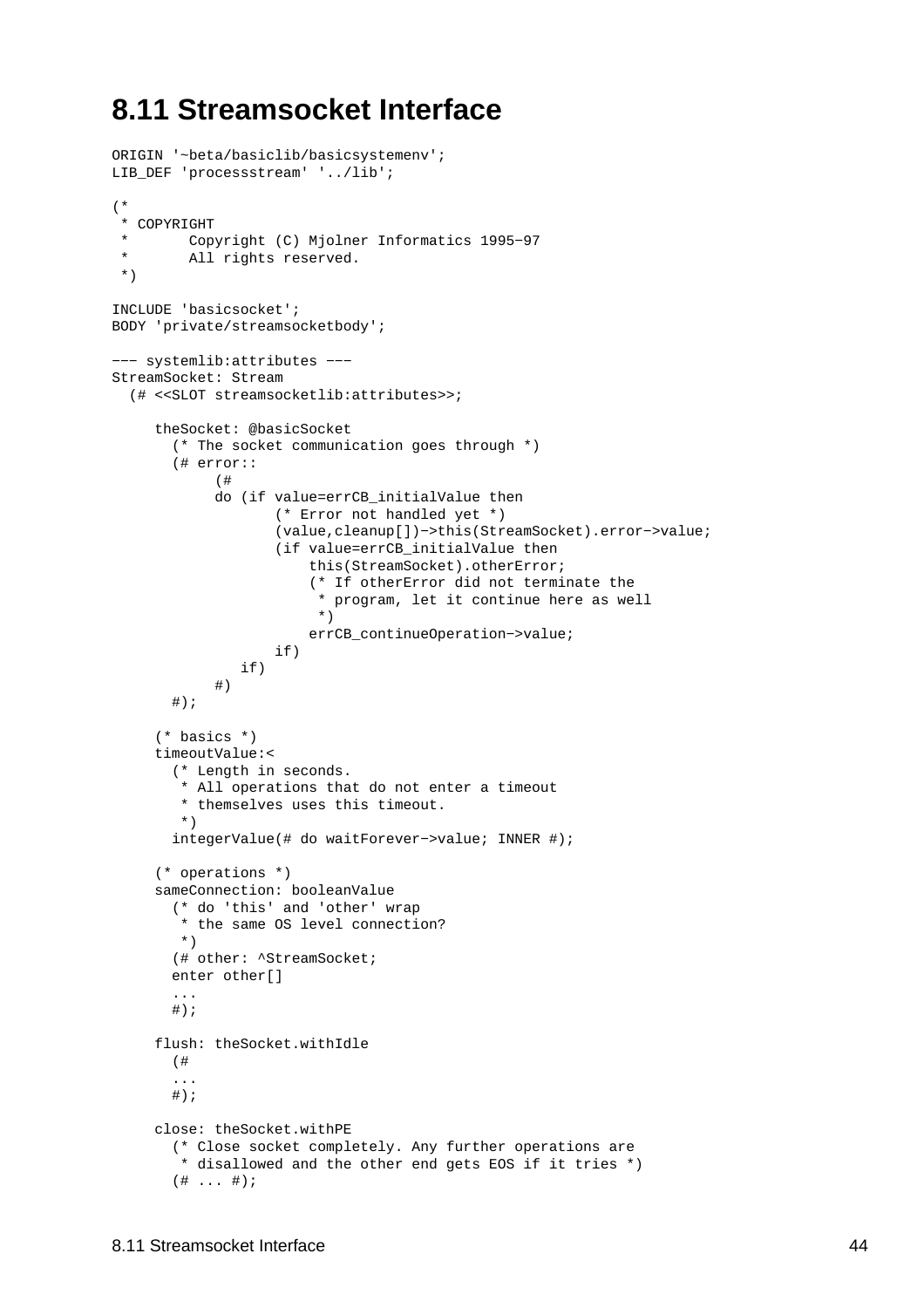#### Process Libraries − Reference Manual

```
closeRead: theSocket.closeRead
 (* Close socket partially. closeRead makes further reads
  * at this end of the socket and further writes at
  * the other end fail with EOS. *)
  ( # #);closeWrite: theSocket.closeWrite
 (* Close socket partially. closeWrite makes further writes
  * at this end of the socket and further reads at
  * the other end fail with EOS. *)
  ( # #);put::
  (\# Idle:< (\# do INNER \#);
      Blocking:< (# do INNER #);
   ...
  #);
puttext::
  (\# Idle:< (\# do INNER \#);
      Blocking:< (# do INNER #);
   ...
  #);
get::
   (# theIdle: @theSocket.withIdle
        (# connBrokenError::
              (# do errCB_abortOperation −> value;
                 this(Stream).EOSerror;
              #)
       #);
      Idle:< (# do INNER #);
      Blocking:< (# do INNER #);
   ...
  #);
peek::
   (# theIdle: @theSocket.withIdle
        (# connBrokenError::
              (# do errCB_abortOperation −> value;
                 this(Stream).EOSerror;
              #)
       #);
      Idle:< (# do INNER #);
      Blocking:< (# do INNER #);
   ...
  #);
getline::
   (# priv: @...;
      Idle:< (# do INNER #);
      Blocking:< (# do INNER #);
      timedOut: @Boolean;
   do priv;
  \#);
getAtom::
   (# ch: @Char;
      Idle:< (# do INNER #);
      Blocking:< (# do INNER #);
   ...
  \#);
eos::
   (# priv: @...
   do priv;
```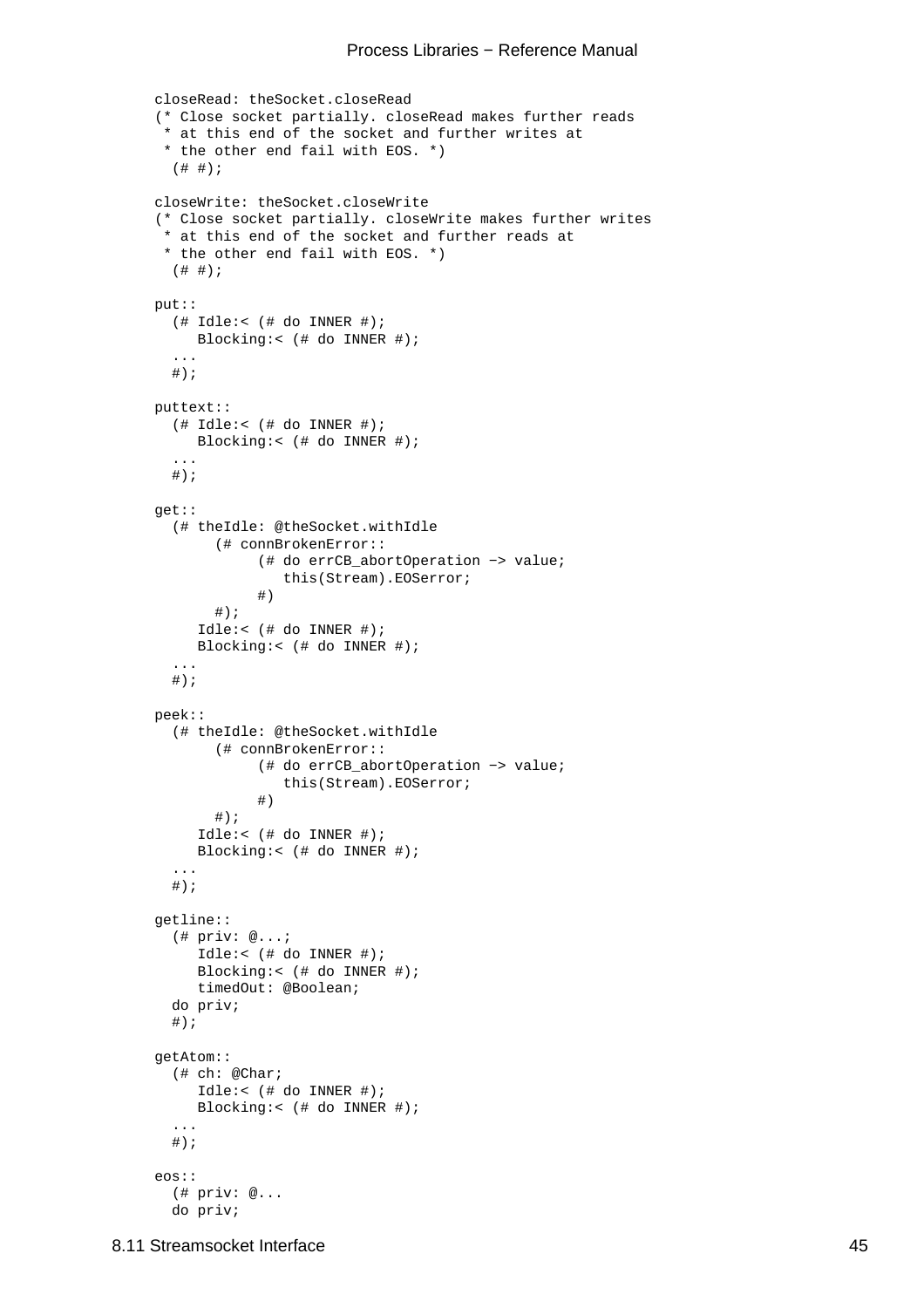```
#);
   getPos::
      (# 
     \frac{1}{d} -1 -> value;
     \#);
   setPos::
      (# 
      do this(Stream).otherError;
     #);
   init:< (# do theSocket.init; INNER #);
   forceTimeout:< (# do theSocket.forceTimeout #);
   usageTimestamp:< integerValue
      (# do theSocket.usageTimestamp −> value #);
    (* nonBlockingScope support *)
    (* Note: don`t 'leave' a 'nonBlockingScope'. 
     * Use 'leaveNBScope' 
     *)
   nonBlockingScope: theSocket.nonBlockingScope(# do INNER #);
   leaveNBScope: theSocket.nonBlockingScope(# do INNER #);
   connect: theSocket.connect(# do INNER #);
   Idle:< Object; (* every local 'Idle' executes this global one *)
    (* socket level error callback *)
   error:< hiErrCB(# do INNER #);
    (* attributes *)
  host: (# enter theSocket.host exit theSocket.host #);
   port: (# enter theSocket.port exit theSocket.port #);
   inetAddr: (# enter theSocket.inetAddr exit theSocket.inetAddr #); 
    (* private *)
  private: @...;
 #)
```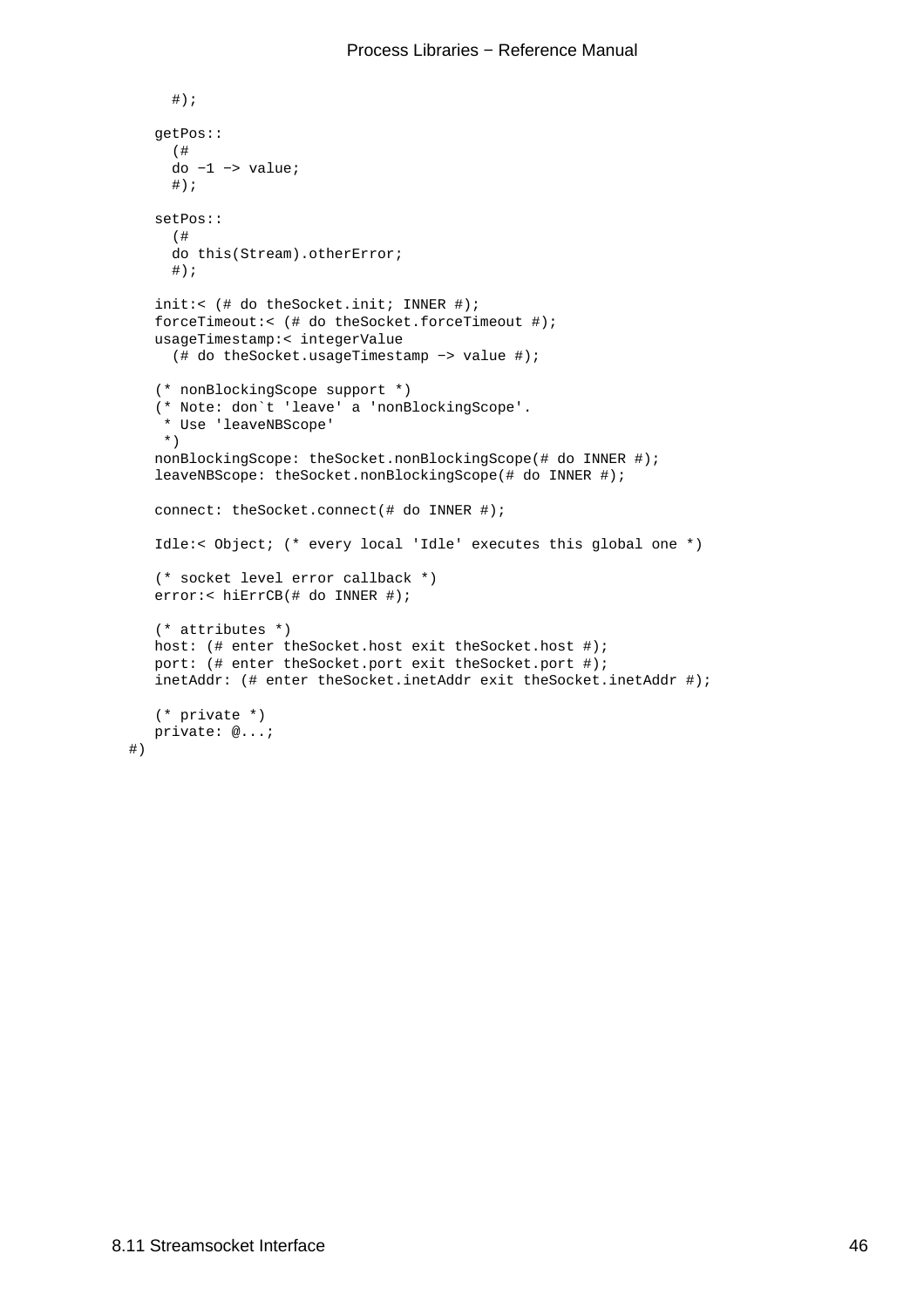# <span id="page-49-0"></span>**8.12 Systemcomm Interface**

ORIGIN '~beta/basiclib/basicsystemenv'; (\* \* COPYRIGHT \* Copyright (C) Mjolner Informatics 1994−97 \* All rights reserved. \*) INCLUDE 'streamgenerator'; INCLUDE 'binarygenerator';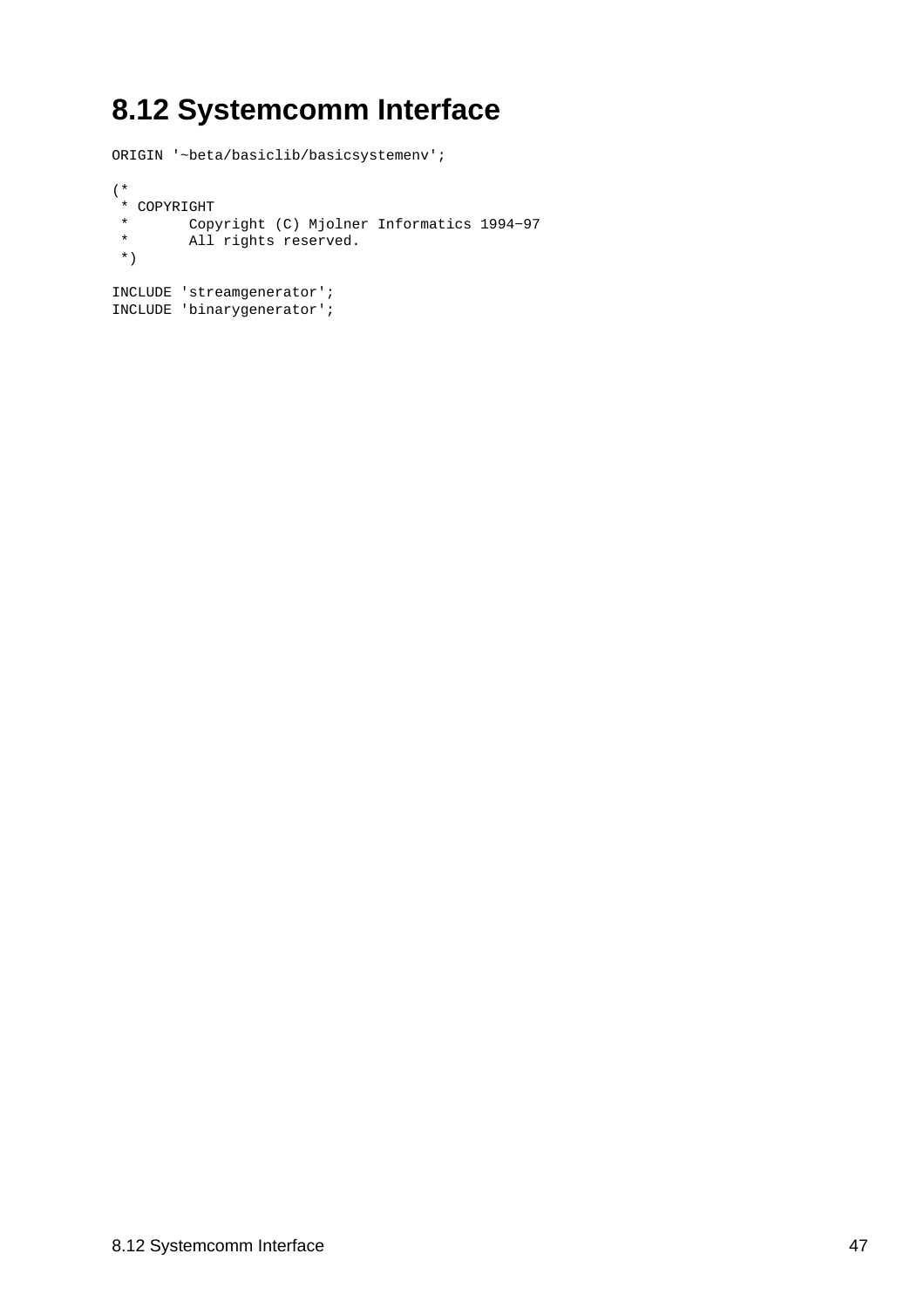## <span id="page-50-0"></span>**Index**

The entries in the alphabetic index consists of selected words and symbols from the body files of this manual − these are in **bold** font − as well as the identifiers defined in the public interfaces of the libraries − set in regular font.

In the manual, the entries, which can be found in the index are typeset like this. This can help localizing the identifier, when the link from the index if followed − especially in the case where the browser does not scroll the line to the top, e.g. because there is less than a page of text left. In the small table of letters and symbols below, each entry links directly to the section of the index containing entries starting with the corresponding letter or symbol.

#### **A B C D E F G H I J K L M N O P Q R S T U V W X Y Z**

| A                                                                                                                                                                                                                                                         |                                                                                                                                                                                                                                                                                                                          |                                                                                                                                                                                                                                             |
|-----------------------------------------------------------------------------------------------------------------------------------------------------------------------------------------------------------------------------------------------------------|--------------------------------------------------------------------------------------------------------------------------------------------------------------------------------------------------------------------------------------------------------------------------------------------------------------------------|---------------------------------------------------------------------------------------------------------------------------------------------------------------------------------------------------------------------------------------------|
| abort [2]<br><b>Abstract Level</b><br>addMsg<br>addr<br><b>Addresses</b>                                                                                                                                                                                  | <b>addresses</b><br>argType<br>argument<br>assigned<br><b>AssignGuard</b>                                                                                                                                                                                                                                                | assignGuard<br>assigned<br>asText [2]<br>asTextPattern [2] [3] [4] [5] [6] [7] [8]<br>awaitStopped [2]                                                                                                                                      |
| B                                                                                                                                                                                                                                                         |                                                                                                                                                                                                                                                                                                                          |                                                                                                                                                                                                                                             |
| <b>BasicSocket</b><br>close<br>closeRead<br>closeWrite<br>connect<br>endOfDataPattern<br>error<br>forceTimeout<br>getPortableAddress<br>host<br>idle<br>inetAddr<br>init<br>leaveNBScope<br>nonBlockingScope<br>open<br>port<br>private<br>sameConnection | usageTimestamp<br>withIdle<br>withPE<br><b>BetaEnvStop</b><br>т<br>binaryConnectionPool<br><b>BinaryConnectionPool</b><br>close<br>communication<br>error<br>init<br>markAsDead<br>private<br>removeSomeConnection<br>socketType<br>binarycounterserver and<br>binarycounterclient<br><b>BinarySocket</b> [2]<br>binpriv | endOfData<br>getInt<br>getIntPattern<br>getRep<br>getRepObj<br>getRepObjPattern<br>getRepPattern<br>putlnt<br>putIntPattern<br>putRep<br>putRepObj<br>putRepObjPattern<br>putRepPattern<br>repIO<br>repObjIO<br>bind<br>binpriv<br>bufferID |

### **C**

**Child Processes** cleanup [2] close [2] [3] [4] [5] [closeRead](#page-4-0) [2]

com[mProtoc](#page-27-0)ol\_udp commProtocol\_unix commRely\_contents [commRely\\_dontcare](#page-29-0) asTextPattern conformsTo private [protName](#page-32-0)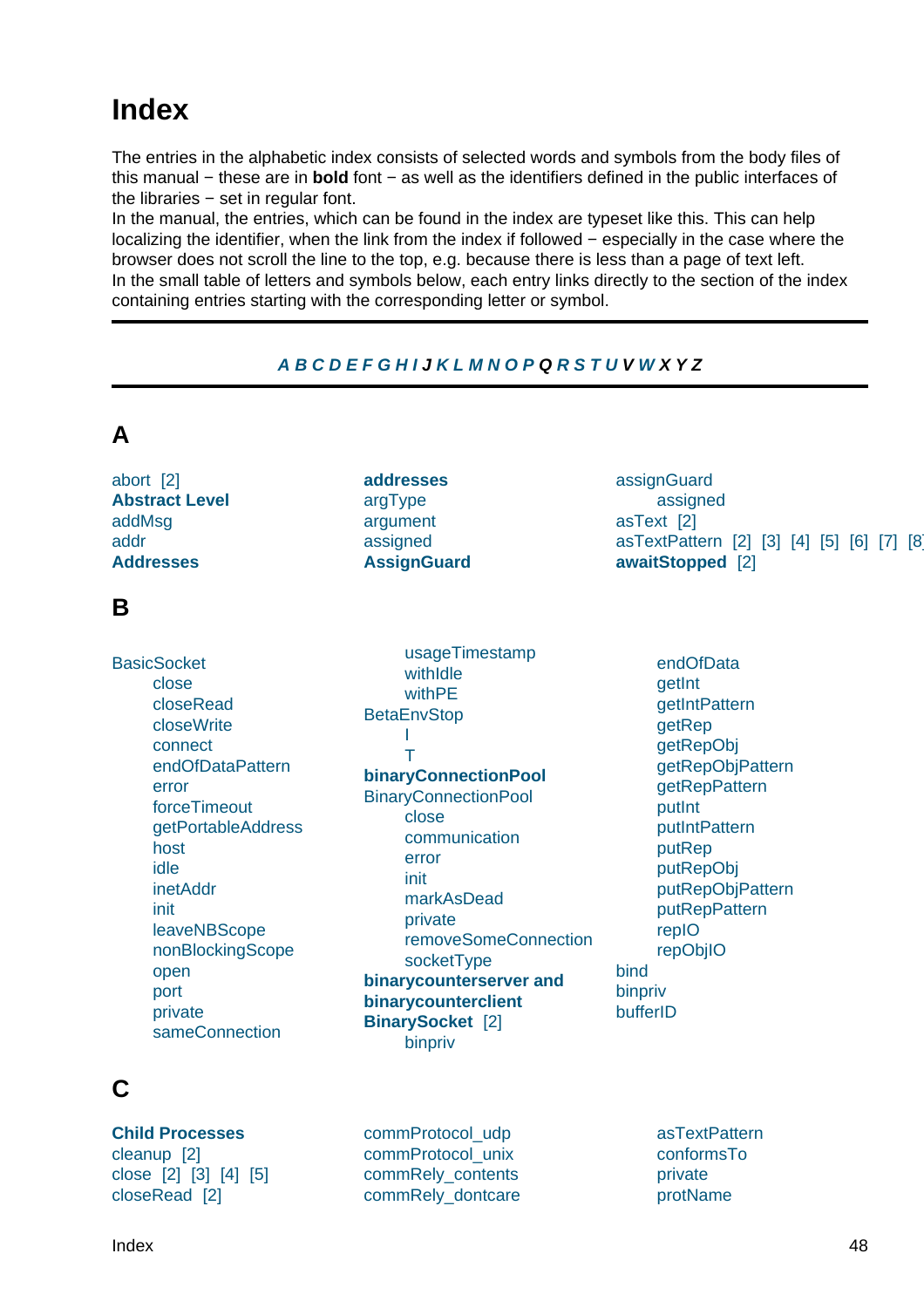<span id="page-51-0"></span>closeWrite [2] **commaddress** commProtName\_mem commProtName\_ppc [commProtN](#page-23-0)[am](#page-47-0)e\_tcp [commProtName](#page-14-0)\_udp [commProtName\\_unix](#page-29-0) [commProtocol\\_dontca](#page-29-0)re [commProtocol\\_mem](#page-29-0) [commProtocol\\_ppc](#page-29-0) [commProtocol\\_tcp](#page-29-0)

### **[D](#page-29-0)**

delete [2] **Demo Files**

#### **[E](#page-30-0)**

[endOfData](#page-19-0) endOfDataPattern enterSpec eos [err](#page-27-0) [errCB](#page-23-0) [abort](#page-30-0) addMsg

#### **[F](#page-38-0)**

**Fami[lies of S](#page-38-0)ockets** fatal [2] **firstProgram and [otherProgram](#page-7-0)**

#### **[G](#page-19-0)**

**[General](#page-19-0)** get **getAtom** [2] getBinaryConnection [sock](#page-21-0) sockType [time](#page-10-0)[out](#page-47-0) [gethostbyaddr](#page-25-0) [inadr](#page-25-0) [name](#page-25-0) [notfoun](#page-25-0)d [gethostbyname](#page-33-0)

commRely\_dup commRely\_loss commRely\_order commRely\_reliable [commRely\\_unre](#page-28-0)liable **[Communicating](#page-28-0) with other [Processes](#page-28-0) [Communication Co](#page-28-0)ncepts [communication](#page-28-0)** [2] **[ConcretePortAddress](#page-6-0)** [concretePortAddress](#page-6-0) [asText](#page-6-0)

protocol conformsTo connect [2] **ConnectErrToProcess** conn[ectErrTo](#page-32-0)Process **[connectInPi](#page-32-0)pe** [2] **[Connect](#page-22-0)[To](#page-48-0)Process** [connectToProcess](#page-4-0) [continue](#page-40-0) [2] **[control](#page-4-0)** [cType](#page-4-0)

**dem[o](#page-32-0)** doDebug

[clean](#page-41-0)up continue exceptionType fatal [private](#page-38-0) errC[B\\_abortO](#page-38-0)peration errC[B\\_abortProgram](#page-38-0) errC[B\\_contin](#page-38-0)ueOperation

flush forceTimeout [2] [3] **Fragment basicsocket** errCB\_initialValue **Error Handling error** [2] [3] [4] [5] **errorCallback [Errors](#page-38-0)** [exceptionType](#page-11-0)

#### **Fragment commpipe**

inadr name notfound **getInt getIn[tPatte](#page-33-0)rn getLi[ne](#page-33-0)** getlin[e](#page-33-0) [getMem](#page-27-0)Port [getPortableAd](#page-26-0)dress [2] [getPos](#page-10-0) [getPpcP](#page-47-0)ort [getRep](#page-31-0)

getRepObj getRepObjPattern getRepPattern getStreamConnection [sock](#page-27-0) [sockType](#page-26-0) [timeout](#page-26-0) [getTcpPort](#page-45-0) getU[dpPor](#page-45-0)t **getU[nixPort](#page-45-0)**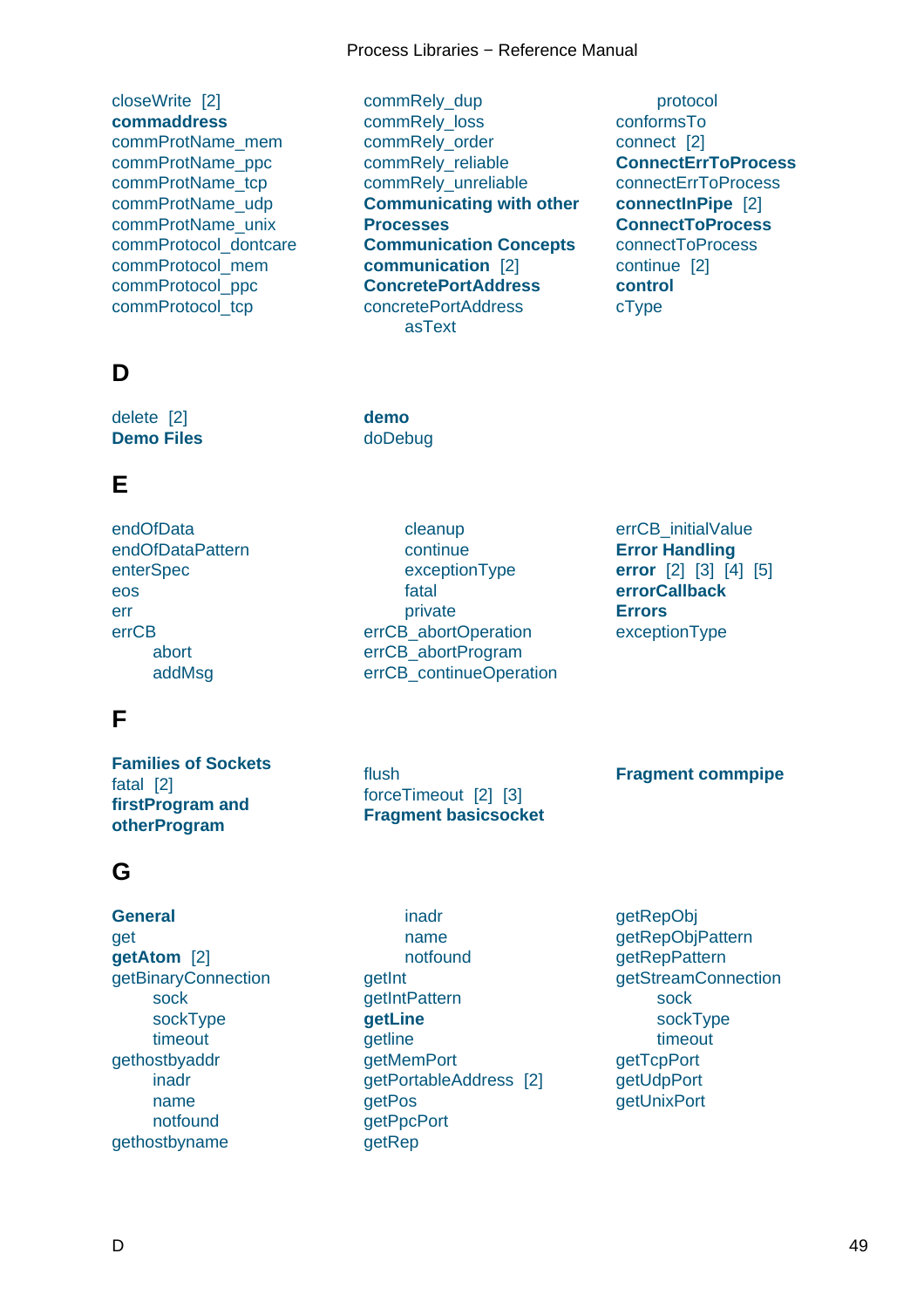### <span id="page-52-0"></span>**H**

| hiErrCB<br>abort                                                                                                                                                                             | cleanup<br>continue                                                                                                                                                                 | fatal<br>host [2] [3]                                                                                                                                                                                |
|----------------------------------------------------------------------------------------------------------------------------------------------------------------------------------------------|-------------------------------------------------------------------------------------------------------------------------------------------------------------------------------------|------------------------------------------------------------------------------------------------------------------------------------------------------------------------------------------------------|
| I                                                                                                                                                                                            |                                                                                                                                                                                     |                                                                                                                                                                                                      |
| I<br>idle [2]<br>Idle                                                                                                                                                                        | inadr [2] [3]<br>inetAddr [2] [3]<br>init [2] [3] [4] [5] [6] [7]                                                                                                                   | insert [2]<br><b>Introduction</b>                                                                                                                                                                    |
| Κ                                                                                                                                                                                            |                                                                                                                                                                                     |                                                                                                                                                                                                      |
| <b>Known Bugs and</b><br><b>Inconveniences</b>                                                                                                                                               |                                                                                                                                                                                     |                                                                                                                                                                                                      |
| L                                                                                                                                                                                            |                                                                                                                                                                                     |                                                                                                                                                                                                      |
| <b>leaveNBScope</b> [2] [3] [4]                                                                                                                                                              | localHost_IP_number                                                                                                                                                                 |                                                                                                                                                                                                      |
| M                                                                                                                                                                                            |                                                                                                                                                                                     |                                                                                                                                                                                                      |
| <b>Macintosh</b><br><b>MacTCP</b><br><b>Managing a Pool of</b><br><b>Connections</b><br>markAsDead [2]                                                                                       | memPortAddress<br>asTextPattern<br>bufferID<br>protName                                                                                                                             | protocol<br>message<br>monitor<br>msg                                                                                                                                                                |
| N                                                                                                                                                                                            |                                                                                                                                                                                     |                                                                                                                                                                                                      |
| name [2] [3] [4]                                                                                                                                                                             | nonBlockingScope [2] [3]                                                                                                                                                            | notfound [2]                                                                                                                                                                                         |
| O                                                                                                                                                                                            |                                                                                                                                                                                     |                                                                                                                                                                                                      |
| onStart [2]                                                                                                                                                                                  | onStop                                                                                                                                                                              | open                                                                                                                                                                                                 |
| Ρ                                                                                                                                                                                            |                                                                                                                                                                                     |                                                                                                                                                                                                      |
| parseError<br>pathName<br><b>Patterns of basicsocket</b><br>patterns of socketgenerator<br>peek<br>pipe [2]<br>close<br>init<br>pipeError<br>pipeException<br>private<br>readEnd<br>writeEnd | insert<br>private2<br>portablePortAddress [2]<br>asTextPattern<br>delete<br>getMemPort<br>getPpcPort<br>getTcpPort<br>getUdpPort<br>getUnixPort<br>insert<br>private2<br>portNo [2] | init<br>name<br>onStart<br>onStop<br>private<br>redirectErrToChannel<br>redirectErrToFile<br>redirectFromChannel<br>redirectFromFile<br>redirectToChannel<br>redirectToFile<br>start<br>stillRunning |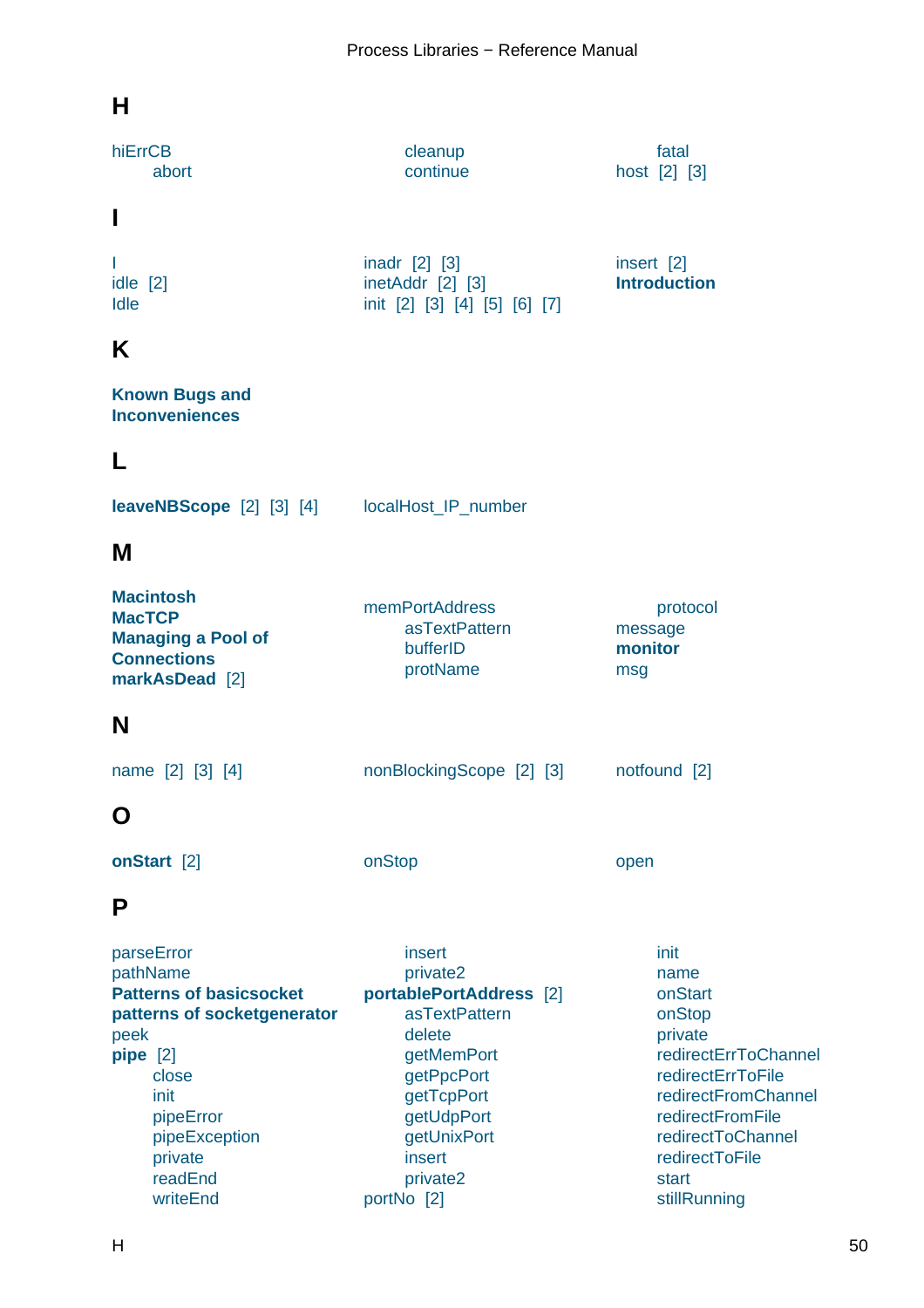<span id="page-53-0"></span>pipeError pipeException **pipeline, consumer and producer** [port](#page-34-0) [2] [3] **[portableComm](#page-34-0)[Address](#page-19-0)** [2] [asTex](#page-19-0)t [asTe](#page-19-0)xtPattern [en](#page-43-0)[t](#page-15-0)[erS](#page-48-0)[pec](#page-15-0) init [private](#page-29-0) porta[bleCommAddr](#page-30-0)essFromText [Process](#page-24-0) [addr](#page-30-0) [par](#page-29-0)seError [txt](#page-30-0) **[portableCommunicationAddres](#page-30-0)s port[ableM](#page-30-0)ultiAddress** [2] [asTextPatt](#page-30-0)ern [de](#page-30-0)lete [init](#page-10-0) ppcPortAddress asTextPattern host portNo [protName](#page-33-0) [protocol](#page-33-0) [sess](#page-33-0)ionId private [\[2\]](#page-33-0) [3] [4] [5] [6] [7] [8**pr@tocolSpec** [2] priva[te2](#page-33-0) [2] **Proc[ess and it](#page-33-0)s Environment proces[s](#page-30-0)** [arg](#page-30-0)[Typ](#page-31-0)e [argument](#page-5-0) [awa](#page-4-0)itStopped [con](#page-39-0)nectErrToProcess [connectI](#page-39-0)nPipe [connectTo](#page-39-0)Process [doDebug](#page-39-0) stop ProcessManagerException message propagateException [msg](#page-39-0) [protName](#page-41-0) [2] [3] [4] [5] [6] proto[col](#page-41-0) [2] [3] [4] [5] [6] [cTyp](#page-34-0)[e](#page-32-0) [rType](#page-32-0) [put](#page-32-0) [pu](#page-14-0)[tI](#page-48-0)[nt](#page-14-0) putIn[tPatter](#page-29-0)n putR[ep](#page-29-0) [putR](#page-47-0)epObj [putRep](#page-27-0)ObjPattern [putRepPattern](#page-26-0) **[PutText](#page-27-0)** [puttext](#page-27-0) **R** readEnd **redirectErrToChannel** [2] **redirectErrToFile** [2] **RedirectFromChannel** [redirectFr](#page-34-0)[omChannel](#page-4-0) **redirectFromFile** [2] **redirectToChannel** [2] **redirectToFile** [2] **removeSomeCon[nec](#page-40-0)tion** [2] **[repChatClient and](#page-4-0) [repChatServer](#page-4-0)** repIO repObjIO **routines** [rType](#page-27-0) **[S](#page-4-0)** sameConnection [2] **semaphore** sessionId setPos [socketType](#page-19-0) sockType [2] **Specification of Connection Requirements [start](#page-35-0)** [2] getPos host Idle inetAddr

[sock](#page-22-0) [2] **[SocketGene](#page-7-0)rator** [2] [bind](#page-33-0) [clo](#page-48-0)se [erro](#page-45-0)r [forceTimeout](#page-6-0) [getP](#page-42-0)ortableAddress [idle](#page-42-0) [leave](#page-43-0)NBScope [nonBlockingScope](#page-42-0) port [priv](#page-43-0)ate [usageTimestam](#page-43-0)p [withIdleAndPE](#page-43-0) **Soc[ketG](#page-43-0)[ene](#page-44-0)rators**

**[stillRunni](#page-25-0)[ng](#page-45-0)** [\[2\]](#page-14-0) stop **[streamcounter](#page-14-0)server and [strea](#page-4-0)[mco](#page-39-0)unt[ercl](#page-40-0)ient [StreamSocke](#page-4-0)t** [2] close [closeRead](#page-19-0) [closeWrite](#page-19-0) [connect](#page-6-0) [eos](#page-46-0) [error](#page-47-0) [flush](#page-47-0) [forceTim](#page-48-0)eout [get](#page-47-0) [getAt](#page-48-0)om [getlin](#page-46-0)[e](#page-48-0)

[init](#page-48-0) [leave](#page-48-0)NBScope [non](#page-48-0)BlockingScope [peek](#page-48-0) [por](#page-48-0)t [private](#page-48-0) [put](#page-48-0) [putte](#page-47-0)xt [sam](#page-48-0)eConnection [setPos](#page-48-0) [the](#page-47-0)Socket [timeou](#page-47-0)tValue [usageTimestamp](#page-46-0) **syst[emEnv](#page-48-0)**